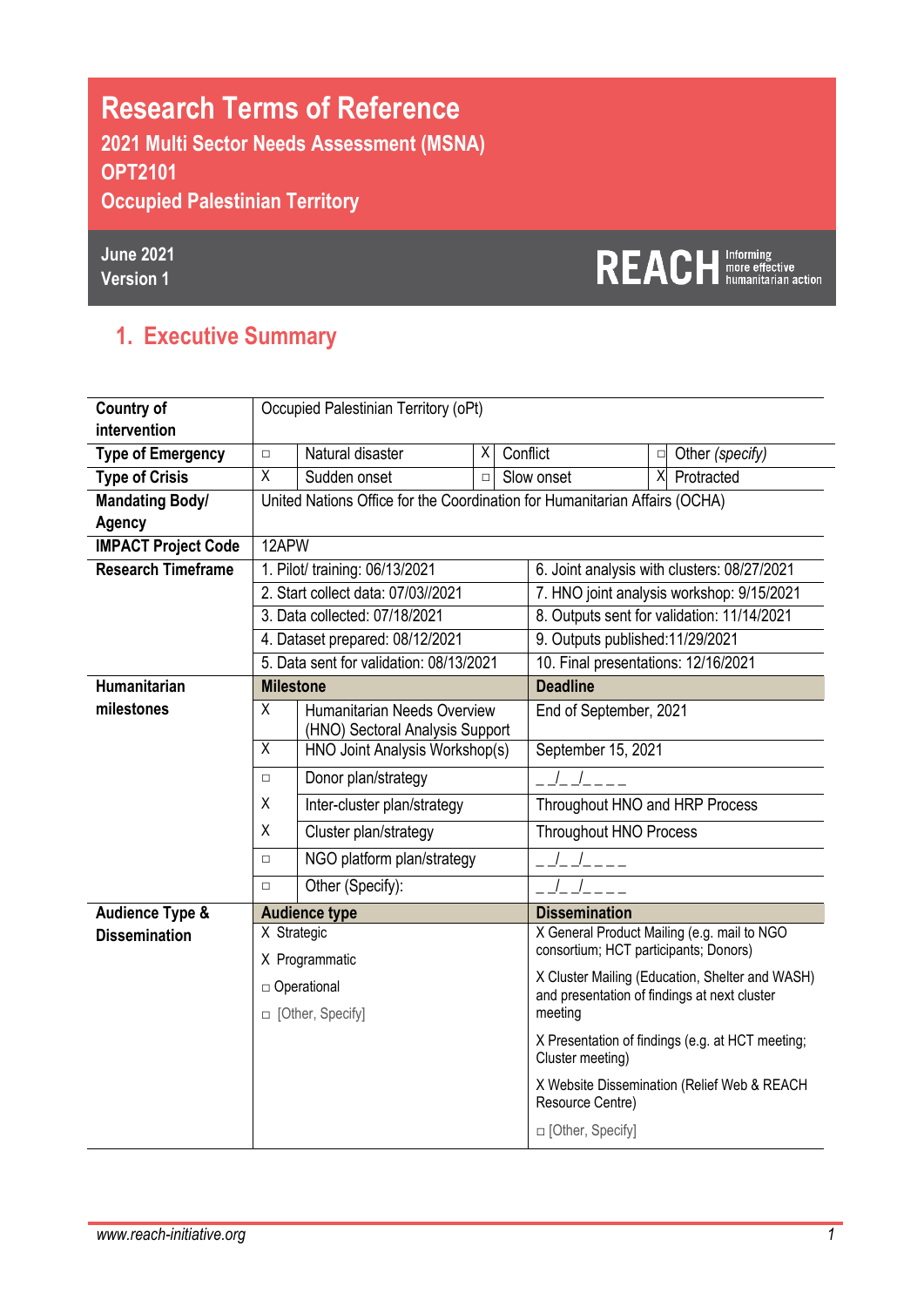| <b>Detailed</b>              | χ                                                                                                                                                                                                                                                         | Yes                                                                     | $\Box$ | No                                                                                                                                                          |  |  |  |  |  |  |
|------------------------------|-----------------------------------------------------------------------------------------------------------------------------------------------------------------------------------------------------------------------------------------------------------|-------------------------------------------------------------------------|--------|-------------------------------------------------------------------------------------------------------------------------------------------------------------|--|--|--|--|--|--|
|                              |                                                                                                                                                                                                                                                           |                                                                         |        |                                                                                                                                                             |  |  |  |  |  |  |
| dissemination plan           |                                                                                                                                                                                                                                                           |                                                                         |        |                                                                                                                                                             |  |  |  |  |  |  |
| required                     |                                                                                                                                                                                                                                                           |                                                                         |        |                                                                                                                                                             |  |  |  |  |  |  |
| <b>General Objective</b>     |                                                                                                                                                                                                                                                           |                                                                         |        | Directly inform joint humanitarian-development response planning in the oPt through the                                                                     |  |  |  |  |  |  |
|                              |                                                                                                                                                                                                                                                           |                                                                         |        | provision of comprehensive, multi-sectoral household data and inter-sectoral analysis                                                                       |  |  |  |  |  |  |
| <b>Specific Objective(s)</b> | Provide a detailed overview of the magnitude and severity of humanitarian<br>needs among crisis-affected populations in the oPt to inform the 2022 HNO and<br><b>HRP</b><br>Identify variations in humanitarian needs across geographic areas, population |                                                                         |        |                                                                                                                                                             |  |  |  |  |  |  |
|                              |                                                                                                                                                                                                                                                           | sectoral needs to inform response prioritisation and strategic planning |        | groups, and vulnerability profiles and provide comparable analysis of inter-                                                                                |  |  |  |  |  |  |
| <b>Research Questions</b>    |                                                                                                                                                                                                                                                           |                                                                         |        | What is the character of multi-sectoral humanitarian needs across households in the oPt?                                                                    |  |  |  |  |  |  |
|                              |                                                                                                                                                                                                                                                           | livelihoods, food security, shelter, and health)?                       |        | What is the magnitude and severity of humanitarian needs across the specific<br>sectors (e.g. education, water, sanitation, and hygiene [WASH], protection, |  |  |  |  |  |  |
|                              | $\bullet$                                                                                                                                                                                                                                                 | common overlapping needs?                                               |        | To what extent do households have inter-sectoral needs and what are the most                                                                                |  |  |  |  |  |  |
|                              |                                                                                                                                                                                                                                                           |                                                                         |        | How do findings differ according to geographic area, population group, and                                                                                  |  |  |  |  |  |  |
|                              |                                                                                                                                                                                                                                                           | vulnerability profiles of households? <sup>1</sup>                      |        |                                                                                                                                                             |  |  |  |  |  |  |
|                              |                                                                                                                                                                                                                                                           |                                                                         |        | What are the characteristics of aid distribution to households across the oPt, in terms of                                                                  |  |  |  |  |  |  |
|                              |                                                                                                                                                                                                                                                           |                                                                         |        |                                                                                                                                                             |  |  |  |  |  |  |
|                              | type of assistance distributed, satisfaction, and access to complaint mechanisms?                                                                                                                                                                         |                                                                         |        |                                                                                                                                                             |  |  |  |  |  |  |
|                              |                                                                                                                                                                                                                                                           |                                                                         |        | How have household circumstances and needs in Gaza been affected by the recent                                                                              |  |  |  |  |  |  |
|                              |                                                                                                                                                                                                                                                           |                                                                         |        |                                                                                                                                                             |  |  |  |  |  |  |
|                              |                                                                                                                                                                                                                                                           |                                                                         |        |                                                                                                                                                             |  |  |  |  |  |  |
|                              |                                                                                                                                                                                                                                                           | escalation <sup>2</sup> in hostilities?                                 |        |                                                                                                                                                             |  |  |  |  |  |  |
| <b>Geographic Coverage</b>   |                                                                                                                                                                                                                                                           |                                                                         |        | Occupied Palestinian Territory. Results will be aggregated at a nationwide-level, regional                                                                  |  |  |  |  |  |  |
|                              |                                                                                                                                                                                                                                                           |                                                                         |        | level (e.g. West Bank and Gaza Strip) and also representative of the 48 geographic                                                                          |  |  |  |  |  |  |
|                              | strata $3$ .                                                                                                                                                                                                                                              |                                                                         |        |                                                                                                                                                             |  |  |  |  |  |  |
| Secondary data               | $\bullet$                                                                                                                                                                                                                                                 | HNO, Humanitarian Response Plan (HRP) 2021                              |        |                                                                                                                                                             |  |  |  |  |  |  |
| sources                      | $\bullet$                                                                                                                                                                                                                                                 |                                                                         |        | Common Country Analyses and UN Development Assistance Frameworks (UNDAF)                                                                                    |  |  |  |  |  |  |
|                              | $\bullet$                                                                                                                                                                                                                                                 | Sectoral studies/assessments conducted by partners                      |        |                                                                                                                                                             |  |  |  |  |  |  |
|                              |                                                                                                                                                                                                                                                           | and related materials                                                   |        | Strategic/planning documents, end-of-year situation reports, emergency appeals,                                                                             |  |  |  |  |  |  |
|                              | $\bullet$                                                                                                                                                                                                                                                 | Regular sector-specific updates published by partners:                  |        |                                                                                                                                                             |  |  |  |  |  |  |
|                              |                                                                                                                                                                                                                                                           | Monthly COVID-19 Emergency Situation Reports (OCHA)<br>$\circ$          |        |                                                                                                                                                             |  |  |  |  |  |  |
|                              |                                                                                                                                                                                                                                                           | Monthly Demolition and Displacement Reports (OCHA)<br>$\circ$           |        |                                                                                                                                                             |  |  |  |  |  |  |
|                              |                                                                                                                                                                                                                                                           | Bi-weekly Protection of Civilians Report (OCHA)<br>O                    |        |                                                                                                                                                             |  |  |  |  |  |  |
|                              |                                                                                                                                                                                                                                                           | Monthly Health Access and Barriers Report (WHO)<br>$\circ$              |        |                                                                                                                                                             |  |  |  |  |  |  |
|                              |                                                                                                                                                                                                                                                           | Monthly WFP Country Briefs (WFP)<br>$\circ$                             |        |                                                                                                                                                             |  |  |  |  |  |  |
|                              | ٠                                                                                                                                                                                                                                                         | Flash updates and similar situation/event-directed materials            |        |                                                                                                                                                             |  |  |  |  |  |  |
| Population(s)                | $\Box$                                                                                                                                                                                                                                                    | IDPs in camp                                                            | $\Box$ | IDPs in informal sites                                                                                                                                      |  |  |  |  |  |  |
|                              | $\Box$                                                                                                                                                                                                                                                    | IDPs in host communities                                                | $\Box$ | <b>IDPs</b> [Other, Specify]                                                                                                                                |  |  |  |  |  |  |
|                              | Χ                                                                                                                                                                                                                                                         | Refugees in camp <sup>4</sup>                                           | X      | Refugees in informal sites                                                                                                                                  |  |  |  |  |  |  |

<span id="page-1-0"></span> <sup>1</sup> Final vulnerability profiles will be determined in consultation with development actors. Potential profiles include female-headed households, households with at least one member pregnant or lactating, or at least one member with a chronic disease.

<span id="page-1-1"></span><sup>2</sup> The recent escalation refers to the 11-day period of fighting (May 10 – May 21) between Israel and Gaza-based Palestinian factions.

<sup>3</sup> Refer to Table 1: List of Strata and Sampling Methods for a list of all strata.

<span id="page-1-3"></span><span id="page-1-2"></span><sup>4</sup> Refugees refers to Palestinian households who were displaced in the 1948 and 1967 Wars and who are registered with the United Nations Relief and Works Agency (UNRWA).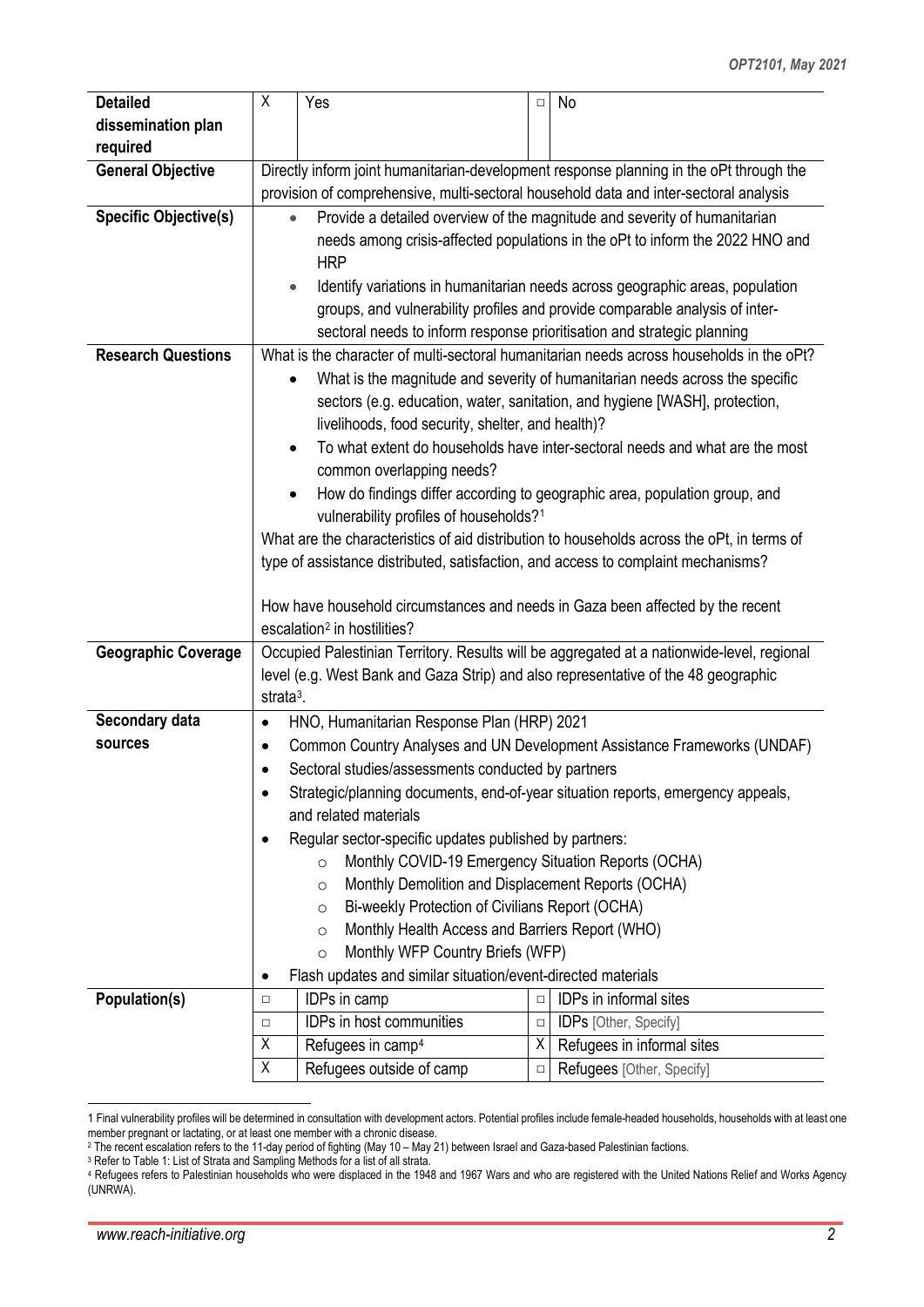|                                  | $\overline{\mathsf{X}}$ | Non-displaced                                                                                                           |        |                 |                                              | □ [Other, Specify]                           |        |                                                    |
|----------------------------------|-------------------------|-------------------------------------------------------------------------------------------------------------------------|--------|-----------------|----------------------------------------------|----------------------------------------------|--------|----------------------------------------------------|
| <b>Stratification</b>            | $\overline{X}$          | Geographical #: 48                                                                                                      | $\Box$ | Group #:        |                                              |                                              |        | $\Box$ Group #:                                    |
|                                  |                         | Population size per strata                                                                                              |        |                 |                                              | Population size per                          |        | Population size per                                |
|                                  |                         | is known? $X$ Yes $\Box$ No                                                                                             |        |                 |                                              | strata is known?                             |        | strata is known?                                   |
|                                  |                         |                                                                                                                         |        |                 |                                              | □ Yes □ No                                   |        | $\Box$ Yes $\Box$ No                               |
| Data collection tool(s)          | X                       | Structured (Quantitative)                                                                                               |        |                 | $\Box$                                       | Semi-structured (Qualitative)                |        |                                                    |
|                                  |                         | <b>Sampling method</b>                                                                                                  |        |                 |                                              | <b>Data collection method</b>                |        |                                                    |
| <b>Structured data</b>           |                         | $\Box$ Purposive                                                                                                        |        |                 |                                              |                                              |        | $\Box$ Key informant interview (Target #): _ _ _ _ |
| collection tool #1:              |                         | $\Box$ Probability / Simple random                                                                                      |        |                 |                                              |                                              |        | $\Box$ Group discussion (Target #): _ _ _ _ _      |
| Household-level<br>survey        |                         | X Probability / Stratified simple random <sup>5</sup>                                                                   |        |                 |                                              |                                              |        | X Household interview (Target #): 7,6586           |
|                                  |                         | $\Box$ Probability / Cluster sampling                                                                                   |        |                 |                                              |                                              |        | $\Box$ Individual interview (Target #): $\Box$     |
|                                  |                         | X Probability / Stratified cluster sampling                                                                             |        |                 |                                              |                                              |        | $\Box$ Direct observations (Target #): _____       |
|                                  |                         | □ [Other, Specify]                                                                                                      |        |                 |                                              | $\Box$ [Other, Specify] (Target #): _____    |        |                                                    |
| <b>Target level of</b>           |                         |                                                                                                                         |        |                 |                                              |                                              |        |                                                    |
| precision if                     |                         | 95% level of confidence (Stratified SRS)                                                                                |        |                 |                                              | 9 +/- % margin of error (Stratified SRS)     |        |                                                    |
| probability sampling             |                         | 95% level of confidence (Stratified cluster)                                                                            |        |                 | 5 +/- % margin of error (Stratified cluster) |                                              |        |                                                    |
|                                  |                         | 95% level of confidence (Stratified cluster)                                                                            |        |                 |                                              | 9 +/- % margin of error (Stratified cluster) |        |                                                    |
| Data management                  | X                       | <b>IMPACT</b>                                                                                                           |        |                 | <b>UNHCR</b><br>$\Box$                       |                                              |        |                                                    |
| platform(s)                      |                         |                                                                                                                         |        |                 |                                              |                                              |        |                                                    |
|                                  | $\overline{X}$          | Humanitarian Data Exchange (HDX)                                                                                        |        |                 |                                              |                                              |        |                                                    |
| <b>Expected ouput</b><br>type(s) | $\Box$                  | Situation overview #: $_{--}$                                                                                           |        | $X$ Report #: 1 |                                              |                                              |        | $\Box$ Profile #:                                  |
|                                  | $\overline{X}$          | <b>Presentation (Preliminary</b>                                                                                        | X      |                 |                                              | Presentation (Final)                         |        | $X$ Factsheet #: $>1$                              |
|                                  |                         | findings) $\#$ : >= 97                                                                                                  |        | #: $1$          |                                              |                                              |        |                                                    |
|                                  | $\Box$                  | Interactive dashboard #:                                                                                                | $\Box$ |                 |                                              | Webmap $\#$ : _ _                            | $\Box$ | Map $#$ :                                          |
|                                  | $\Box$                  | [Other, Specify] $\#$ : __                                                                                              |        |                 |                                              |                                              |        |                                                    |
| <b>Access</b>                    | $\overline{X}$          | Public (available on REACH resource center and other humanitarian platforms)                                            |        |                 |                                              |                                              |        |                                                    |
|                                  | $\Box$                  | Restricted (bilateral dissemination only upon agreed dissemination list, no<br>publication on REACH or other platforms) |        |                 |                                              |                                              |        |                                                    |
| <b>Visibility</b>                | <b>REACH</b>            |                                                                                                                         |        |                 |                                              |                                              |        |                                                    |
|                                  |                         | Donor: OCHA                                                                                                             |        |                 |                                              |                                              |        |                                                    |
|                                  |                         | <b>Coordination Framework: Inter-Cluster Coordination Group (ICCG)</b>                                                  |        |                 |                                              |                                              |        |                                                    |
|                                  |                         | Partners: Logos of all participating clusters and partners <sup>8</sup>                                                 |        |                 |                                              |                                              |        |                                                    |

### *2.* **Rationale**

#### **2.1 Background**

The past years have been among the most adverse for the population of the oPt, defined by an increase in the breadth and depth of humanitarian needs for households across the territory. The 2021 HNO, estimated that 2.45 million Palestinians, out of a total population of 5.2 million, were in need, the majority (1.4 million) of whom were assessed to be in severe need.<sup>[9](#page-2-4)</sup>

<span id="page-2-0"></span><sup>&</sup>lt;sup>5</sup> In developing the MSNA sample, REACH will divide the oPt according to geographic strata. Households in East Jerusalem, the Gaza Strip, the area of the city of Hebron classified as H2, and refugee camps in the West Bank, will be selected through a stratified simple random sample (SRS). Households in the territories of the West Bank designated as Areas A, B, and C will be selected through a two-stage (or cluster) stratified sample. <sup>6</sup> The figure represents the total number of accepted surveys (n = 7,658).

<span id="page-2-2"></span><span id="page-2-1"></span><sup>7</sup> Figure accounts for a presentation to each of the seven clusters, as well as national ICCG and OCHA.

<span id="page-2-3"></span><sup>8</sup> Full list of partners is not presently known.

<span id="page-2-4"></span><sup>9</sup> OCHA[. 2021 Humanitarian Needs Overview: OPT.](https://reliefweb.int/sites/reliefweb.int/files/resources/hno_2021.pdf) December 2020.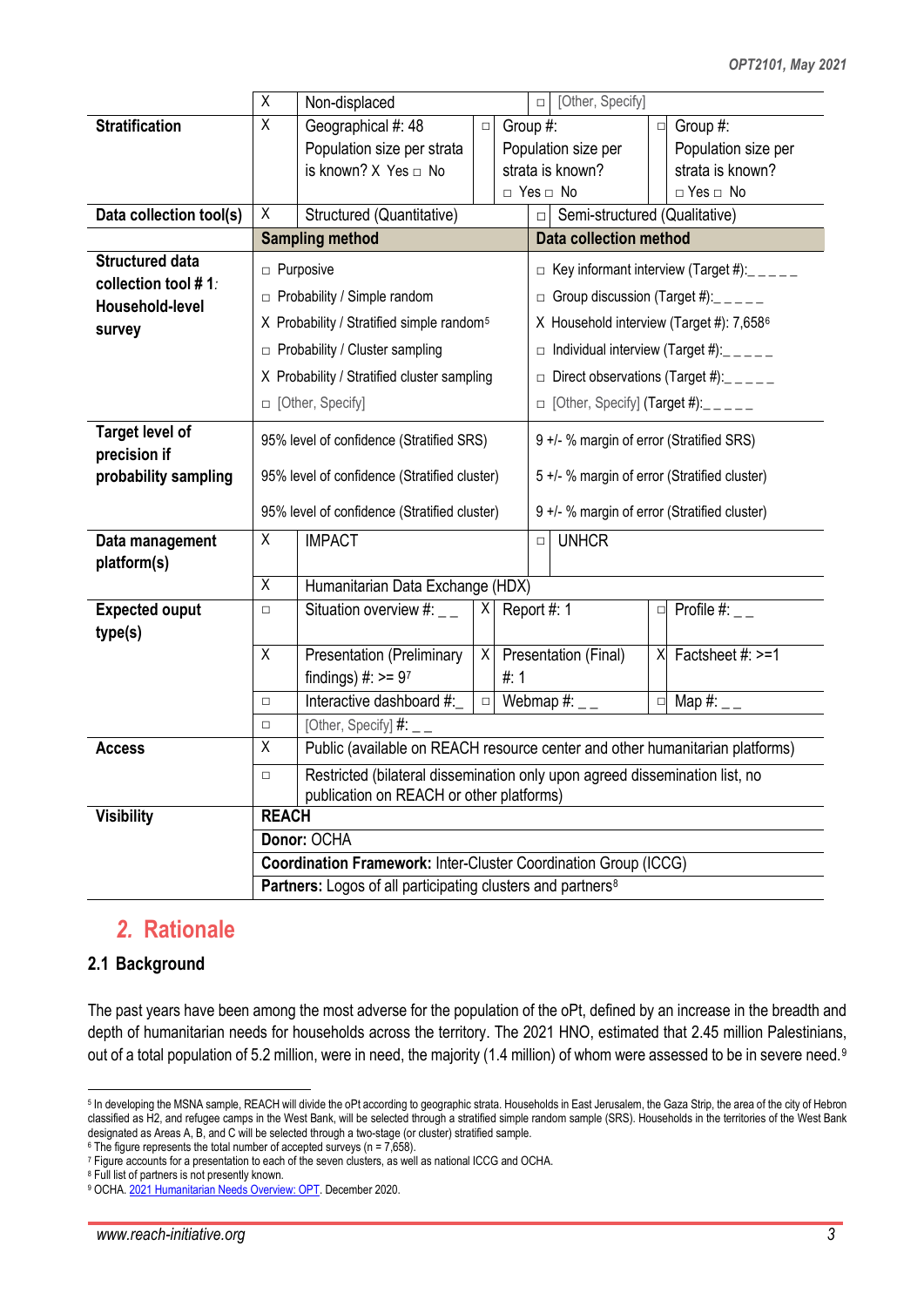Humanitarian needs and vulnerabilities in households across the occupied territory are driven by the practices of the Occupation, the intra-Palestinian division, climate change, and, more recently, the outbreak of COVID-19 and its consequences, including contracted economic activity and measures imposed to stem transmission[.10](#page-3-0) The 2021 HNO estimated that 60% of people in need were in severe need, compared to only 40% in the 2020 HNO, while, across the same time period, five of the six humanitarian clusters active in the oPt have increased their estimates about the number of people in need (PIN).<sup>[11](#page-3-1)</sup> These twin developments indicate that need across the oPt is both deepening and expanding. The crisis of need in oPt has been characterized as a protracted protection crisis, with the most critical problems related to protection of civilians and forced displacement, access to essential services, and erosion of resilience. Further, the character of the crisis is not uniformly distributed across the various segments of Palestinian society, with households facing both unique or deepened needs according to their geographic location (e.g. households in the Gaza Strip, H2, East Jerusalem, and Area C), displacement status (e.g. refugee households), gender, age, and disability.[12](#page-3-2)

Beginning on May 10, a period of escalated violence between Israel and Gaza-based Palestinian factions broke out. The fighting lasted for 11 days before a ceasefire on May 21. The fighting produced large-scale devastation across Gaza, displacing approximately 117,000 individuals<sup>13</sup>, and damaging or destroying educational<sup>[14](#page-3-4)</sup> and WASH facilities<sup>15</sup>, shelters, and economic infrastructure. Over 200 Palestinians were killed and thousands more injured. The degree to which humanitarian aid will be allowed to enter the Gaza Strip to support immediate humanitarian needs and longer-term priorities, such as re-construction, is presently unclear.<sup>[16](#page-3-6)</sup> In addition, the escalated violence occurred against the backdrop of a deepening COVID crisis, defined by rising caseloads and limited access to vaccinations. It is expected that the circumstances produced by the recent fighting, such as overcrowding in shelters and damage to health infrastructure, will exacerbate the already precarious state.[17](#page-3-7)

The past year has been one of the most consequential for response by actors across the humanitarian and development space in the oPt. In 2020, the United Nations Country Team (UNCT) adopted a nexus approach, formalizing and building upon existing initiatives that intersect humanitarian, development, and peacebuilding programming in line with global policies such as the New Way of Working and the 2030 Agenda. Already in 2020, a range of actors have produced new data and joint analysis of value for the application of the nexus approach. These include the 2021 HNO and HRP, the 2020 Atlas of Sustainable Development, the UNCT-sponsored household survey on the multi-dimensional impact of COVID-19, and the Interagency Response Plan to COVID-19, among others. These datasets and analyses have been effective in identifying and assessing circumstances from the household to the national-level and across specific sectors and issues, such as the COVID-19 outbreak. However, at present, a gap remains with respect to granular multi-sectoral data that can highlight linkages in sectoral needs and enable an inter-sectoral analysis that reveals underlying drivers of vulnerability. The need for a MSNA to support evidence-based planning and decision-making has also been expressed by the donor community in oPt, and the proposed action additionally supports and contributes to Grand Bargain Commitment 5 on Joint and Impartial Needs Assessments, thereby further linking the oPt response strategy with global policy priorities.

#### **2.2 Intended impact**

The MSNA was designed to directly inform joint humanitarian-development response planning based on the nexus approach that the UNCT has adopted, through the provision of comprehensive, multi-sectoral household data and inter-sectoral analysis. The assessment will support Coordination and Support Services Cluster Objective 1, "Ensuring improved

 <sup>10</sup> OCHA[. 2021 Humanitarian Response Plan: OPT.](https://www.ochaopt.org/sites/default/files/hrp_2021.pdf) December 2020.

<span id="page-3-1"></span><span id="page-3-0"></span><sup>11</sup> Ibid.

<span id="page-3-2"></span><sup>12</sup> United Nations Country Team (UNCT): OPT. Common Country Analysis, [2016: Leave No One Behind: A Perspective on Vulnerability and Structural Disadvantage in](https://reliefweb.int/sites/reliefweb.int/files/resources/CCA_Report_En.pdf)  [Palestine.](https://reliefweb.int/sites/reliefweb.int/files/resources/CCA_Report_En.pdf) 2016.

<span id="page-3-3"></span><sup>&</sup>lt;sup>13</sup> Shelter Cluster – Palestine[. Escalation of Hostilities: Gaza –](https://reliefweb.int/sites/reliefweb.int/files/resources/escalation_of_hostilities_-_gaza_may_2021.pdf) May 2021. May 2021.

<span id="page-3-4"></span><sup>14</sup> UNICEF[. State of Palestine Humanitarian Situation Report No. 3 \(Gaza Escalation\): 24 May 2021.](https://reliefweb.int/sites/reliefweb.int/files/resources/UNICEF%20State%20of%20Palestine%20Humanitarian%20Situation%20Report%20No.%203%20%28Gaza%20Escalation%29%20-%2024%20May%202021.pdf) May 2021. <sup>15</sup> Oxfam[. Almost a fifth of people in Gaza do not have access to clean water after bombardment –](https://reliefweb.int/report/occupied-palestinian-territory/almost-fifth-people-gaza-do-not-have-access-clean-water-after) Oxfam. May 2021.

<span id="page-3-5"></span><sup>16</sup> OCHA. Occupied Palestinian Territory (oPt): Flash Update #12 - [Escalation in the Gaza Strip, the West Bank and Israel \(as of 12:00 21 May –](https://reliefweb.int/sites/reliefweb.int/files/resources/flash_update_12_escalations_of_hostilities.pdf) 12:00 23 May). May

<span id="page-3-6"></span><sup>2021.</sup>

<span id="page-3-7"></span><sup>17</sup> We World GVC[. Flash Update #02: Situation in the occupied Palestinian territory.](https://reliefweb.int/report/occupied-palestinian-territory/flash-update-02-situation-occupied-palestinian-territory) May 2021.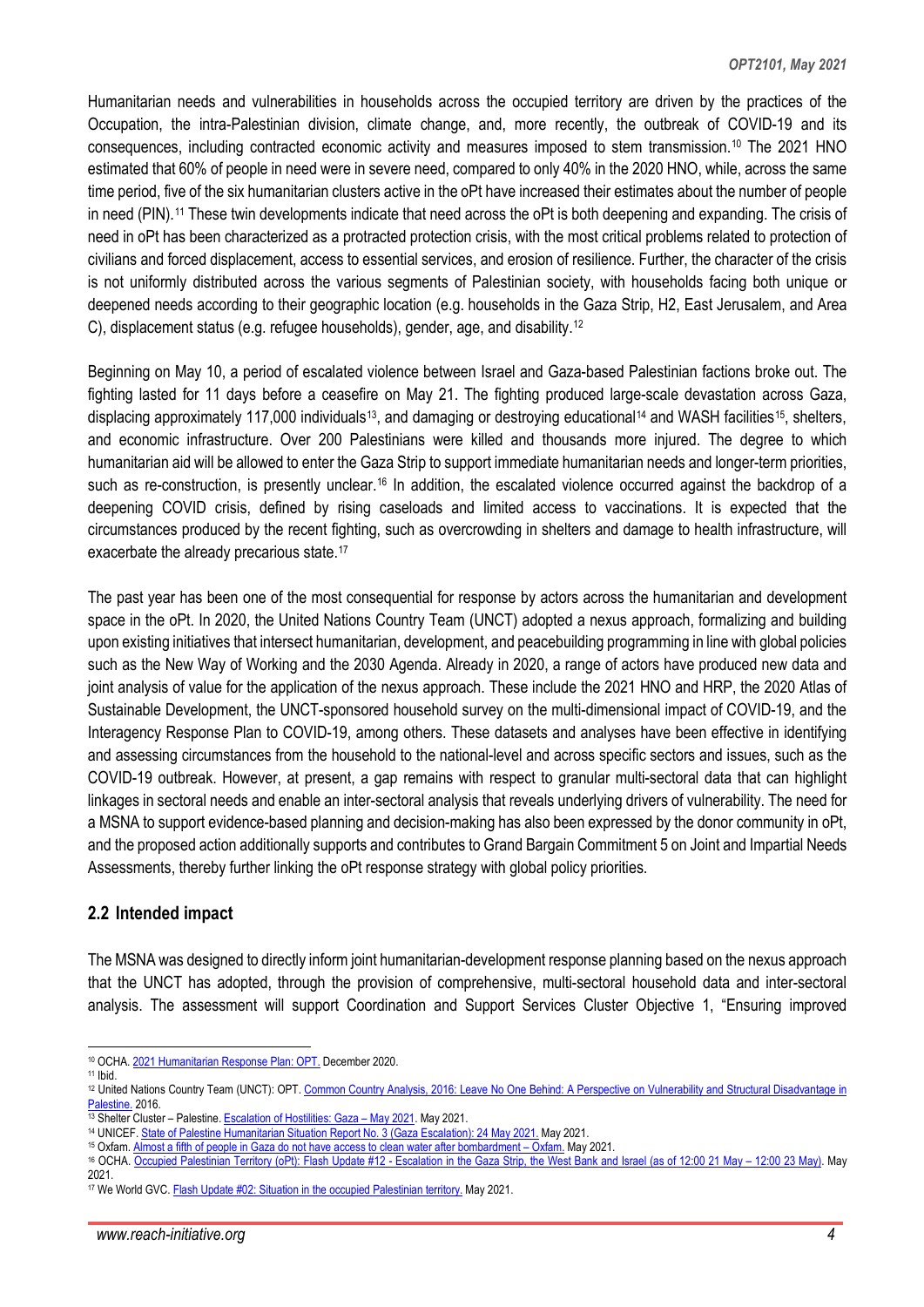intersectoral and inter-agency vulnerability alongside needs analysis, response planning, and monitoring" and, within it, Strategic Response Plan Objective 1, "[t]he rights of Palestinians living under occupation...are protected, respected, and promoted in accordance with IHL and IHRL."[18](#page-4-0) Ultimately, the MSNA is designed to support for the development of the 2022 HNO and HRP and other guiding and strategic documents<sup>19</sup>, ensuring that strategic response planning and prioritization decisions are evidence-based and target affected populations with the most acute needs and vulnerabilities. In addition, data collected with help inform the ongoing response in Gaza.

### **3. Methodology**

#### **3.1 Methodology overview**

The 2021 MSNA is a nationwide, household-level assessment composed of primary and secondary data collection methods. Primary data collection will consist of a household-level survey conducted across the entirety of the oPt. Reflecting consultations with key partners and experts, it is planned for all surveys to be conducted in-person through face-to-face interviews. However, accounting for access restrictions that may arise as a result of the COVID-19 outbreak or security developments, contingencies are being prepared to adopt a hybrid methodology, consisting of remote interviews conducted by telephone. Remote data collection will be used on a targeted basis, applying only to areas that have become inaccessible. The number of remote interviews is not intended to exceed 20% of the overall survey total. Ultimately, the final sample will be approximately 7,658 interviews, reflecting the total amount of accepted surveys plus a 10% buffer in some strata and 15% buffer in others. Data will be statistically representative at a 95% confidence level and a +/- 9% margin of error for all strata, with the exception of refugee camps in the West Bank. Data for these households will be representative at a 95% confidence level and a +/- 5% margin of error. In addition, a secondary data review (SDR) will be conducted in advance of data collection, which will serve to inform the data collection tools, as well as the data analysis and outputs. To analyse the household survey data, the Joint Inter-Agency Framework (JIAF), following adaptations for the Palestinian context and consultations with the clusters, will be used.

#### **3.2 Population of interest**

The household-level survey will cover the entirety of the oPt: the West Bank, including East Jerusalem, and the Gaza Strip. Data will be representative at the national level and the sub-regional level (e.g. West Bank and Gaza). Furthermore, the survey will cover and be statistically representative of households in East Jerusalem, H2, Area C (across each governorate), and refugee camps in the West Bank. Households in these areas face unique circumstances as a result of the location they live in and have been assessed to have distinct and heightened humanitarian needs. Further, limiting the strata only to subregional levels (e.g. West Bank, Gaza Strip, East Jerusalem) risks under-sampling households living in Area C and H2, leaving their humanitarian needs less visible in data analysis. Further, while the strata in the West Bank are organized according to governorate, those in Gaza will be organized according to the 33 municipalities. Based on consultations with key partners, it is believed that data collected at the municipality-level will be more effective in coordinating the ongoing response to the recent escalation.

The population of interest will include refugee and non-refugee Palestinians (i.e. IDP and non-displaced), with the former including in-camp and out-of-camp refugee populations. The household will be the unit of measurement, which reflects best practices in examining the severity of needs and vulnerabilities of populations of interest, and the optimal means of achieving the desired coverage within the intended sample size. For the purposes of the MSNA, a household is defined as:

• A household is a group of people who regularly share meals, income, and expenditures together. Members must acknowledge the authority of one person as head of household and that person must actually live with the rest of the household members. In polygamous households, each wife is treated as a distinct household when the wives live in different houses, cook separately and take decisions independently.

<span id="page-4-0"></span><sup>18</sup> OCHA[. 2021 Humanitarian Response Plan: OPT.](https://www.ochaopt.org/sites/default/files/hrp_2021.pdf) December 2020.

<span id="page-4-1"></span><sup>19</sup> Including the United Nations Sustainable Development Cooperation Framework (UNSDCF).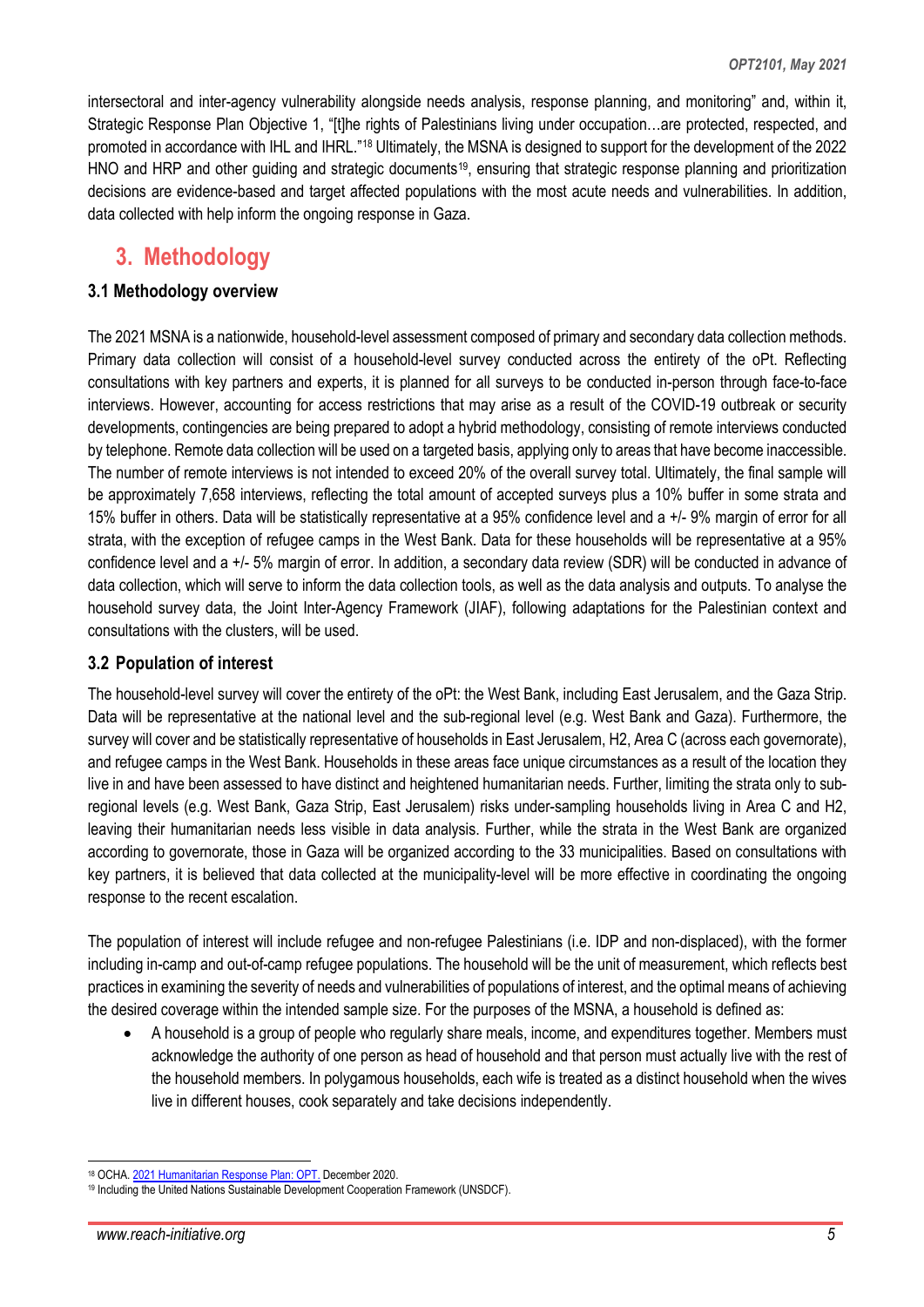• Refugee households are defined as those households that are headed by an individual who was displaced during the 1948 or 1967 Wars, or is a descendant of such an individual, and is currently registered with UNRWA.

### **3.3 Secondary data review**

Secondary data will be compiled from a range of documents, reports, factsheets, and related materials produced by actors with knowledge of the overall context and also specific sectors. These materials will be used to develop the assessment methodology, including definitions, sampling design, and questionnaire design, as well as develop contextual understanding and verify primary data and findings. SDR during the research design phase will also serve to identify information gaps that can be addressed by the MSNA. An initial list of sources includes:

- [2021 HNO](https://www.ochaopt.org/sites/default/files/hno_2021.pdf) and [HRP](https://www.ochaopt.org/sites/default/files/hrp_2021.pdf)
- [Common Country Analyses](https://reliefweb.int/sites/reliefweb.int/files/resources/CCA_Report_En.pdf) an[d UN Development Assistance Frameworks \(UNDAF\)](https://www.undp.org/content/dam/papp/docs/Publications/UNDP-papp-research-undaf_2018-2022.pdf)
- Sectoral [studies/assessments](https://reliefweb.int/sites/reliefweb.int/files/resources/Area%20C%20Complete%20Report%20web_FINAL.pdf) conducted by partners
- [Strategic/planning documents,](https://reliefweb.int/report/occupied-palestinian-territory/unct-covid-19-development-system-response-plan-occupied) [end-of-year situation reports,](https://reliefweb.int/sites/reliefweb.int/files/resources/UNICEF%20State%20of%20Palestine%20Humanitarian%20Situation%20Report%20-%20End%20of%20Year%202020.pdf) [emergency appeals,](https://reliefweb.int/sites/reliefweb.int/files/resources/flash_appeal_27_05_2021.pdf) and related materials
- Regular sector-specific updates published by partners:
	- o [Monthly COVID-19 Emergency Situation Reports](https://www.ochaopt.org/covid-19) (OCHA)
	- o [Monthly Demolition and Displacement Reports](https://www.ochaopt.org/reports/west-bank-demolitions-and-displacement) (OCHA)
	- o [Bi-weekly Protection of Civilians Report](https://www.ochaopt.org/reports/protection-of-civilians) (OCHA)
	- o [Monthly Health Access and](https://www.un.org/unispal/document/health-access-barriers-for-patients-in-the-opt-who-monthly-report-march-2021/) Barriers Report (WHO)
	- o [Monthly WFP Country Briefs](https://reliefweb.int/report/occupied-palestinian-territory/wfp-palestine-country-brief-december-2020) (WFP)
- [Flash updates](https://www.ochaopt.org/content/humsa-al-bqaia-flash-update-4) an[d similar situation/event-directed materials](https://www.ochaopt.org/crisis)

### **3.4 Primary Data Collection**

Household-level data collection is planned to begin July 3 and is expected to last three weeks, being completed by July 18. It is expected that all data will be collected through in-person, face-to-face interviews, though access restrictions caused by security and public health issues may lead to certain changes as appropriate. Should circumstances make in-person surveys no longer possible in certain areas, the methodology will shift to remote interviews by telephone. However, the maximum amount of surveys conducted by telephone will not exceed 20% of the total sample. All household surveys will be conducted by the Palestinian Central Bureau of Statistics (PCBS), reflecting their experience in the collection of household-level data across the oPt. Data will be collected simultaneously in all geographic areas.

**Sampling:** For the Gaza Strip stratas a one-stage simple random sample will be employed. Reflecting operational and logistical factors, a two-stage, clustered sample will be employed for all strata in the West Bank (e.g. Areas A and B, Area C, H2, East Jerusalem, and West Bank refugee camps).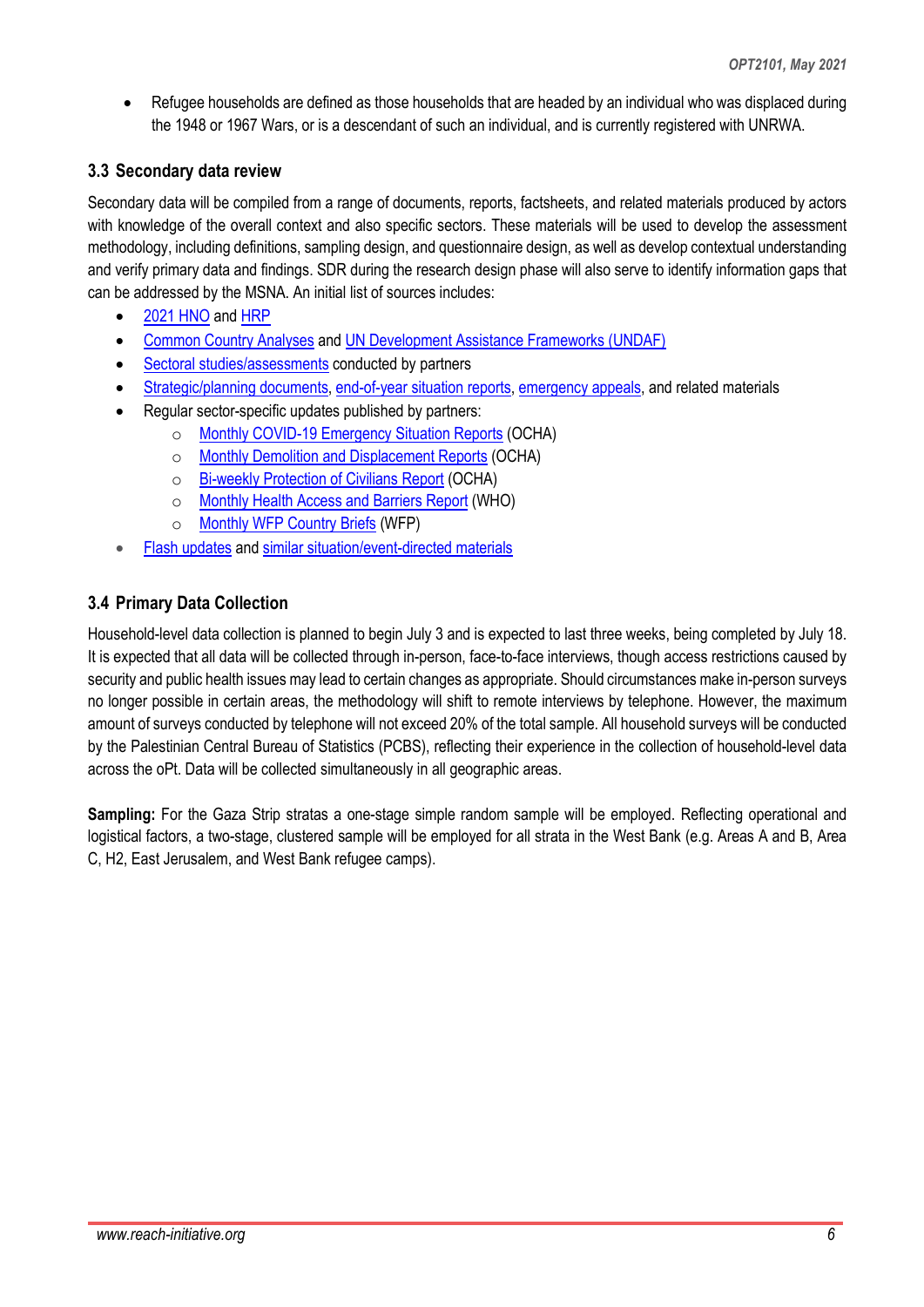#### Table 1: Sampling strata and methods

| <b>West Bank</b> |                                  |                               | <b>Gaza Strip</b> |                    |                                     |  |  |
|------------------|----------------------------------|-------------------------------|-------------------|--------------------|-------------------------------------|--|--|
| #                | <b>Strata</b>                    | <b>Sampling Method</b>        | #                 | <b>Strata</b>      | <b>Sampling Method</b>              |  |  |
| 1                | Areas A and B                    | Two stage. Stratified cluster | $\mathbf 1$       | Beit Hanun         | One stage. Stratified simple random |  |  |
| 2                | East Jerusalem                   | Two stage. Stratified cluster | $\overline{2}$    | Beit Lahiya        | One stage. Stratified simple random |  |  |
| 3                | H <sub>2</sub>                   | Two stage. Stratified cluster | 3                 | Jabalya            | One stage. Stratified simple random |  |  |
| 4                | Area C: Jenin                    | Two stage. Stratified cluster | 4                 | Umm an Naser       | One stage. Stratified simple random |  |  |
| 5                | Area C: Tubas                    | Two stage. Stratified cluster | 5                 | Gaza               | One stage. Stratified simple random |  |  |
| 6                | Area C: Tulkarem                 | Two stage. Stratified cluster | 6                 | Al Mughraqa        | One stage. Stratified simple random |  |  |
| 7                | Area C: Nablus                   | Two stage. Stratified cluster | $\overline{7}$    | Al Zahra           | One stage. Stratified simple random |  |  |
| 8                | Area C: Qalqiliya                | Two stage. Stratified cluster | 8                 | Wadi Gaza          | One stage. Stratified simple random |  |  |
| 9                | Area C: Salfit                   | Two stage. Stratified cluster | 9                 | Deir al Balah      | One stage. Stratified simple random |  |  |
| 10               | Area C: Ramallah<br>and al Bireh | Two stage. Stratified cluster | 10                | An Nuseirat        | One stage. Stratified simple random |  |  |
| 11               | Area C: Jericho and<br>al Aghwar | Two stage. Stratified cluster | 11                | Az Zawayda         | One stage. Stratified simple random |  |  |
| 12               | Area C: Jerusalem                | Two stage. Stratified cluster | 12                | Al Bureij          | One stage. Stratified simple random |  |  |
| 13               | Area C: Bethlehem                | Two stage. Stratified cluster | 13                | Al Maghazi         | One stage. Stratified simple random |  |  |
| 14               | Area C: Hebron                   | Two stage. Stratified cluster | 14                | Al Musaddar        | One stage. Stratified simple random |  |  |
| 15               | West Bank Refugee                | Two stage. Stratified cluster | 15                | Wadi as Salqa      | One stage. Stratified simple random |  |  |
|                  | Camps                            |                               |                   |                    |                                     |  |  |
|                  |                                  |                               | 16                | Khan Yunis         | One stage. Stratified simple random |  |  |
|                  |                                  |                               | 17                | Al Qarara          | One stage. Stratified simple random |  |  |
|                  |                                  |                               | 18                | Bani Suheila       | One stage. Stratified simple random |  |  |
|                  |                                  |                               | 19                | 'Abasan al Kabira  | One stage. Stratified simple random |  |  |
|                  |                                  |                               | 20                | 'Abasan al Jadida  | One stage. Stratified simple random |  |  |
|                  |                                  |                               | 21                | Khuza'a            | One stage. Stratified simple random |  |  |
|                  |                                  |                               | 22                | Al Fukhari         | One stage. Stratified simple random |  |  |
|                  |                                  |                               | 23                | Rafah              | One stage. Stratified simple random |  |  |
|                  |                                  |                               | 24                | An Naser           | One stage. Stratified simple random |  |  |
|                  |                                  |                               | 25                | Ash Shoka          | One stage. Stratified simple random |  |  |
|                  |                                  |                               | 26                | Jabalya Camp       | One stage. Stratified simple random |  |  |
|                  |                                  |                               | 27                | Al Shati' Camp     | One stage. Stratified simple random |  |  |
|                  |                                  |                               | $\overline{28}$   | Al Nuseirat Camp   | One stage. Stratified simple random |  |  |
|                  |                                  |                               | 29                | Al Bureij Camp     | One stage. Stratified simple random |  |  |
|                  |                                  |                               | 30                | Deir al Balah Camp | One stage. Stratified simple random |  |  |
|                  |                                  |                               | 31                | Al Maghazi Camp    | One stage. Stratified simple random |  |  |
|                  |                                  |                               | 32                | Khan Yunis Camp    | One stage. Stratified simple random |  |  |
|                  |                                  |                               | 33                | Rafah Camp         | One stage. Stratified simple random |  |  |

To carry out the two-staged sampling approach, REACH will first randomly select enumeration areas<sup>20</sup> using location lists provided by PCBS. These lists contain every community in the West Bank, excluding East Jerusalem, inhabited by Palestinians according to the locations' name, unique identifiers for all enumeration areas, governorate, and Oslo Area<sup>[21](#page-6-1)</sup>. They are particularly useful for sampling in the West Bank as they break down specific communities (e.g. towns, villages, cities, and refugee camps) according to the different Oslo Areas the village may span.[22](#page-6-2) The lists also break down how many inhabitants in a given location are residing in each Area (e.g. A, B, or C). Once these communities are selected, REACH will use PCBS shelter lists, which list the number of households living within a certain location, and randomly generate a list of

<span id="page-6-0"></span><sup>&</sup>lt;sup>20</sup> An enumeration area is a geographical area containing a number of buildings and housing units of about 150 housing units on average.

<span id="page-6-1"></span>Areas A, B, and C as designated by the Oslo Accords.

<span id="page-6-2"></span><sup>&</sup>lt;sup>22</sup> It is not uncommon in the West Bank for parts of a locality to span multiple areas. A single village may include lands designated as Area A, B, and C.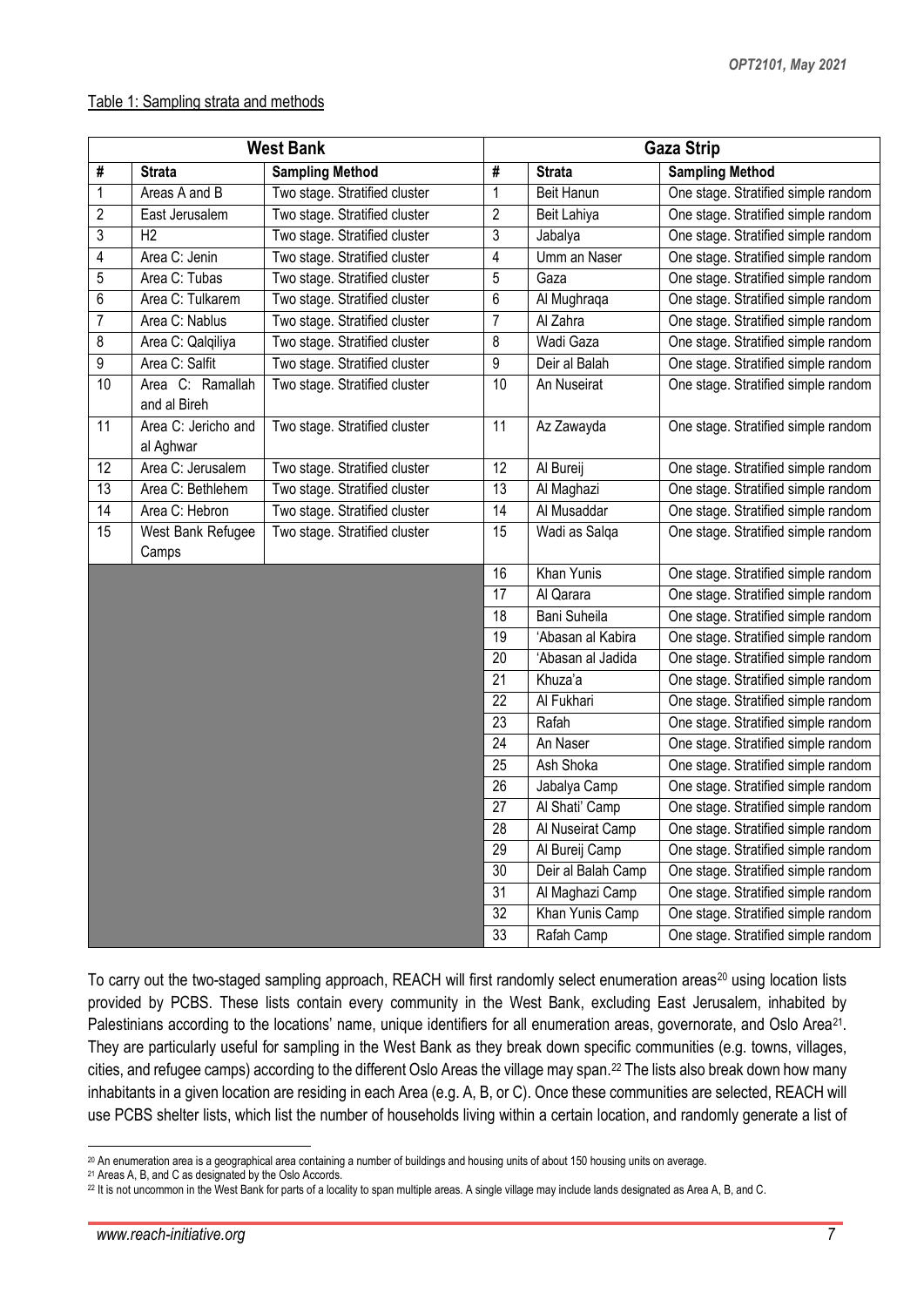households to be sampled in each location. Across all areas, locations will be limited to those that have at least 30 households, as reported by official PCBS figures. Within each enumeration area, REACH will set a minimum cluster size of five. The same approach will be applied in Gaza, save for the first stage of selecting clusters (i.e. locations).

REACH will develop the final sampling frame in consultation with key partners (e.g. OCHA and PCBS). In Gaza, the sample will be stratified by locality with a level of confidence of 95%, a margin of error of 9%, and a buffer of 10%. The sampling in Gaza will follow a one-stage random sampling approach for which a fixed number of households (calculated based on the above mentioned parameters) will be randomly selected for each of the 33 localities in Gaza. The household sample will be drawn from a list of households that will be provided by PCBS.

In the West Bank, each governorate within Area C will be its own strata with three additional stratas for Areas A and B, H2 and the West Bank refugee camps. For refugee camps, a level of confidence of 95% and a margin of error of 5% will be applied to calculate the target sample size, whereas for all other West Bank stratas, a level of confidence of 95% and a margin of error of 9% will be applied. In order to account for deleted surveys and inaccessible locations, a 15% buffer will be added to the target sample size of all West Bank stratas, with the exception of the West Bank refugee camps, where a 10% buffer will be applied. Reflecting logistical and operational factors, a two-stage sampling approach will be applied in the West Bank where the PCBS-defined enumeration areas (by Oslo Areas) will serve as the primary sampling unit (PSU) for the first stage of the sampling. For the first stage, REACH will use a sampling tool to randomly select enumeration areas (by Oslo Areas) from PCBS' list of enumeration areas. Based on the number of surveys per enumeration area, REACH will then in the second stage randomly draw a sample of households for all West Bank stratas from the PCBS household list.

For East Jerusalem, REACH will calculate the number of surveys that need to be collected based on a two-stage sampling approach at a level of confidence of 95%, a margin of error of 9% and a buffer of 15%. Enumerators will then use a random walk technique<sup>[23](#page-7-0)</sup> to identify the households to be interviewed in East Jerusalem.

It is expected that approximately 7,614 household-level surveys will be conducted. Household-level data will be representative across the 48 geographic strata. Data will be disaggregated at three levels: (1) geographic (e.g. municipality level and higher), (2) refugee status of household (i.e. refugee vs. non-refugee Palestinians), and (3) area of habitation (i.e. in-camp vs. out-of-camp).

**Data Collection:** All data – either in-person or remote – will be collected according to SOPs developed for data collection during COVID-19 by the PCBS and IMPACT. If in-person surveys are not possible, PCBS will switch to remote interviews, conducted by phone. Phone numbers will be obtained from previous PCBS assessments in the area (for which respondents have consented to be re-contacted), snowballing techniques, and purchase of phone number lists from advertisers. Further, the assessment team will take all necessary measures stipulated in the global IMPACT [Data Protection Policy](https://www.impact-initiatives.org/wp-content/uploads/2019/07/IMPACT-data-protection-policy_EN_2019_EN_v1.1.pdf) in order to protect and safeguard personal data and to minimize the risk of attributing findings to specific individuals or households.

<span id="page-7-0"></span> <sup>23</sup> Random walk procedures will be carried out in the following fashion:

i. Calculate a threshold based on total population in location (ex: 60 households) / sample needed from the location (ex: 5). 60/5= 12

ii. From the starting point of the location, select the first household randomly between 1 and 5

iii. After the first household, interview every 12th household following a single direction in a clearly laid out route until the edge of the settlement has been reached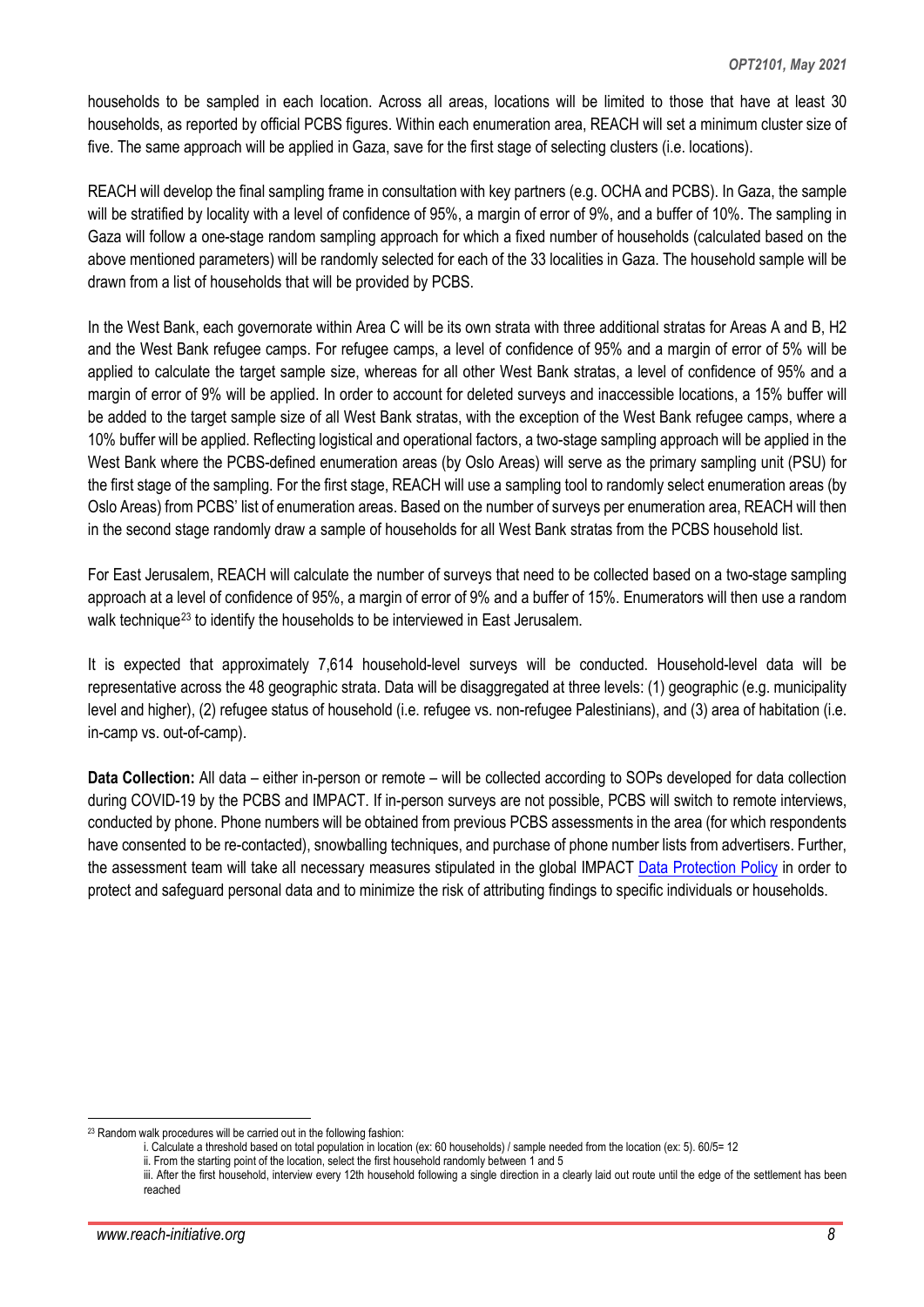#### Table 2: Sampling Framework, according to strata<sup>[24](#page-8-0)</sup>

|                | <b>West Bank</b>                 |                    |
|----------------|----------------------------------|--------------------|
| <b>Area</b>    | Governorate                      | <b>Sample Size</b> |
| Area A & B     |                                  | 200                |
| H2             |                                  | $\overline{216}$   |
| East Jerusalem |                                  | 175                |
| Refugee Camps  |                                  | 555                |
| C              | Bethlehem                        | 208                |
| C              | Hebron                           | 200                |
| C              | Jenin                            | 208                |
| C              | Jericho & Al-Aghwar              | 240                |
| C              | Jerusalem                        | 208                |
| C              | <b>Nablus</b>                    | $\overline{216}$   |
| C              | Qalqiliya                        | $\overline{216}$   |
| C              | Ramallah & Al-Bireh              | 208                |
| C              | Salfit                           | $\overline{224}$   |
| C              | and Northern<br>Tubas<br>Valleys | 216                |
| C              | Tulkarm                          | 216                |
|                |                                  | 3,506              |

| <b>West Bank</b>                 |                               |                    |  |
|----------------------------------|-------------------------------|--------------------|--|
| Area                             | Governorate                   | <b>Sample Size</b> |  |
| Area A & B                       |                               | 200                |  |
| $\overline{H2}$                  |                               | 216                |  |
|                                  | East Jerusalem                | 175                |  |
|                                  | Refugee Camps                 | 555                |  |
| $\overline{\mathsf{C}}$          | Bethlehem                     | 208                |  |
| $\overline{\mathrm{c}}$          | Hebron                        | 200                |  |
| $\overline{\mathsf{C}}$          | Jenin                         | 208                |  |
| $\overline{\overline{\text{C}}}$ | Jericho & Al-Aghwar           | 240                |  |
| $\overline{\mathsf{C}}$          | Jerusalem                     | 208                |  |
| $\overline{\mathsf{C}}$          | <b>Nablus</b>                 | 216                |  |
| $\overline{\mathsf{C}}$          | Qalqiliya                     | 216                |  |
| $\overline{\overline{\text{c}}}$ | Ramallah & Al-Bireh           | 208                |  |
| $\overline{\text{c}}$            | <b>Salfit</b>                 | 224                |  |
| $\overline{\mathsf{C}}$          | Tubas and Northern<br>Valleys | 216                |  |
| $\overline{\mathsf{C}}$          | Tulkarm                       | 216                |  |
|                                  |                               | 3,506              |  |
|                                  |                               |                    |  |
|                                  |                               |                    |  |

In all instances, enumerators will attempt to interview the person with the most knowledge on the situation of the household, as identified by household members. If that person is unavailable, enumerators will attempt to interview the next individual with the greatest knowledge of household circumstances. Minors will not be selected for participation under any circumstances. If a household does not have any eligible members, an eligible member refuses to participate in the survey, or an eligible member withdraws from the survey before it is completed, enumerators will not attempt to complete the survey with another member of this household. Instead, to meet the targeted sample size for the given location, enumerators will

<span id="page-8-0"></span><sup>&</sup>lt;sup>24</sup> Sample sizes for all locations in the West Bank are calculated with a 15% buffer, with the exception of refugee camps. This sample is calculated with a 10% buffer. Sample sizes for the strata in Gaza are also calculated with a 10% buffer.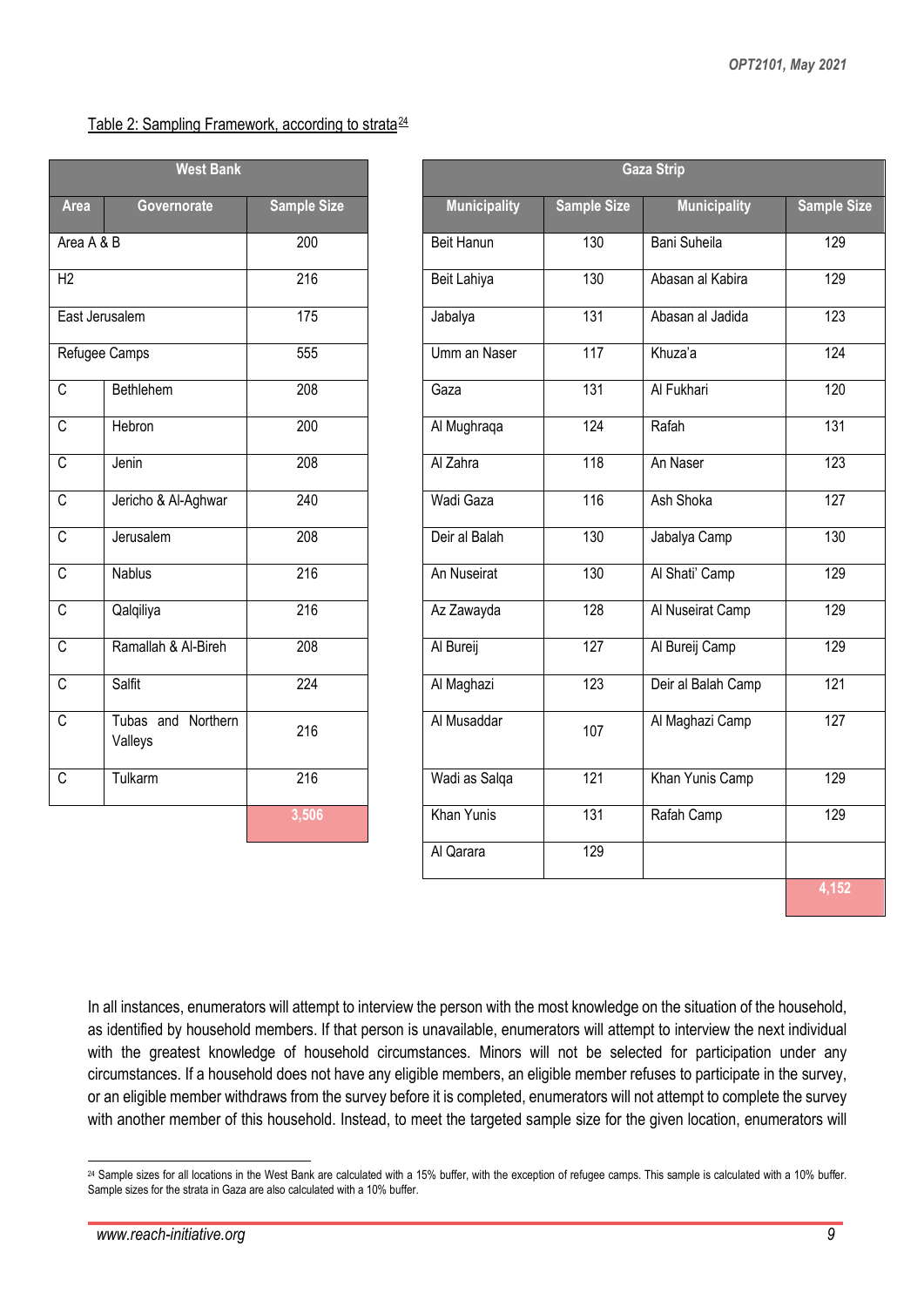identify the nearest available household and solicit the participation of one member. If the initial household was residing in a house, the enumerator will attempt to conduct a survey with a household from the nearest house or building. If the nearest likely residence is an apartment building, enumerators will use an app responsible for generating random numbers (first of the floor to target and second of apartment unit) to identify the next potential household. Enumerators will continue this process until they have replaced the household that was first selected for participation.

**Gender Considerations in Sampling:** Reflecting the understanding that male and female respondents from the same household may provide different answers for the same questions on household circumstances, the methodology has been designed to ensure the participation of female respondents. Specifically, across all strata, at least 50% of survey respondents will be female. This will be ensured through daily monitoring of survey respondents and coordination with field teams to target a greater share of male or female respondents in subsequent days, in the event this is necessary. Though PCBS and its field teams will be responsible for data collection, the REACH field coordinator will be responsible for monitoring data collection progress and helping coordinate between the REACH assessment team and PCBS field teams.

In addition, to develop an understanding of the potential differences in male and female responses, 200 MSNA surveys, 100 in the West Bank and 100 in Gaza, will be conducted with both one male and one female member of a participating household. Key indicators where male and female respondents are likely to provide different answers will be selected and will be assessed among both respondents. REACH will analyze the findings through qualitative analysis to identify any variations between male and female respondents.

**Displacement Considerations in Sampling:** As noted previously, approximately 117,000 individuals in Gaza were displaced by the recent escalation. While the majority of these individuals have begun to return to their homes with the signing and preservation of the ceasefire, evidence from the 2014 War indicates some households remain in protracted displacement, often those whose shelters have been made uninhabitable or have been destroyed. As selection of households will be done through random sampling of PCBS shelter lists, households who are still displaced will be excluded. To account for this segment of the population, special indicators will be added for Gaza households to determine if the selected household is hosting another household. In these cases, additional indicators will assess movement intentions and other topics related to displacement.

**Tool Development:** The MSNA survey tool will be developed by the REACH assessment team, following several rounds of review by key partners, principally cluster coordinators and the ICCG. The survey will cover the sectors of: education, WASH, health, protection (general, child protection, HLP and gender-based violence [GBV]), shelter, livelihoods, and food security. Indicators will also be developed on accountability to assisted populations (AAP) and attitudes and information needs related to COVID-19. REACH will strive to develop indicators that are aligned with global cluster standards, with appropriate adaptations to the oPt context. The initial draft of the survey will be developed through repeated rounds of review with cluster coordinators and leads. PCBS will review the final draft afterwards. The survey will then be validated by IMPACT HQ and translated into Arabic.

**Training and Piloting:** In collaboration with the ACTED/REACH MSNA team, PCBS will design and implement a five-day data collection training session with the data collection team (including enumerators, team leaders, etc.). The training will build familiarity with the tool and sampling framework, and identify any issues to be addressed by the assessment team. The training will be held with the entire data collection team, including PCBS enumerators and team leaders, and REACH's field coordinator. REACH will lead the development of the training agenda and content, including translation of the training manual, and PCBS will provide contextual inputs and other technical feedback. PCBS will also be responsible for cofacilitation of the training session, which will include providing staff as trainers and to assist with facilitating each training session. Trainings will be held simultaneously in the West Bank and Gaza.

A pilot survey of 100 households will then be conducted; half of the surveys will be conducted in the West Bank and the other half in Gaza. The pilot will consist of a deployment of the household survey in the field, followed by a debrief to flag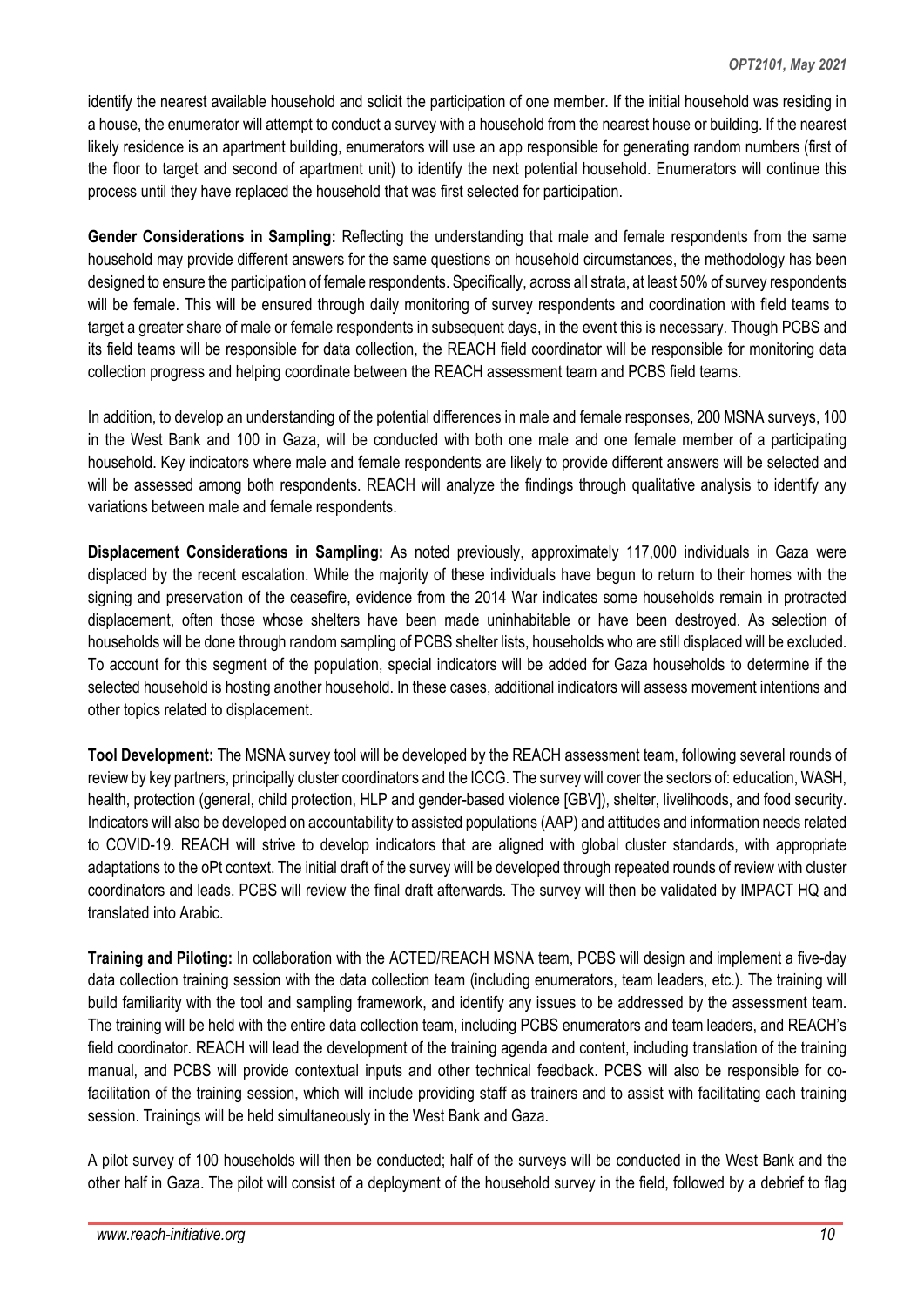any issues with the KoBo form, any questions that caused confusion during the interview, or any other issues encountered during the pilot. Based on the results and feedback from the pilot, REACH will revise the survey questionnaire to improve identified issues.

All data will be collected through the KoBo Collect app and uploaded to the KoBo Humanitarian Toolbox. In locations where it is not possible to use smartphones, enumerators will collect data through paper copies of the questionnaire, later uploading the results to KoBo once they can use smartphones again

**Data Cleaning:** Data will be downloaded from the REACH Kobo server and entered through a specially-designed Excel sheet, with macros built-in for data cleaning. REACH will also develop an R script capable of analysing data and identifying potentially anomalous answers, which will be revised and refined through manual data checking during the course of data collection. The REACH assessment team will carry out daily data checks on all completed surveys, identifying potentially anomalous or illogical responses. The REACH Field Coordinator will be responsible for holding daily debriefs with PCBS field team leaders to resolve issues identified, correct errors in the data, and prevent similar mistakes from being made in the ongoing fieldwork. This process will continue until data collection is complete. Follow-up calls will be conducted as necessary in the data cleaning process. All changes made in the raw data will be recorded in a Cleaning Log. REACH will also maintain a Deletion Log, where any surveys deleted because of data quality or incompleteness will be recorded.

#### **3.5 Data Processing & Analysis**

**Data entry & cleaning:** A data cleaning SOP will be generated, built off of the [Minimum Standard Data Cleaning Checklist](https://www.reachresourcecentre.info/wp-content/uploads/2020/03/IMPACT_Memo_Data-Cleaning-Min-Standards-Checklist_28012020-1.pdf) developed by IMPACT HQ, to guide data checking, cleaning, and consolidation processes, as well as indicator-specific parameters<sup>25</sup>. Data cleaning will be carried out by the technical AO on a daily basis. A pre-coded R script will be verified through manual data checks and data cleaning, particularly during the initial days of data collection. Any overarching adjustments to data collection procedures will be communicated through daily morning briefings with each operational base. Specific data that are deemed inconsistent will be highlighted and shared with the relevant Field Coordinator for clarification/rectification. These inquiries will be logged in a shared Google Spreadsheet in which focal points for each base will provide responses. All changes will then be made and logged by the technical AO/GIS officer. All issues raised during data collection will be addressed during the concurrent data cleaning phase and recorded in a log that enables retracing of cleaning steps.

**Data Analysis:** Data will be analysed through a methodology developed by REACH at the global level allowing calculation of a multi-sectoral needs index (MSNI). Based on internal and external consultations, the global REACH framework will be adapted for the oPt context and the thresholds for the severity classifications will be determined in consultation with cluster partners. Data will be analysed through R, using packages developed by IMPACT, and weighted before analysis. Final data will be disaggregated at the sub-regional level (e.g. West Bank and Gaza Strip), geographic level (e.g. East Jerusalem, H2, Oslo Areas, governorates within Area C, refugee camps, and Gaza governorates), refugee status, and settlement type of refugees (e.g. in camp and out of camp). All personally-identifiable information (PII) will be eliminated and the dataset will be fully anonymized – according to [IMPACT SOPs](https://www.impact-repository.org/wp-content/uploads/2019/08/SOP_data_protection_PII.pdf) – before being shared with partners or uploaded to relevant platforms (e.g. IMPACT Resource Centre, HDX) for public consumption. REACH will also assist cluster partners in preparing estimates of People in Need (PiN), according to the Joint Inter-Agency Analytical Framework (JIAF) model. Further, REACH will prepare a series of presentations, with findings tailored to the mandates and concerns of different partners, such as the clusters. These will be presented in order to brief partners, validate findings, and solicit feedback. These presentations and feedback will be used to develop a final presentation for a Joint Analysis Workshop to be held with all partners.

**Data Protection:** Throughout all stages of the MCNA VIII research cycle, the assessment team will take all necessary measures stipulated in the global [IMPACT Data Protection Policy](https://www.impact-initiatives.org/wp-content/uploads/2019/07/IMPACT-data-protection-policy_EN_2019_EN_v1.1.pdf) in order to protect and safeguard personal data and to minimize the risk of attributing findings to specific individuals or households.

<span id="page-10-0"></span> <sup>25</sup> For the full Data Cleaning SOPs, please refer to Annex 3.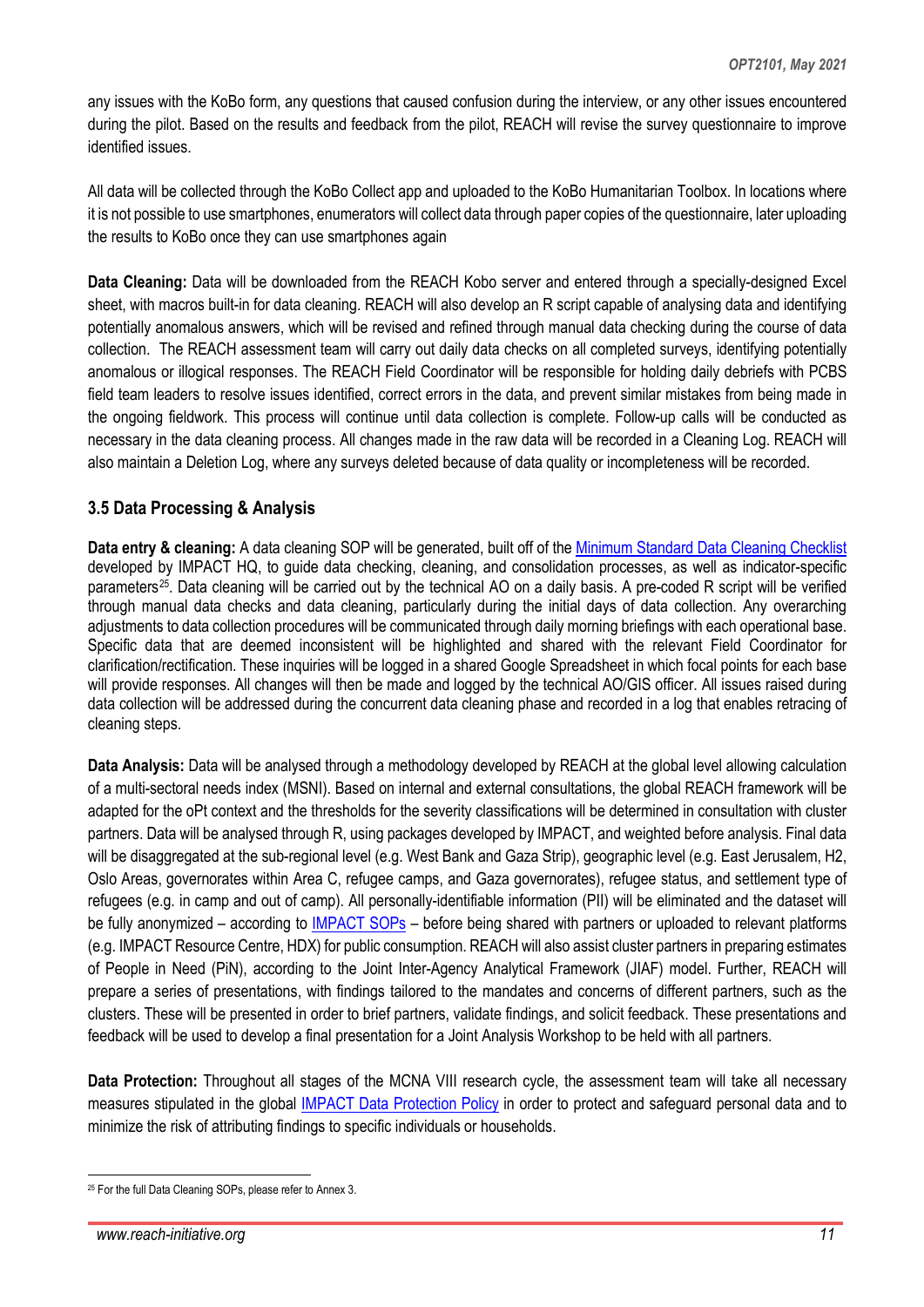### **4. Key ethical considerations and related risks**

The proposed research design meets / does not meet the following criteria:

| The proposed research design                                                                                                                                                                                                                    | Yes/No | Details if no (including mitigation)                                                                                                                                                                                                                                                                                                                                                                                                                                                                                                                |
|-------------------------------------------------------------------------------------------------------------------------------------------------------------------------------------------------------------------------------------------------|--------|-----------------------------------------------------------------------------------------------------------------------------------------------------------------------------------------------------------------------------------------------------------------------------------------------------------------------------------------------------------------------------------------------------------------------------------------------------------------------------------------------------------------------------------------------------|
| Has been coordinated with relevant stakeholders to avoid<br>unnecessary duplication of data collection efforts?                                                                                                                                 | Yes    |                                                                                                                                                                                                                                                                                                                                                                                                                                                                                                                                                     |
| Respects respondents, their rights and dignity (specifically<br>by: seeking informed consent, designing length of survey/<br>discussion while being considerate of participants' time, ensuring<br>accurate reporting of information provided)? | Yes    |                                                                                                                                                                                                                                                                                                                                                                                                                                                                                                                                                     |
| Does not expose data collectors to any risks as a direct<br>result of participation in data collection?                                                                                                                                         | Yes    |                                                                                                                                                                                                                                                                                                                                                                                                                                                                                                                                                     |
| Does not expose respondents / their communities to any<br>risks as a direct result of participation in data collection?                                                                                                                         | Yes    |                                                                                                                                                                                                                                                                                                                                                                                                                                                                                                                                                     |
| Does not involve collecting information on specific topics<br>which may be stressful and/ or re-traumatising for research<br>participants (both respondents and data collectors)?                                                               | Yes    |                                                                                                                                                                                                                                                                                                                                                                                                                                                                                                                                                     |
| Does not involve data collection with minors i.e. anyone less<br>than 18 years old?                                                                                                                                                             | Yes    |                                                                                                                                                                                                                                                                                                                                                                                                                                                                                                                                                     |
| Does not involve data collection with other vulnerable groups<br>e.g. persons with disabilities, victims/ survivors of protection<br>incidents, etc.?                                                                                           | No     | In the course of data collection,<br>individuals who may have experienced<br>protection incidents may be asked to<br>participate. However, these individuals<br>will not be directly targeted and<br>that<br>questions<br>may<br>cause<br>re-<br>traumatization will be kept to a minimum<br>and kept to the end of the survey. In<br>addition, all enumerators have been<br>trained on proper interviewing<br>techniques and will make participants<br>aware that they can withdraw from the<br>interview at any point they feel<br>uncomfortable. |
| Follows IMPACT SOPs for management of personally<br>identifiable information?                                                                                                                                                                   | Yes    |                                                                                                                                                                                                                                                                                                                                                                                                                                                                                                                                                     |

### **5. Roles and responsibilities**

**Table 3: Description of roles and responsibilities**

| <b>Task Description</b> | Responsible | Accountable | Consulted | <i>Informed</i> |
|-------------------------|-------------|-------------|-----------|-----------------|
|                         |             |             |           |                 |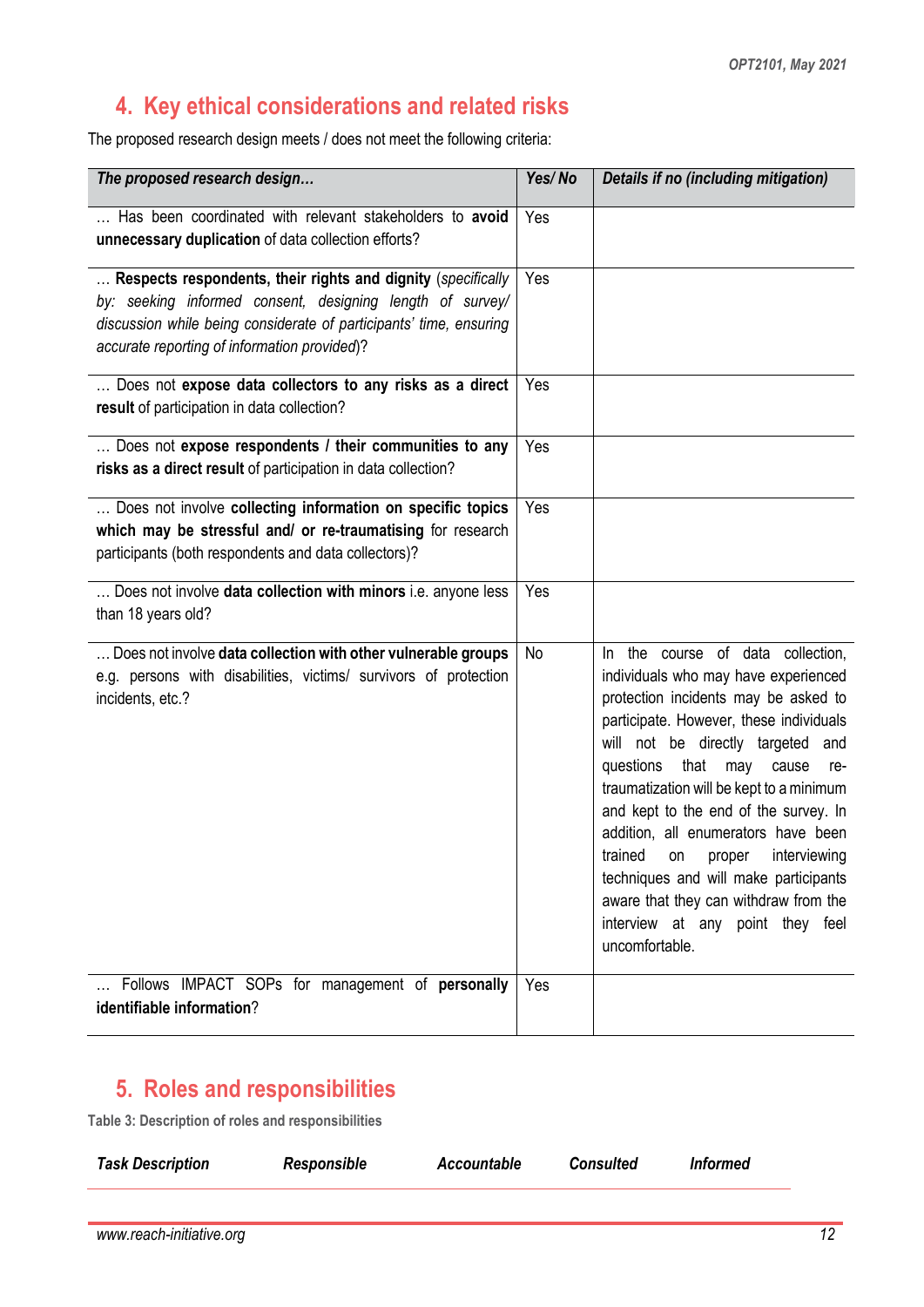| Research design                         | <b>Senior Assessment</b><br>Officer, Assessment<br><b>Focal Point</b> | Country<br>Coordinator           | Cluster<br>coordinators,<br>OCHA, MSNA<br>Steering<br>Committee (SC)<br>PCBS, HQ<br>Research<br>Department | <b>ICCG</b>                                               |
|-----------------------------------------|-----------------------------------------------------------------------|----------------------------------|------------------------------------------------------------------------------------------------------------|-----------------------------------------------------------|
| Supervising data collection             | Field Coordinator (x2)                                                | <b>Assessment Focal</b><br>Point | <b>PCBS</b>                                                                                                | <b>MSNA SC</b>                                            |
| Data processing (checking,<br>cleaning) | Data Officer                                                          | <b>Assessment Focal</b><br>Point | PCBS, HQ<br>Research<br>Department                                                                         | <b>MSNA SC</b>                                            |
| Data analysis                           | <b>Senior Assessment</b><br>Officer (x2), Data<br>Officer             | <b>Assessment Focal</b><br>Point | <b>HQ Research</b><br>Department                                                                           | MSNA SC,<br><b>Cluster</b><br>coordinators                |
| Output production                       | <b>Senior Assessment</b><br>Officer                                   | <b>Assessment Focal</b><br>Point | <b>HQ Research</b><br>Department,<br>Cluster<br>coordinators,<br><b>OCHA</b>                               | <b>MSNA SC</b>                                            |
| <b>Dissemination</b>                    | <b>Assessment Focal</b><br>Point                                      | Country<br>Coordinator           | MSNA SC,<br><b>OCHA</b>                                                                                    | <b>HQ Research</b><br>Department                          |
| <b>Monitoring &amp; Evaluation</b>      | <b>Assessment Focal</b><br>Point                                      | Assessment<br>Manager            | Country<br>Coordinator                                                                                     | <b>HQ Research</b><br>Department                          |
| Lessons learned                         | <b>Assessment Focal</b><br>Point                                      | Assessment<br>Manager            | Country<br>Coordinator                                                                                     | MSNA SC,<br>OCHA, Cluster<br>coordinators,<br><b>PCBS</b> |

*Responsible: the person(s) who executes the task*

*Accountable: the person who validates the completion of the task and is accountable of the final output or milestone*

*Consulted: the person(s) who must be consulted when the task is implemented*

*Informed: the person(s) who need to be informed when the task is completed*

*NB: Only one person can be Accountable; the only scenario when the same person is listed twice for a task is when the same person is both Responsible and Accountable.*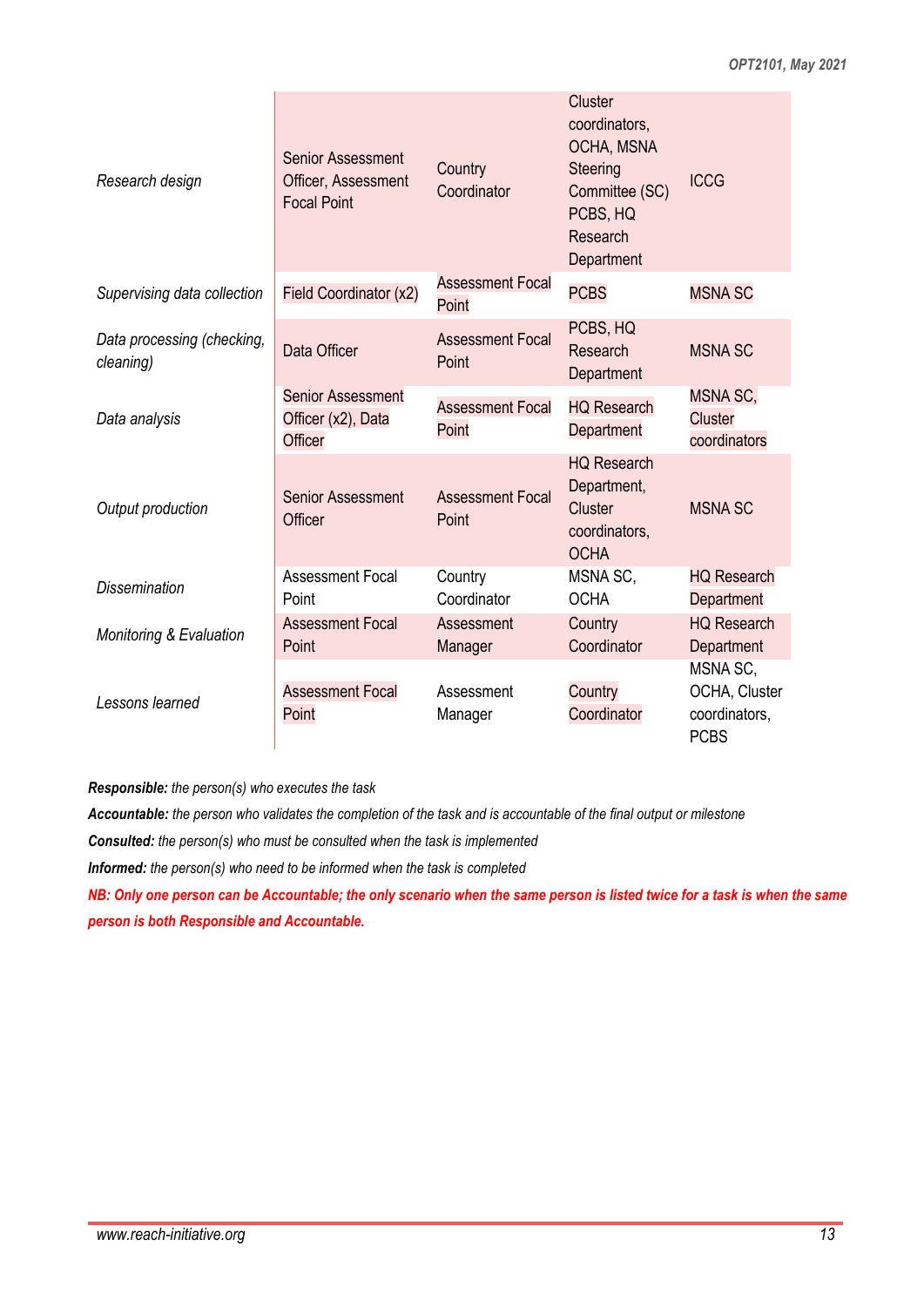# **5. Data Analysis Plan**

| #<br>Indicator | <b>Indicator</b><br><b>Group / Sector</b> | <b>Indicator / Variable</b>              | <b>Question</b>                                                                       | <b>Questionnaire Responses</b>                                   |
|----------------|-------------------------------------------|------------------------------------------|---------------------------------------------------------------------------------------|------------------------------------------------------------------|
| M1             | Metadata                                  | Enumerator number                        | 1. Please record your enumerator number                                               | Integer                                                          |
| M <sub>2</sub> | Metadata                                  | Sub-region interview is conducted<br>in. | 2. Is this interview taking place in the West Bank, Gaza Strip, or East<br>Jerusalem? | West Bank<br>Gaza Strip<br>East Jerusalem (J1)<br>H <sub>2</sub> |
|                |                                           |                                          | 2.1 Please enter the locality code of the household                                   | Integer                                                          |
|                |                                           | Cluster ID                               | 2.2 Please enter the enumeration area of the household                                | Integer                                                          |
| M <sub>3</sub> | Metadata                                  |                                          | 2.3 Please record the sample ID of the household                                      | Integer                                                          |
|                |                                           |                                          | 2.4 Please enter the Oslo Area of the household                                       | Area A<br>Area B<br>Area C                                       |
| M4             | Metadata                                  | Data collection method                   | 3. Is this interview conducted face to face or remotely over the phone?               | Face-to-face interview<br>Remote phone-based interview           |
| M <sub>5</sub> | Metadata                                  | Settlement type                          | 4.1 Is this interview taking place in a refugee camp?                                 | Yes<br>No                                                        |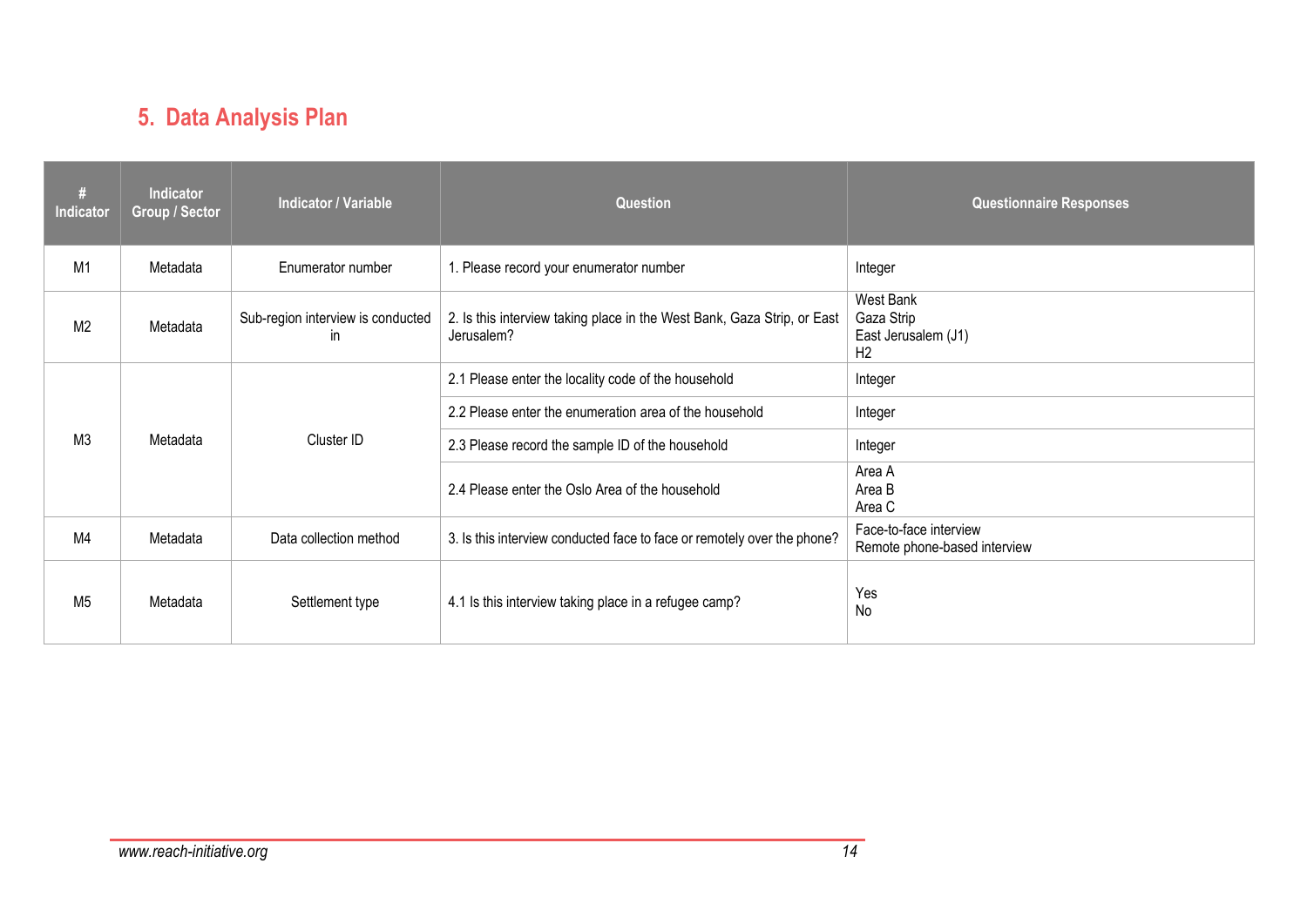| M <sub>6</sub>  | Metadata              | Consent                                                       | 5. Hi my name is ______ and I work for the Palestinian Central Bureau<br>of Statistics. We are currently conducting a survey on household<br>needs and would like to ask you some questions about your household<br>composition, income generating activities, health and WASH access,<br>access to food, protection services, and humanitarian aid.<br>survey will take<br>30 <sup>2</sup><br>The<br>minutes<br>to<br>complete.<br>The information you provide will be used to inform the humanitarian<br>response plan in the country. Any information you provide will be kept<br>strictly<br>confidential<br>and<br>anonymous.<br>You will not receive any benefits or services for completing the survey<br>but we hope that you do participate as your views are very important<br>better<br>inform<br>humanitarian<br>to<br>the<br>response.<br>The survey is voluntary and you can choose not to answer any<br>question and/or quit at any point. The information you share with us<br>will<br>accessible<br>the<br><b>PCBS</b><br>be<br>to<br>Do you have any questions? Do you agree to participate in this<br>survey? | Yes<br>No                                                                                                                                                                                                                                         |
|-----------------|-----------------------|---------------------------------------------------------------|----------------------------------------------------------------------------------------------------------------------------------------------------------------------------------------------------------------------------------------------------------------------------------------------------------------------------------------------------------------------------------------------------------------------------------------------------------------------------------------------------------------------------------------------------------------------------------------------------------------------------------------------------------------------------------------------------------------------------------------------------------------------------------------------------------------------------------------------------------------------------------------------------------------------------------------------------------------------------------------------------------------------------------------------------------------------------------------------------------------------------------|---------------------------------------------------------------------------------------------------------------------------------------------------------------------------------------------------------------------------------------------------|
| HH1             | <b>HH Composition</b> | % of interviews conducted with<br>head of household           | 6. Are you the head of household?                                                                                                                                                                                                                                                                                                                                                                                                                                                                                                                                                                                                                                                                                                                                                                                                                                                                                                                                                                                                                                                                                                | Yes<br>No                                                                                                                                                                                                                                         |
| HH <sub>2</sub> | <b>HH Composition</b> | Consent of non-household head<br>participants                 | 6.1 If no, are you willing and able to respond to the questions on behalf<br>of the household?                                                                                                                                                                                                                                                                                                                                                                                                                                                                                                                                                                                                                                                                                                                                                                                                                                                                                                                                                                                                                                   | Yes<br>No                                                                                                                                                                                                                                         |
| HH <sub>3</sub> | <b>HH Composition</b> | Relationship of non-head to head<br>of household              | 6.2 What is your relation to the head of household?                                                                                                                                                                                                                                                                                                                                                                                                                                                                                                                                                                                                                                                                                                                                                                                                                                                                                                                                                                                                                                                                              | Head of household<br>Spouse of head of household<br>Son/daughter<br>Brother/Sister (sibling)<br>Father/Mother<br>Son/Daughter in law<br>Grandchild<br>Father/mother in law<br>Nephew / Niece<br>Other relative<br>Friend<br>Guest or non-relative |
| HH4             | <b>HH Composition</b> | Age of respondent                                             | 7. What is your age?                                                                                                                                                                                                                                                                                                                                                                                                                                                                                                                                                                                                                                                                                                                                                                                                                                                                                                                                                                                                                                                                                                             | Integer                                                                                                                                                                                                                                           |
| HH <sub>5</sub> | <b>HH Composition</b> | % of interviews conducted with<br>male or female participants | 8. Respondent's sex                                                                                                                                                                                                                                                                                                                                                                                                                                                                                                                                                                                                                                                                                                                                                                                                                                                                                                                                                                                                                                                                                                              | Male<br>Female                                                                                                                                                                                                                                    |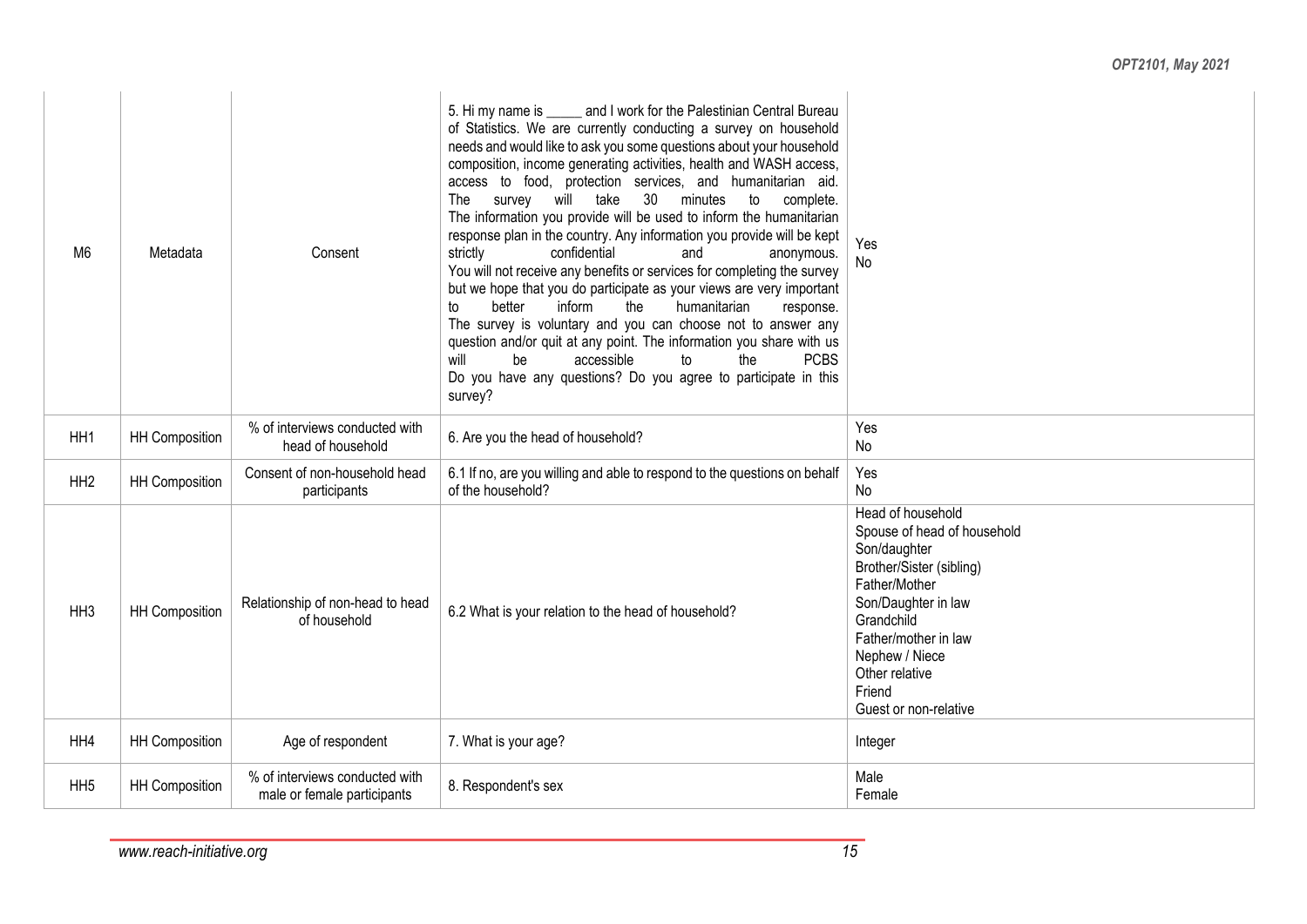| HH <sub>6</sub> | HH Composition | % of households by sex of<br>household head | 9. What is the sex of the head of household?                    | Male<br>Female                                                                                                                                                                                                                                                                                                                                                                         |
|-----------------|----------------|---------------------------------------------|-----------------------------------------------------------------|----------------------------------------------------------------------------------------------------------------------------------------------------------------------------------------------------------------------------------------------------------------------------------------------------------------------------------------------------------------------------------------|
| M7              | Metadata       | Governorate                                 | 10. In what governorate is your household's primary residence?  | Jenin<br>Tubas<br>Tulkarm<br>Qalqiliya<br><b>Nablus</b><br>Salfit<br>Jericho and al Aghwar<br>Ramallah and al Bireh<br>Jerusalem (J1)<br>Jerusalem (J2)<br>Bethlehem<br>Hebron                                                                                                                                                                                                         |
| M <sub>8</sub>  | Metadata       | Municipality                                | 11. In what municipality is your household's primary residence? | <b>Beit Hanun</b><br>Beit Lahiya<br>Jabalya<br>Umm an Naser<br>Gaza<br>Al Mughraqa<br>Al Zahra<br>Wadi Gaza<br>Deir al Balah<br>An Nuseirat<br>Az Zawayda<br>Al Bureij<br>Al Maghazi<br>Al Musaddar<br>Wadi as Salqa<br>Khan Yunis<br>Al Qarara<br>Bani Suheila<br>'Abasan al Kabira<br>'Abasan al Jadida<br>Khuza'a<br>Al Fukhari<br>Rafah<br>An Naser<br>Ash Shoka<br>al Shati' Camp |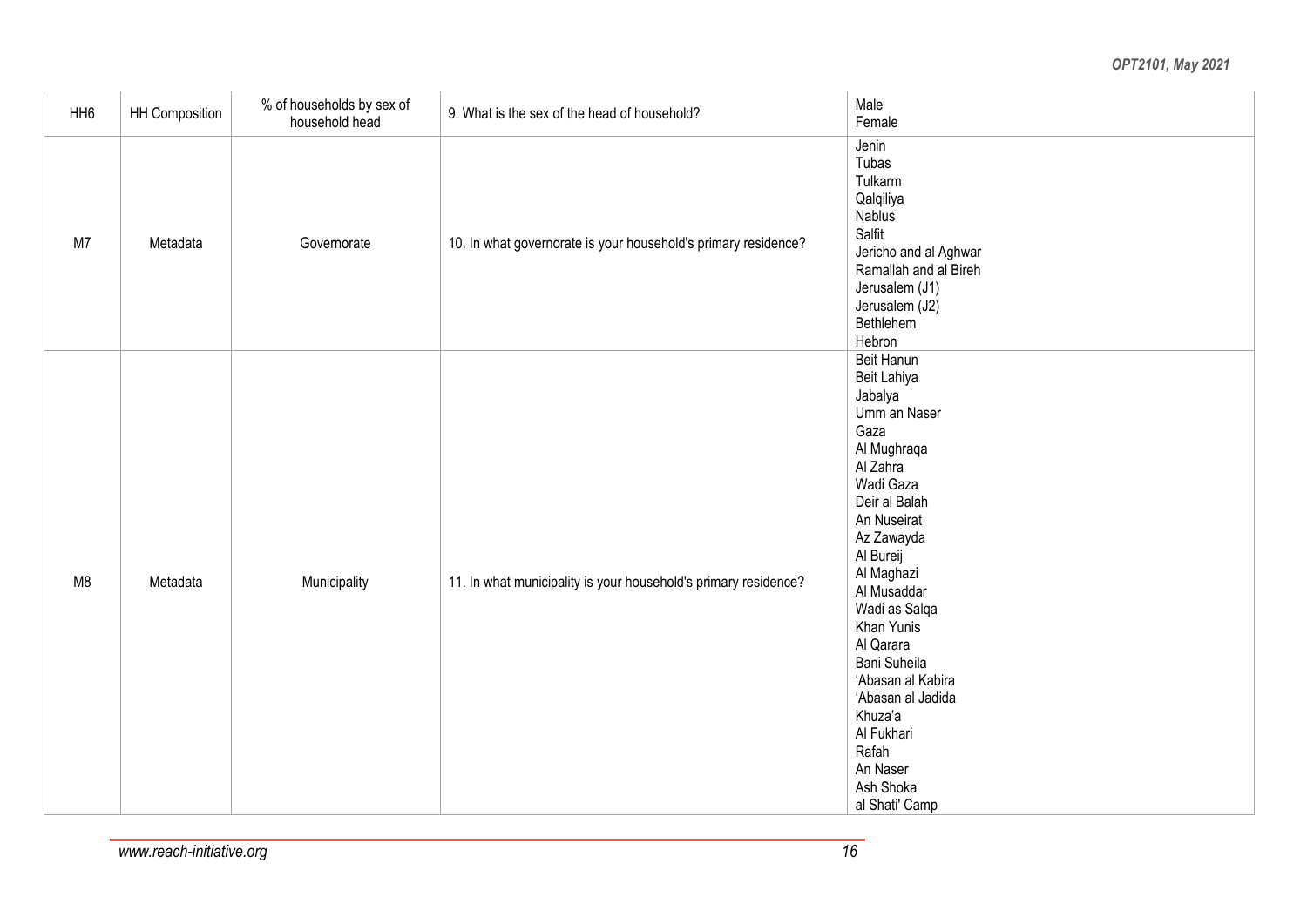|                 |                       |                                                                          |                                                                                           | Bureij Camp<br>Deir al Balah Camp<br>Jabalya Camp<br>Khan Yunis Camp<br>Maghazi Camp<br>Nuseirat Camp<br>Rafah Camp |
|-----------------|-----------------------|--------------------------------------------------------------------------|-------------------------------------------------------------------------------------------|---------------------------------------------------------------------------------------------------------------------|
| HH <sub>8</sub> | HH Composition        | % of interviews conducted<br>according to refugee status of<br>household | 12. Is your household a refugee household?                                                | Yes<br>No                                                                                                           |
|                 |                       |                                                                          | 12.1 How many people are there in your household (including<br>yourself), by age and sex? | Note                                                                                                                |
|                 |                       |                                                                          | 12.1.1 Boys 0-4                                                                           | Integer<br>Integer<br>Integer<br>Integer                                                                            |
|                 |                       |                                                                          | 12.1.2 Girls 0-4                                                                          |                                                                                                                     |
|                 |                       |                                                                          | 12.1.3 Boys 5-10                                                                          |                                                                                                                     |
|                 |                       |                                                                          | 12.1.4 Girls 5-10                                                                         |                                                                                                                     |
|                 |                       |                                                                          | 12.1.5 Boys 11-15                                                                         | Integer                                                                                                             |
|                 |                       |                                                                          | 12.1.6 Girls 11-15                                                                        | Integer                                                                                                             |
| HH <sub>9</sub> | <b>HH Composition</b> | Household demographics                                                   | 12.1.7 Boys 16-17                                                                         | Integer                                                                                                             |
|                 | 12.1.8 Girls 16-17    | Integer                                                                  |                                                                                           |                                                                                                                     |
|                 |                       |                                                                          | 12.1.9 Women 18-29                                                                        | Integer                                                                                                             |
|                 |                       |                                                                          | 12.1.10 Men 18-29                                                                         | Integer                                                                                                             |
|                 |                       |                                                                          | 12.1.11 Women 30-64                                                                       | Integer                                                                                                             |
|                 |                       |                                                                          | 12.1.12 Men 30-64                                                                         | Integer                                                                                                             |
|                 |                       |                                                                          | 12.1.13 Women 65+                                                                         | Integer                                                                                                             |
|                 |                       |                                                                          | 12.1.14 Men 65+                                                                           | Integer                                                                                                             |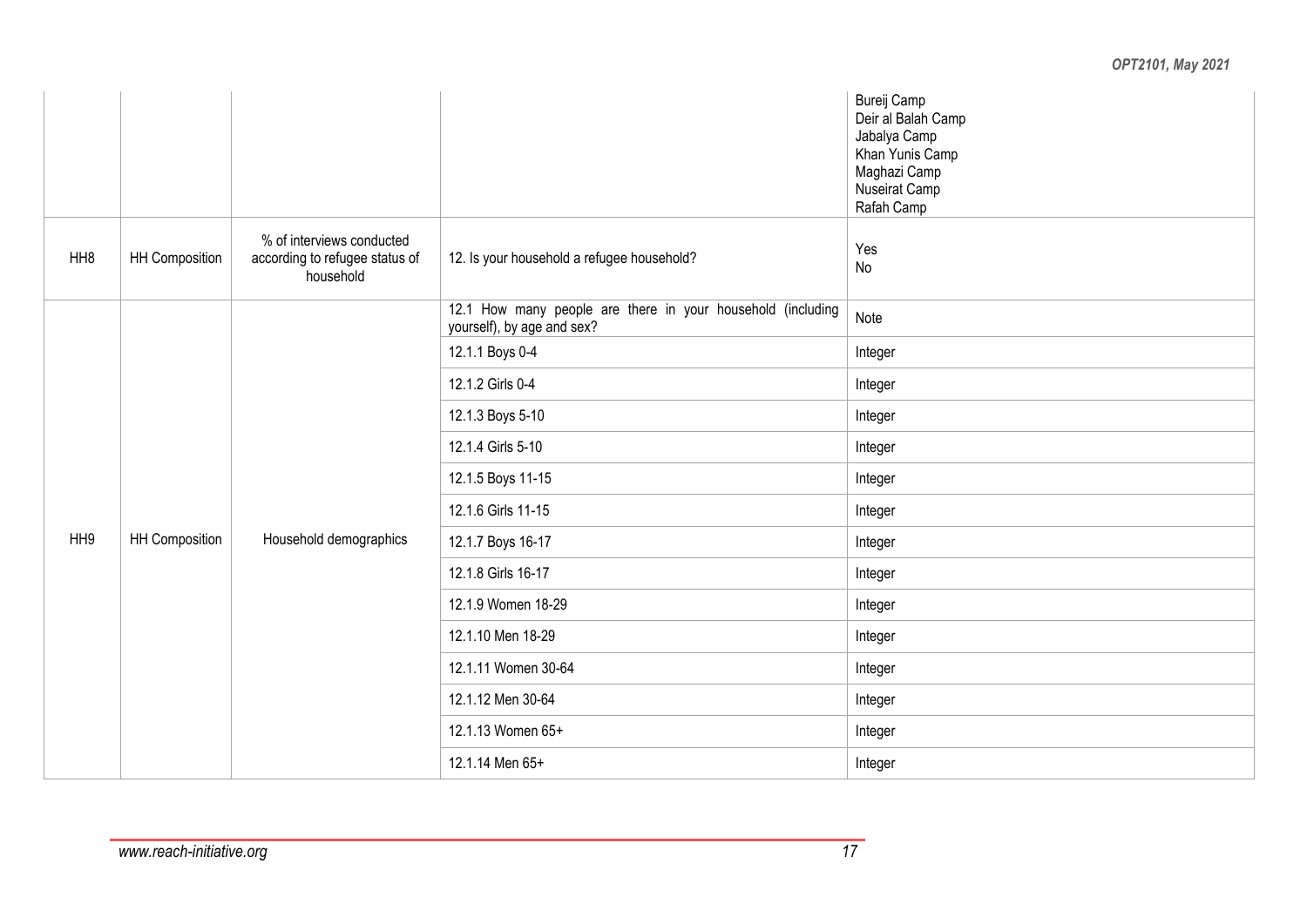| <b>HH10</b>      | <b>HH Composition</b>                   | % of households with at least one<br>member pregnant or lactating                                                                 | 13. Is any member of your household pregnant or lactating?                                                                                                                         | Yes<br>No<br>Don't know<br>Prefer not to answer        |
|------------------|-----------------------------------------|-----------------------------------------------------------------------------------------------------------------------------------|------------------------------------------------------------------------------------------------------------------------------------------------------------------------------------|--------------------------------------------------------|
| <b>HH12</b>      | <b>HH Composition</b>                   | % of households with at least one<br>member with a chronic disease                                                                | 14. Does any member of your household have a chronic illness (e.g.<br>heart disease, hypertension, blood disease, cancer, lung disease,<br>diabetes, renal diseases)?              | Yes<br><b>No</b><br>Don't know<br>Prefer not to answer |
| HHD1             | HH<br>Characteristics<br>Displacement   | % of HHs displaced as a result of<br>the most recent conflict (starting<br>on the 1st of May 2021)                                | 15. Was your household living in this location prior to the outbreak of<br>the most recent conflict on the 11th of May 2021?                                                       | Yes<br>No<br>Don't know<br>Prefer not to answer        |
| HHD <sub>2</sub> | HH<br>Characteristics<br>Displacement   | % of HHs that have been<br>displaced as a result of the recent<br>conflict, but have since returned<br>to their previous location | 16. Has your household been displaced from this location since 11th<br>of May 2021?                                                                                                | Yes<br>No<br>Don't know<br>Prefer not to answer        |
| HHD3             | HH<br>Characteristics -<br>Displacement | % of households currently hosting<br>displaced individuals                                                                        | 17. Are you currently hosting any displaced individuals?                                                                                                                           | Yes<br>No<br>Don't know<br>Prefer not to answer        |
|                  |                                         |                                                                                                                                   | 18. Over the last 7 days, how many days did your household consume<br>the following food?                                                                                          | Note                                                   |
|                  |                                         |                                                                                                                                   | 18.1 Cereals, grains, roots and tubers: rice, pasta, bread, potato,                                                                                                                | Integer [<8]                                           |
|                  |                                         | % of HH with {poor, borderline,                                                                                                   | 18.2 Legumes / nuts : beans, peanuts, lentils, nut, soy, and / or other<br>nuts                                                                                                    | Integer [<8]                                           |
| F1               | <b>Food Security</b>                    | acceptable} Food Consumption<br>Score (FCS)                                                                                       | 18.3 Milk and other dairy products: fresh milk / sour, yogurt, cheese,<br>other dairy products (Exclude margarine / butter or small amounts of<br>milk for tea / coffee)           | Integer [<8]                                           |
|                  |                                         |                                                                                                                                   | 18.4 Meat, fish and eggs: goat, beef, chicken, fish, including canned<br>tuna, and / or other seafood, eggs (meat and fish consumed in large<br>quantities and not as a condiment) | Integer $[<8]$                                         |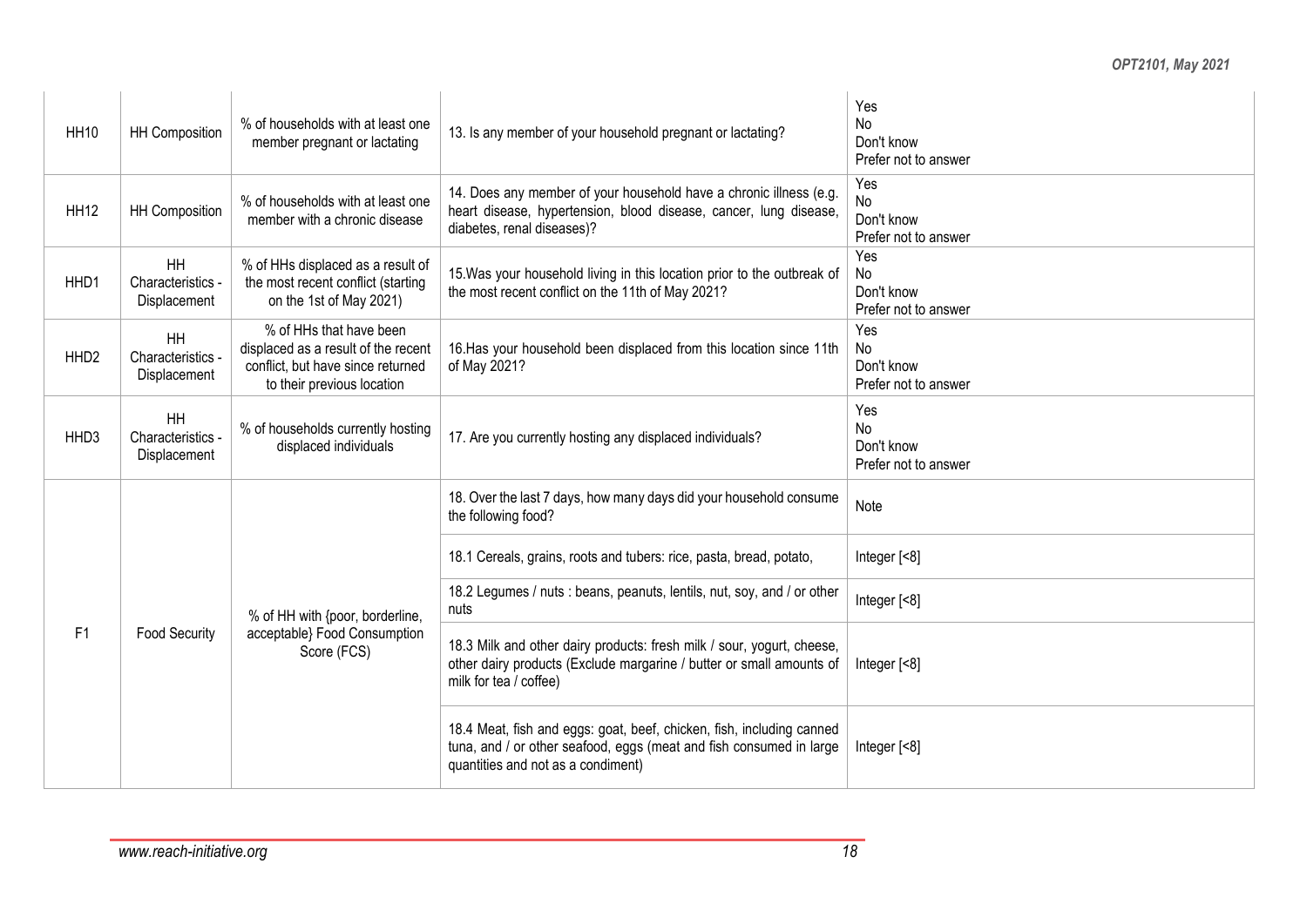|                |                      |                                                                      | 18.5 Vegetables and leaves: spinach, onion, tomatoes, carrots,<br>peppers, green beans, lettuce, cabbages, egg plants, etc                                                                                     | Integer [<8]                                           |  |
|----------------|----------------------|----------------------------------------------------------------------|----------------------------------------------------------------------------------------------------------------------------------------------------------------------------------------------------------------|--------------------------------------------------------|--|
|                |                      |                                                                      | 18.6 Fruits: banana, apple, lemon, mango, watermelon, apricot,<br>peach, pineapple, passion, gishta, orange, avocado, wild fruits etc                                                                          | Integer [<8]                                           |  |
|                |                      |                                                                      | 18.7 Oil / fat / butter: vegetable oil, palm oil, margarine, other fats / oil                                                                                                                                  | Integer $[<8]$                                         |  |
|                |                      |                                                                      | 18.8 Sugar, or sweet: sugar, honey, jam, cakes, candy, cookies,<br>pastries, cakes and other sweet (sugary drinks)                                                                                             | Integer [<8]                                           |  |
|                |                      |                                                                      | 18.9 Condiments / Spices: tea, coffee / cocoa, salt, garlic, spices,<br>yeast / baking powder, lanwin, tomato / sauce, meat or fish as a<br>condiment, condiments including small amount of milk / tea coffee. | Integer [<8]                                           |  |
| F <sub>2</sub> |                      |                                                                      | Note: Now I would like to ask you some questions about your food<br>consumption in the last 12 months. During the last 12 months, was<br>there a time when:                                                    | Note                                                   |  |
|                |                      |                                                                      | 19.1 During the last 12 MONTHS, was there a time when you or others<br>in your household were worried they would not have enough food to<br>eat because of a lack of money or other resources?                 | Yes<br>No<br>Don't know<br>Prefer not to answer        |  |
|                |                      | % of households experiencing<br>moderate or severe food              | 19.2 Still thinking about the last 12 MONTHS, was there a time when<br>you or others in your household were unable to eat healthy and<br>nutritious food because of a lack of money or other resources?        | Yes<br><b>No</b><br>Don't know<br>Prefer not to answer |  |
|                | <b>Food Security</b> | insecurity<br>% of households experiencing<br>severe food insecurity | 19.3 Was there a time when you or others in your household ate only<br>a few kinds of foods because of a lack of money or other resources?                                                                     | Yes<br>No<br>Don't know<br>Prefer not to answer        |  |
|                |                      |                                                                      | 19.4 Was there a time when you or others in your household had to<br>skip a meal because there was not enough money or other resources<br>to get food?                                                         | Yes<br>No<br>Don't know<br>Prefer not to answer        |  |
|                |                      |                                                                      | 19.5 Still thinking about the last 12 MONTHS, was there a time when<br>you or others in your household ate less than they thought they should<br>because of a lack of money or other resources?                | Yes<br>No<br>Don't know<br>Prefer not to answer        |  |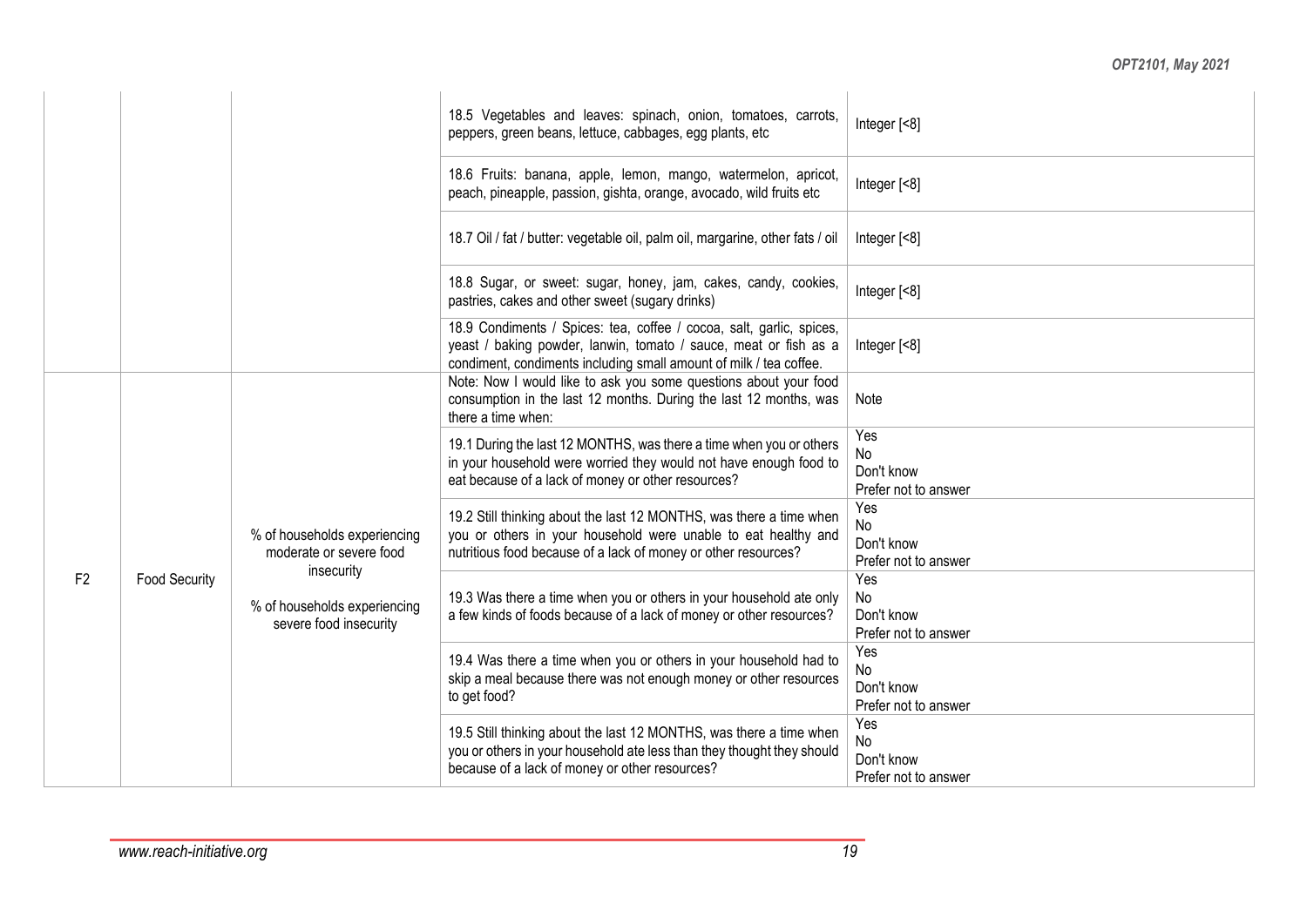|                 |                                                                       |                                                                                                                                                                                                                                                                                                                                                                                                                                                                                                                                                                                                                                                                                                                                                                                                                            | 19.6 Was there a time when your household ran out of food because<br>of a lack of money or other resources?                                                  | Yes<br>No<br>Don't know<br>Prefer not to answer        |
|-----------------|-----------------------------------------------------------------------|----------------------------------------------------------------------------------------------------------------------------------------------------------------------------------------------------------------------------------------------------------------------------------------------------------------------------------------------------------------------------------------------------------------------------------------------------------------------------------------------------------------------------------------------------------------------------------------------------------------------------------------------------------------------------------------------------------------------------------------------------------------------------------------------------------------------------|--------------------------------------------------------------------------------------------------------------------------------------------------------------|--------------------------------------------------------|
|                 |                                                                       |                                                                                                                                                                                                                                                                                                                                                                                                                                                                                                                                                                                                                                                                                                                                                                                                                            | 19.7 Was there a time when you or others in your household were<br>hungry but did not eat because there was not enough money or other<br>resources for food? | Yes<br>No<br>Don't know<br>Prefer not to answer        |
|                 |                                                                       |                                                                                                                                                                                                                                                                                                                                                                                                                                                                                                                                                                                                                                                                                                                                                                                                                            | 19.8 Was there a time when you or others in your household went<br>without eating for a whole day because of a lack of money or other<br>resources?          | Yes<br><b>No</b><br>Don't know<br>Prefer not to answer |
|                 |                                                                       |                                                                                                                                                                                                                                                                                                                                                                                                                                                                                                                                                                                                                                                                                                                                                                                                                            | 20. During the past 30 days, did anyone in your household have to do<br>one of the following things because there was not enough food or<br>money to buy it? | Note                                                   |
|                 | 20.1 Selling household properties (refrigerator, television, jewelry) | Yes<br>No, already did<br>No, no one in the household did<br>Not applicable                                                                                                                                                                                                                                                                                                                                                                                                                                                                                                                                                                                                                                                                                                                                                |                                                                                                                                                              |                                                        |
|                 |                                                                       | Yes<br>20.2 Buying food on credit or through borrowed money from relatives<br>No, already did<br>and friends<br>No, no one in the household did<br>Not applicable<br>Yes<br>% HH relying on stress / crisis /<br>No, already did<br>emergency strategies to cope<br>20.3 Selling means of transport (car, motorbike<br>No, no one in the household did<br>with a lack of food or money to<br>Not applicable<br>buy it<br>Yes<br>No, already did<br>20.4 Children dropout from school<br>No, no one in the household did<br>Not applicable<br>Yes<br>No, already did<br>20.5 Reducing expenditure on non-food items (health, education)<br>No, no one in the household did<br>Not applicable<br>Yes<br>No, already did<br>20.6 Sent household members to eat elsewhere<br>No, no one in the household did<br>Not applicable |                                                                                                                                                              |                                                        |
| FL <sub>1</sub> | Livelihoods,<br>Food Security,<br>CWG,<br>Protection                  |                                                                                                                                                                                                                                                                                                                                                                                                                                                                                                                                                                                                                                                                                                                                                                                                                            |                                                                                                                                                              |                                                        |
|                 |                                                                       |                                                                                                                                                                                                                                                                                                                                                                                                                                                                                                                                                                                                                                                                                                                                                                                                                            |                                                                                                                                                              |                                                        |
|                 |                                                                       |                                                                                                                                                                                                                                                                                                                                                                                                                                                                                                                                                                                                                                                                                                                                                                                                                            |                                                                                                                                                              |                                                        |
|                 |                                                                       |                                                                                                                                                                                                                                                                                                                                                                                                                                                                                                                                                                                                                                                                                                                                                                                                                            |                                                                                                                                                              |                                                        |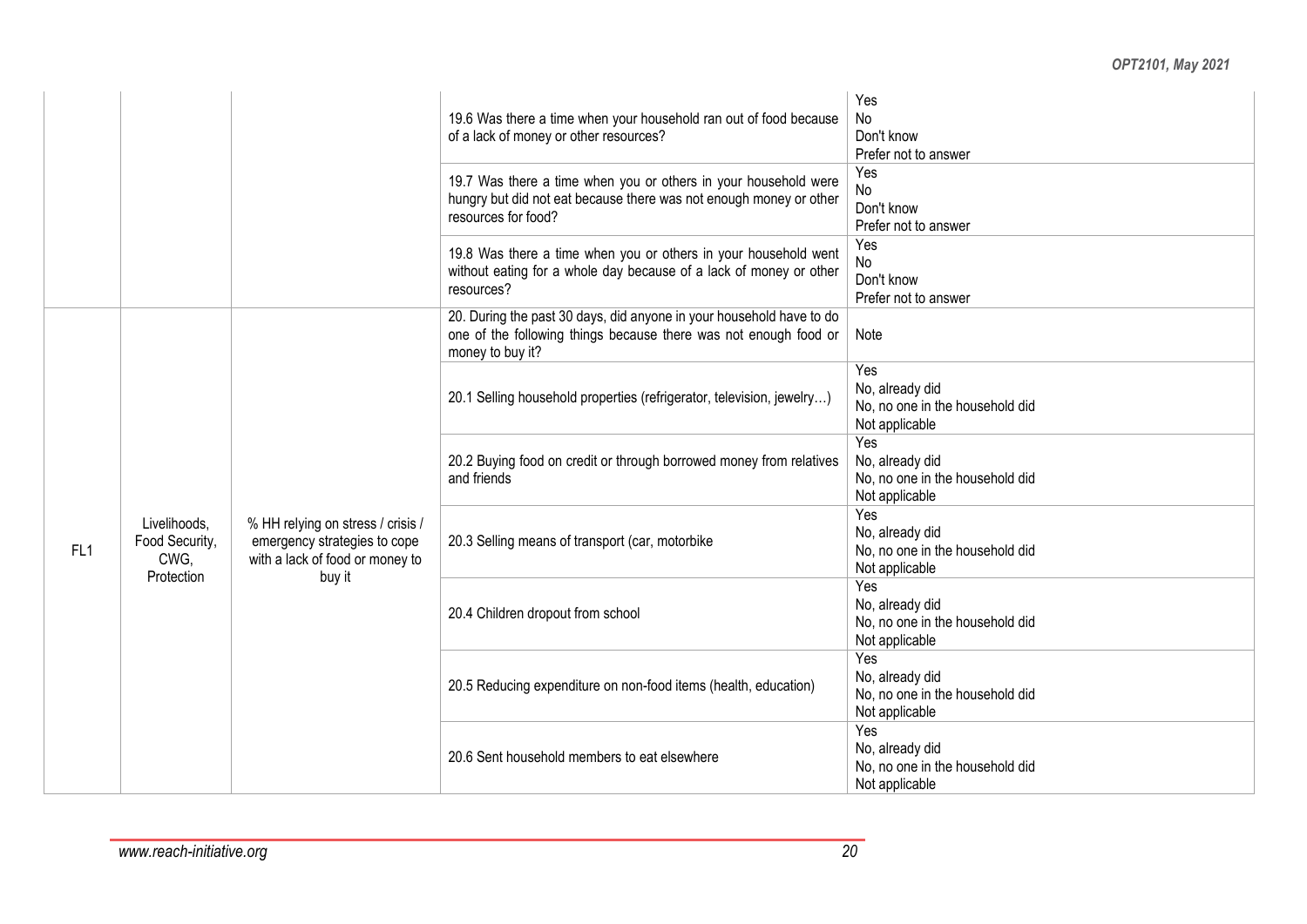|    |        |                                                                                                                        | 20.7 Accepting that adults engage in risky behavior                                                                                                              | Yes<br>No, already did<br>No, no one in the household did<br>Not applicable                                                                                                                                                |
|----|--------|------------------------------------------------------------------------------------------------------------------------|------------------------------------------------------------------------------------------------------------------------------------------------------------------|----------------------------------------------------------------------------------------------------------------------------------------------------------------------------------------------------------------------------|
|    |        |                                                                                                                        | 20.8 Children under 18 work to provide resources                                                                                                                 | Yes<br>No, already did<br>No, no one in the household did<br>Not applicable                                                                                                                                                |
|    |        |                                                                                                                        | 20.9 Whole family are migrating                                                                                                                                  | Yes<br>No, already did<br>No, no one in the household did<br>Not applicable                                                                                                                                                |
|    |        |                                                                                                                        | 20.10 Children or adult forcefully marriaged                                                                                                                     | Yes<br>No, already did<br>No, no one in the household did<br>Not applicable                                                                                                                                                |
|    |        |                                                                                                                        | 20.11 Sold more animals (non-productive) than usual                                                                                                              | Yes<br>No, already did<br>No, no one in the household did<br>Not applicable                                                                                                                                                |
|    |        |                                                                                                                        | 20.12 Move children to less expensive school                                                                                                                     | Yes<br>No, already did<br>No, no one in the household did<br>Not applicable                                                                                                                                                |
| H1 | Health | % HH that can access primary<br>healthcare (health clinic and/or<br>hospital) within one hour's walk<br>from dwellings | 22. How long (in minutes) does it take anyone from your household to<br>get to the nearest, functional health facility by your normal mode of<br>transportation? | Integer                                                                                                                                                                                                                    |
|    |        |                                                                                                                        | 23. During the last 3 months, did anyone from your household have a<br>health problem and needed to access health care?                                          | Yes<br>No<br>Don't know<br>Prefer not to answer                                                                                                                                                                            |
| H2 | Health | % of HH that needed to access<br>health services in the past 3<br>months by type of treatment                          | 23.1 What type of treatment/check-up did the person require?                                                                                                     | COVID-19 testing<br>COVID-19 treatment<br>Examination or non-surgical treatment for other illness<br>Regular check-up/treatment (e.g. For chronic diseases, pregnancy<br>$etc.$ )<br>Elective surgery<br>Emergency surgery |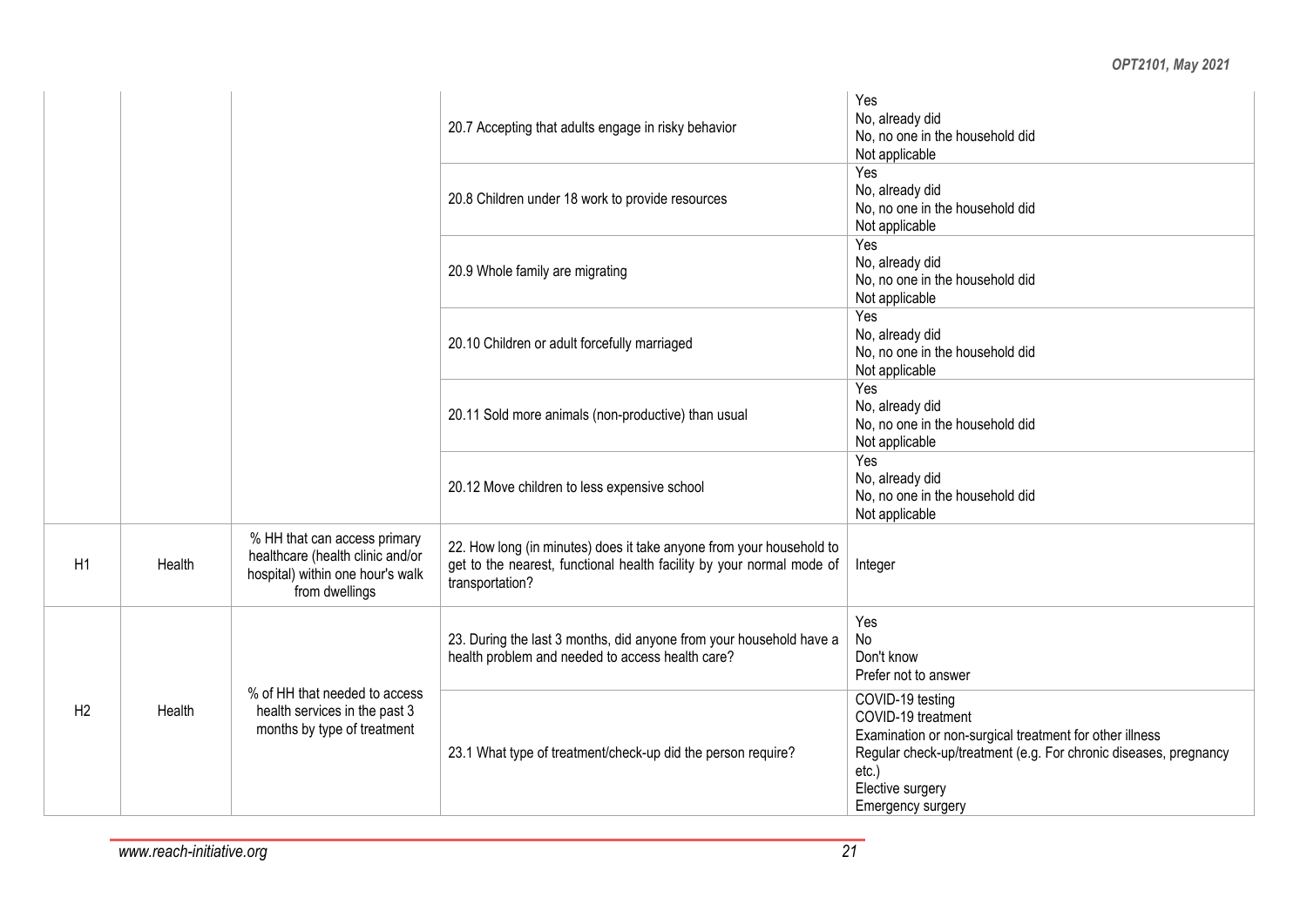|                |        |                                                                |                                                                                                                                                         | Giving birth<br>Other (specify)<br>Don't know<br>Prefer not to answer                                                                                                                                                                                                                                                                                                                                                                                                                                                                                                                                                                                                                                                                                                                                                                                                                                                                                                                                                                             |
|----------------|--------|----------------------------------------------------------------|---------------------------------------------------------------------------------------------------------------------------------------------------------|---------------------------------------------------------------------------------------------------------------------------------------------------------------------------------------------------------------------------------------------------------------------------------------------------------------------------------------------------------------------------------------------------------------------------------------------------------------------------------------------------------------------------------------------------------------------------------------------------------------------------------------------------------------------------------------------------------------------------------------------------------------------------------------------------------------------------------------------------------------------------------------------------------------------------------------------------------------------------------------------------------------------------------------------------|
|                |        |                                                                | 23.3 At what type of health facility did this household member attempt<br>to seek care?                                                                 | Primary care facility<br>Secondary care facility<br>Other (Please specify)<br>Don't know<br>Prefer not to answer                                                                                                                                                                                                                                                                                                                                                                                                                                                                                                                                                                                                                                                                                                                                                                                                                                                                                                                                  |
|                |        |                                                                | 23.5 Did this household member experience any difficulties when<br>trying to access health services?                                                    | Yes<br>No<br>Don't know<br>Prefer not to answer                                                                                                                                                                                                                                                                                                                                                                                                                                                                                                                                                                                                                                                                                                                                                                                                                                                                                                                                                                                                   |
| H <sub>3</sub> | Health | % of HHs by self-reported<br>barriers to accessing health care | 24.1 What barriers if any did your household experience to prevent<br>you from accessing the health care you needed? [choose up to 3 most<br>important] | Cost of services and/or medicine was too high<br>Did not get access to qualified health staff at the health facility<br>Problems with civil documents<br>Public health clinic did not provide referral<br>Public health clinic not open<br>The treatment center was too far away/Transportation constraints<br>Medical staff refused treatment without any excuse<br>No medicine available at health facility/pharmacy<br>No treatment available for my disease at the health facility<br>Health services not inclusive of people with disabilities<br>Lack of female health staff<br>Quality of services could not meet the needs<br>Socially/family-imposed barrier (e.g. family preventing from seeking<br>health care)<br>Movement to and/or from the healthcare facility was restricted by<br>checkpoints<br>Awareness of how/where to access services<br>Authorities refused to facilitate transfer<br>Do not have appropriate refugee status (e.g. refugee or non-refugee)<br>Don't know<br>Prefer not to answer<br>Other (please specify) |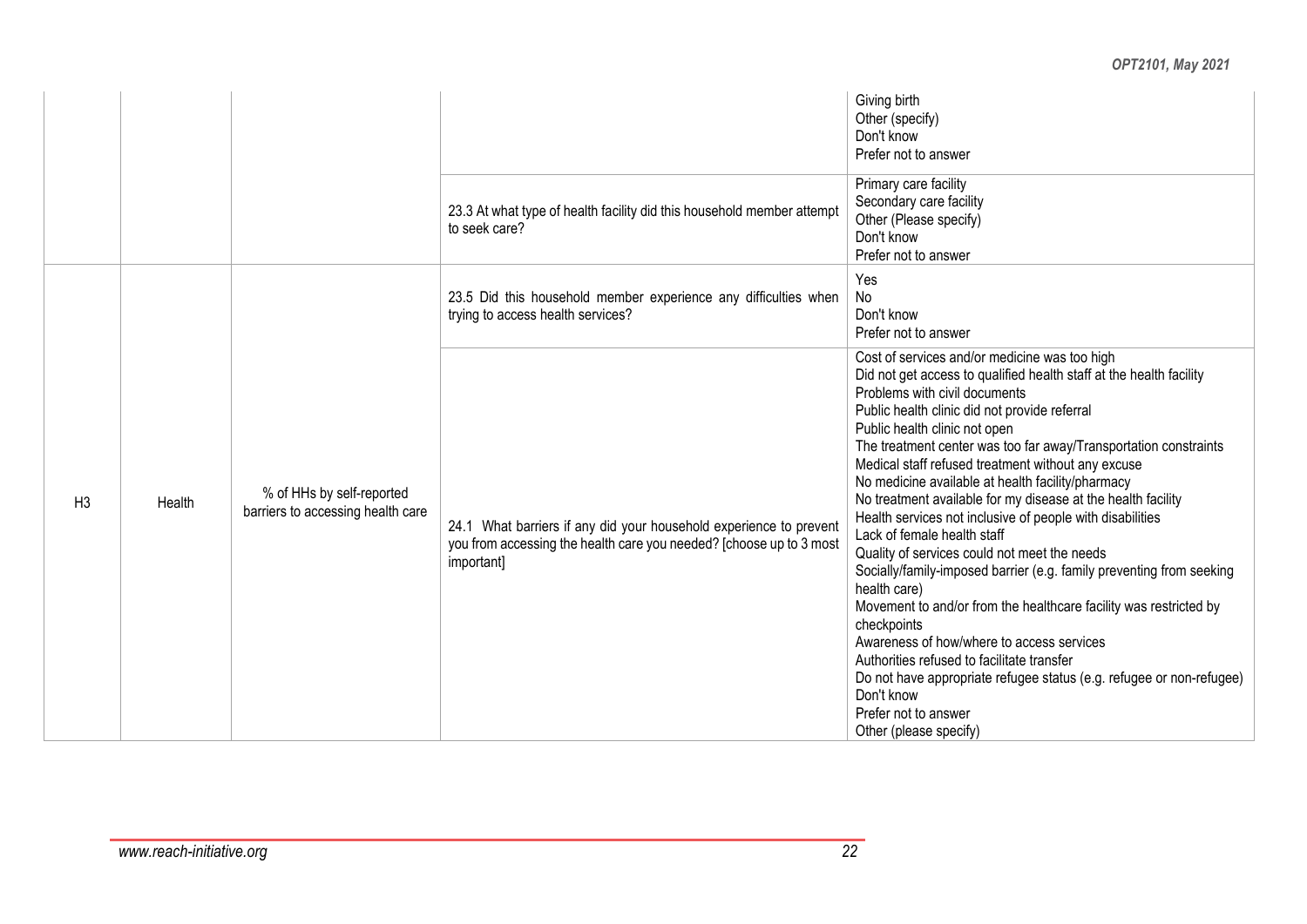| H4  |                       |                                                                                                                                                          | 25. Are all members of your household willing to be vaccinated against<br>COVID-19?                                                                                                        | Yes<br>No<br>Do not know<br>Decline to answer                                                                                                                                                                                                                                                                                                                                                                                                                      |  |  |
|-----|-----------------------|----------------------------------------------------------------------------------------------------------------------------------------------------------|--------------------------------------------------------------------------------------------------------------------------------------------------------------------------------------------|--------------------------------------------------------------------------------------------------------------------------------------------------------------------------------------------------------------------------------------------------------------------------------------------------------------------------------------------------------------------------------------------------------------------------------------------------------------------|--|--|
|     |                       |                                                                                                                                                          | 25.1 How many household members are not willing to be vaccinated?                                                                                                                          | Integer                                                                                                                                                                                                                                                                                                                                                                                                                                                            |  |  |
|     | Health                | % of HHs reporting that not all<br>members in their household are<br>willing to be vaccinated against<br>COVID-19                                        | 25.2 If no, why do members of your household not intend to be<br>vaccinated?                                                                                                               | Vaccine is not safe<br>Vaccine is not effective at preventing COVID<br>Health conditions of certain family members preclude vaccination<br>COVID is not a threat to anyone in the household<br>Want to wait and see effects as other people get vaccinated<br>Not aware of how to get vaccination<br>Cannot afford vaccination<br>Opposition to vaccines of any kind<br>Household member is too young to be vaccinated<br>Don't know<br>Decline to answer<br>Other |  |  |
| HP1 | Protection,<br>Health | % HH with at least one individual<br>with a disability<br>% of girls with a disability<br>% of boys with a disability<br>% of children with a disability | 26. Is there anyone in your household with a lot of difficulties doing<br>any of the following activities? (please select all that apply)<br>Note: Read all options out loud from the list | Seeing even if wearing glasses<br>Hearing, even if using a hearing aid<br>Walking or climbing steps<br>Remembering or concentrating<br>Self-care, such as washing all over or dressing<br>Communicating, such as understanding or being understood using<br>usual language<br>None                                                                                                                                                                                 |  |  |
|     |                       |                                                                                                                                                          | 27. How many members of your household have a lot of difficulties<br>doing any of these activities?                                                                                        | Integer                                                                                                                                                                                                                                                                                                                                                                                                                                                            |  |  |
|     |                       |                                                                                                                                                          | Add a new group for each family member with a lot of difficulties doing<br>an activitiy or who cannot do any activity at all                                                               | Note                                                                                                                                                                                                                                                                                                                                                                                                                                                               |  |  |
|     |                       |                                                                                                                                                          | 28. What is the sex of [this person]?                                                                                                                                                      | Male<br>Female                                                                                                                                                                                                                                                                                                                                                                                                                                                     |  |  |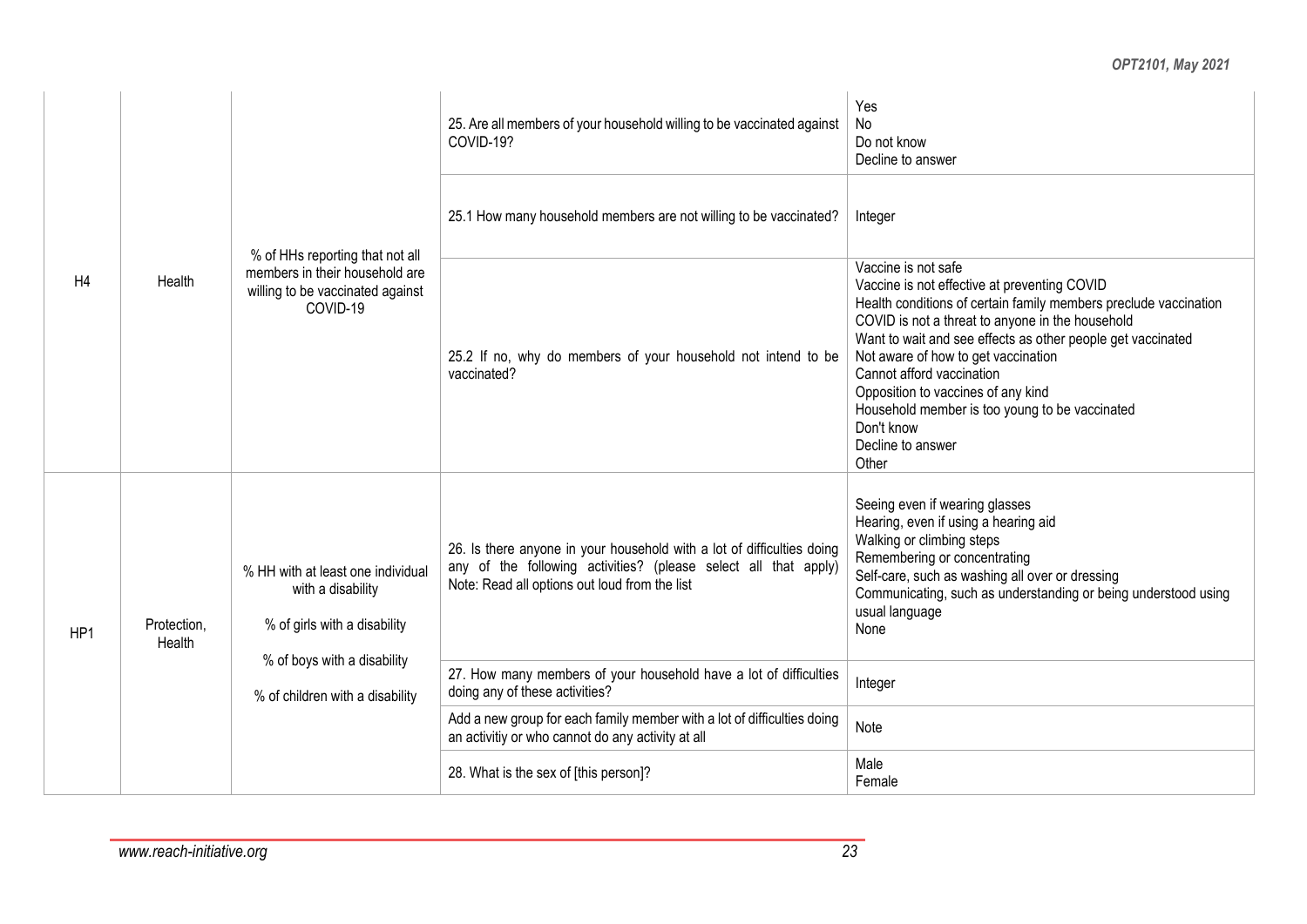|     |                       |                                                                                 | 29. What is the age of [this person]?                                                                                                                                                        | Integer                                                                                                                                                                                                                                                                                                                                                                                |
|-----|-----------------------|---------------------------------------------------------------------------------|----------------------------------------------------------------------------------------------------------------------------------------------------------------------------------------------|----------------------------------------------------------------------------------------------------------------------------------------------------------------------------------------------------------------------------------------------------------------------------------------------------------------------------------------------------------------------------------------|
|     |                       |                                                                                 | 30.1. Does [this person] have difficulty seeing even if wearing glasses?                                                                                                                     | No difficulty<br>Yes, some difficulty<br>Yes, a lot of difficulty<br>Cannot do at all                                                                                                                                                                                                                                                                                                  |
|     |                       |                                                                                 | 30.2 Does [this person] have difficulty hearing, even if using a hearing<br>aid?                                                                                                             | No difficulty<br>Yes, some difficulty<br>Yes, a lot of difficulty<br>Cannot do at all                                                                                                                                                                                                                                                                                                  |
|     |                       |                                                                                 | 30.3 Does [this person] have difficulty walking or climbing steps?                                                                                                                           | No difficulty<br>Yes, some difficulty<br>Yes, a lot of difficulty<br>Cannot do at all                                                                                                                                                                                                                                                                                                  |
|     |                       |                                                                                 | 30.4 Does [this person] have difficulty remembering or concentrating?                                                                                                                        | No difficulty<br>Yes, some difficulty<br>Yes, a lot of difficulty<br>Cannot do at all                                                                                                                                                                                                                                                                                                  |
|     |                       |                                                                                 | 30.5 Does [this person] have difficulty with (self-care, such as)<br>washing or dressing all over?                                                                                           | No difficulty<br>Yes, some difficulty<br>Yes, a lot of difficulty<br>Cannot do at all                                                                                                                                                                                                                                                                                                  |
|     |                       |                                                                                 | 30.6 Using your usual (customary) language, does [this person] have<br>difficulty communicating, for example understanding or being<br>understood?                                           | No difficulty<br>Yes, some difficulty<br>Yes, a lot of difficulty<br>Cannot do at all                                                                                                                                                                                                                                                                                                  |
| HP7 | Health,<br>Protection | % HH with members unable to<br>access one or more services due<br>to disability | 31. Does any member of your household face any difficulties in<br>accessing any basic services (e.g education, health clinics, markets,<br>etc.) due to their physical or mental difficulty? | Yes<br><b>No</b><br>Do not know<br>Decline to answer                                                                                                                                                                                                                                                                                                                                   |
| HP8 | Health,<br>Protection | Primary reason why services are<br>inaccessible to persons with<br>disabilities | 31.1 If yes, what is the main reason preventing them to access<br>services?                                                                                                                  | <b>Distance</b><br>Cost of accessing service (e.g. transportation)<br>Services not physically accessible<br>Cost of the service (e.g. school fees)<br>Movement restricted (or fully inhibited) at checkpoints<br>Information about services not accessible<br>Services provision not adapted to people with a disability<br>Stigma in community<br>Discrimination by service providers |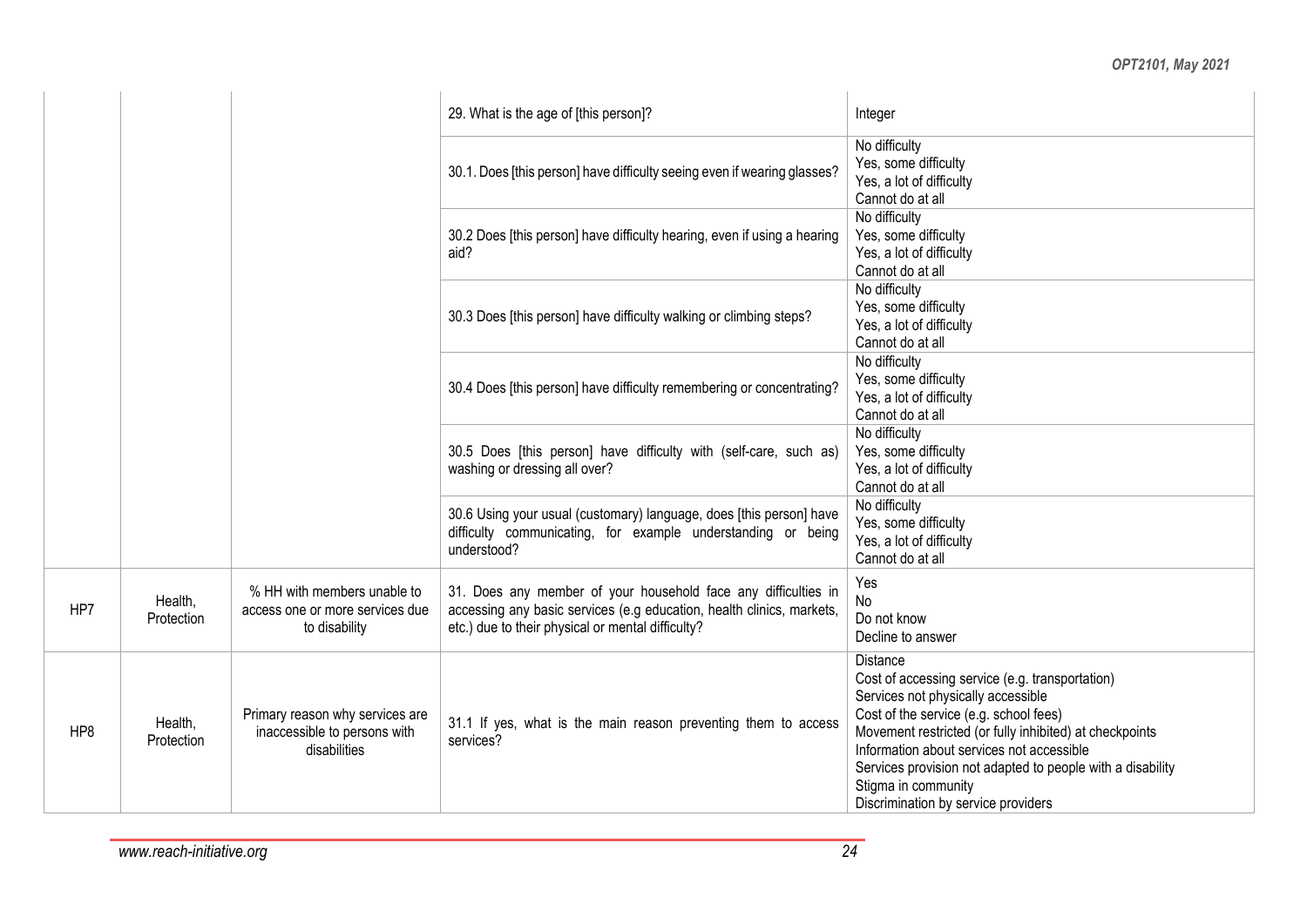|                 |                       |                                                                                                                         |                                                                                                                                                                                                                                                                                                                       | Settler violence<br>Lacking access permit to Israel<br>Lack of specialized centers or staff within the governorate<br>Don't know<br>Prefer not to answer<br>Other (please specify)                                                                 |
|-----------------|-----------------------|-------------------------------------------------------------------------------------------------------------------------|-----------------------------------------------------------------------------------------------------------------------------------------------------------------------------------------------------------------------------------------------------------------------------------------------------------------------|----------------------------------------------------------------------------------------------------------------------------------------------------------------------------------------------------------------------------------------------------|
| HP <sub>9</sub> | Health,<br>Protection | % of HH where at least one child<br>is reporting signs of psychosocial<br>distress (self-diagnosed)                     | 32. Has any member of your household suffered or showed signs of<br>psychosocial distress or trauma such as nightmare, lasting sadness,<br>extreme fatigue, being often tearful or extreme anxiety, in the last 30<br>days?                                                                                           | Yes<br>No                                                                                                                                                                                                                                          |
| <b>HP10</b>     | Health,<br>Protection |                                                                                                                         | 32.1 If yes, how many persons under 18 years showed these signs?                                                                                                                                                                                                                                                      | Integer                                                                                                                                                                                                                                            |
| <b>HP11</b>     | Health,<br>Protection | % of HH where at least one adult<br>is reporting signs of psychosocial<br>distress (self-diagnosed)                     | 32.2 If yes, how many persons aged 18 or older showed these signs?                                                                                                                                                                                                                                                    | Integer                                                                                                                                                                                                                                            |
| <b>HP12</b>     | Health,<br>Protection | % of HHs reporting awareness of<br>medical, legal or mental health<br>and psychosocial services in case<br>of GBV       | 33. Are you aware of any medical, legal, mental health and/or<br>psychosocial support services for women and girls available in your<br>community in case they experience harm or violence (incl. sexual<br>abuse and exploitation) because of their gender?<br>33.1 If yes, what types of services are you aware of? | Yes<br>No<br>Don't know<br>Prefer not to answer<br>Medical services<br>Legal services<br>Mental health and psychosocial services<br>Other (please specify)                                                                                         |
|                 |                       |                                                                                                                         |                                                                                                                                                                                                                                                                                                                       | Don't know<br>Prefer not to answer<br>Other                                                                                                                                                                                                        |
| <b>HP13</b>     | Health,<br>Protection | % HH where women and girls of<br>reproductive age (15-49) with<br>access to specialized<br>reproductive health services | 34. Do women of reproductive age (15-49) have access to specialized<br>reproductive health services?                                                                                                                                                                                                                  | Yes<br><b>No</b><br>Do not know<br>Do not want to answer                                                                                                                                                                                           |
| W <sub>1</sub>  | <b>WASH</b>           | % of households with access to<br>an improved water source for<br>drinking purposes                                     | 35. What is the main source of water used by your household for<br>drinking purposes?                                                                                                                                                                                                                                 | 1. Piped water into compound<br>2. Piped water connected to public tap<br>3.Borehole<br>4. Protected well<br>5. Protected rainwater tank<br>6. Protected spring<br>7. Bottled water<br>8. Water Trucking<br>9. Illegal connection to piped network |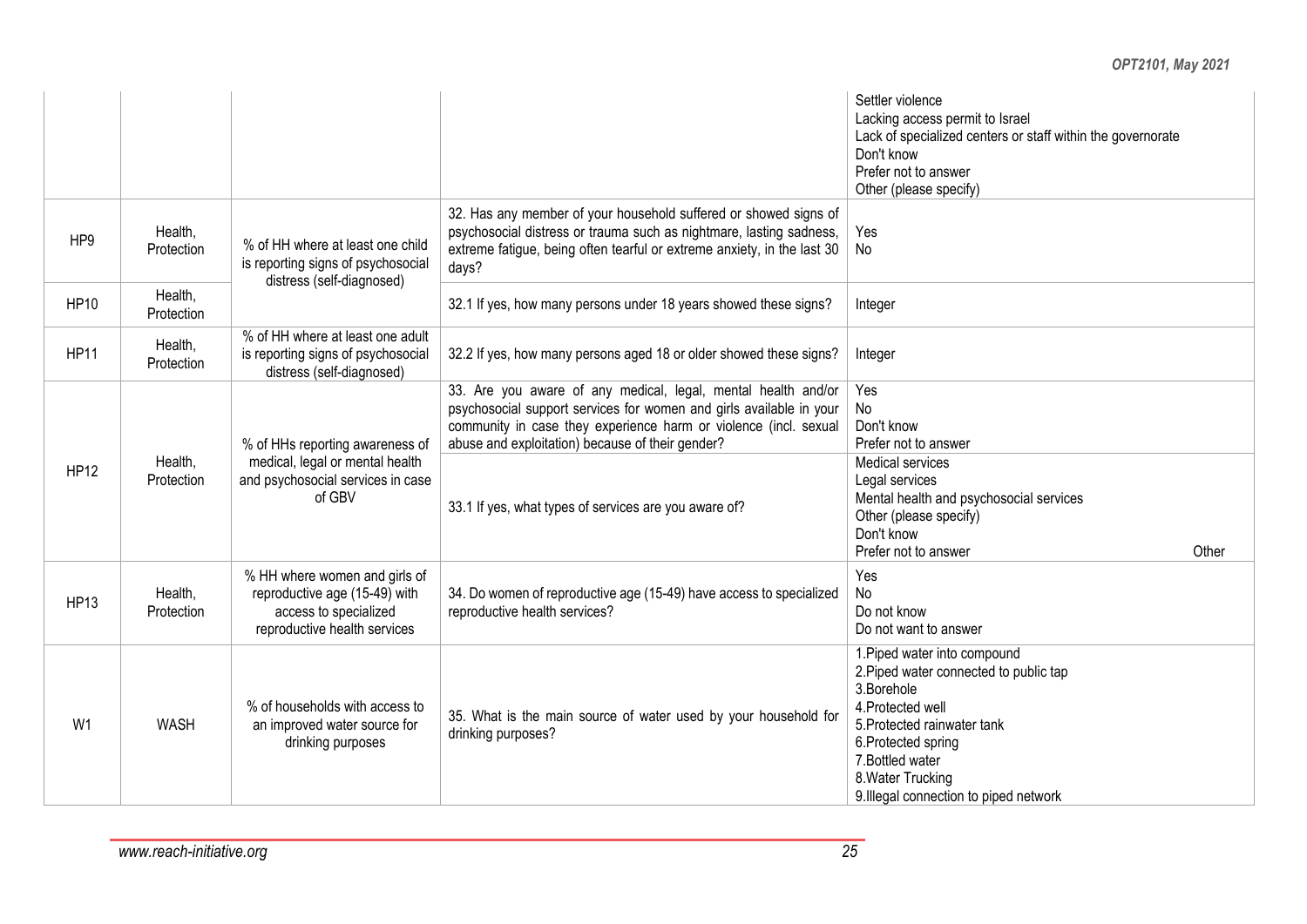|                |             |                                                                                     |                                                                                                                          | 10. Unprotected rainwater tank<br>11. Unprotected well<br>12. Unprotected spring<br>13. Surface water without pre-treatment (river, dam, lake, pond,<br>stream, canal)<br>14. Don't know<br>15. Prefer not to answer<br>14. Other (specify)                                                                                                                                                                                                                                                       |
|----------------|-------------|-------------------------------------------------------------------------------------|--------------------------------------------------------------------------------------------------------------------------|---------------------------------------------------------------------------------------------------------------------------------------------------------------------------------------------------------------------------------------------------------------------------------------------------------------------------------------------------------------------------------------------------------------------------------------------------------------------------------------------------|
|                |             |                                                                                     | 35.2 Is this water source different from the primary one used by your<br>household before the recent escalation?         | Yes<br>No<br>Don't Know<br>Prefer Not To Answer                                                                                                                                                                                                                                                                                                                                                                                                                                                   |
|                |             |                                                                                     | 35.3 What was your household's primary drinking source before the<br>escalation?                                         | 1. Piped water into compound<br>2. Piped water connected to public tap<br>3.Borehole<br>4. Protected well<br>5. Protected rainwater tank<br>6. Protected spring<br>7. Bottled water<br>8. Water Trucking<br>9. Illegal connection to piped network<br>10. Unprotected rainwater tank<br>11. Unprotected well<br>12. Unprotected spring<br>13. Surface water without pre-treatment (river, dam, lake, pond,<br>stream, canal)<br>14. Don't know<br>15. Prefer not to answer<br>14. Other (specify) |
| W <sub>2</sub> | <b>WASH</b> | % of households with access to<br>an improved water source for<br>domestic purposes | 36. What is the main source of water used by your household for<br>domestic needs (cooking, personal hygiene, cleaning)? | 1. Piped water into compound<br>2. Piped water connected to public tap<br>3.Borehole<br>4. Protected well<br>5. Protected rainwater tank<br>6. Protected spring<br>7. Bottled water<br>8. Water Trucking<br>9. Illegal connection to piped network<br>10. Unprotected rainwater tank<br>11. Unprotected well                                                                                                                                                                                      |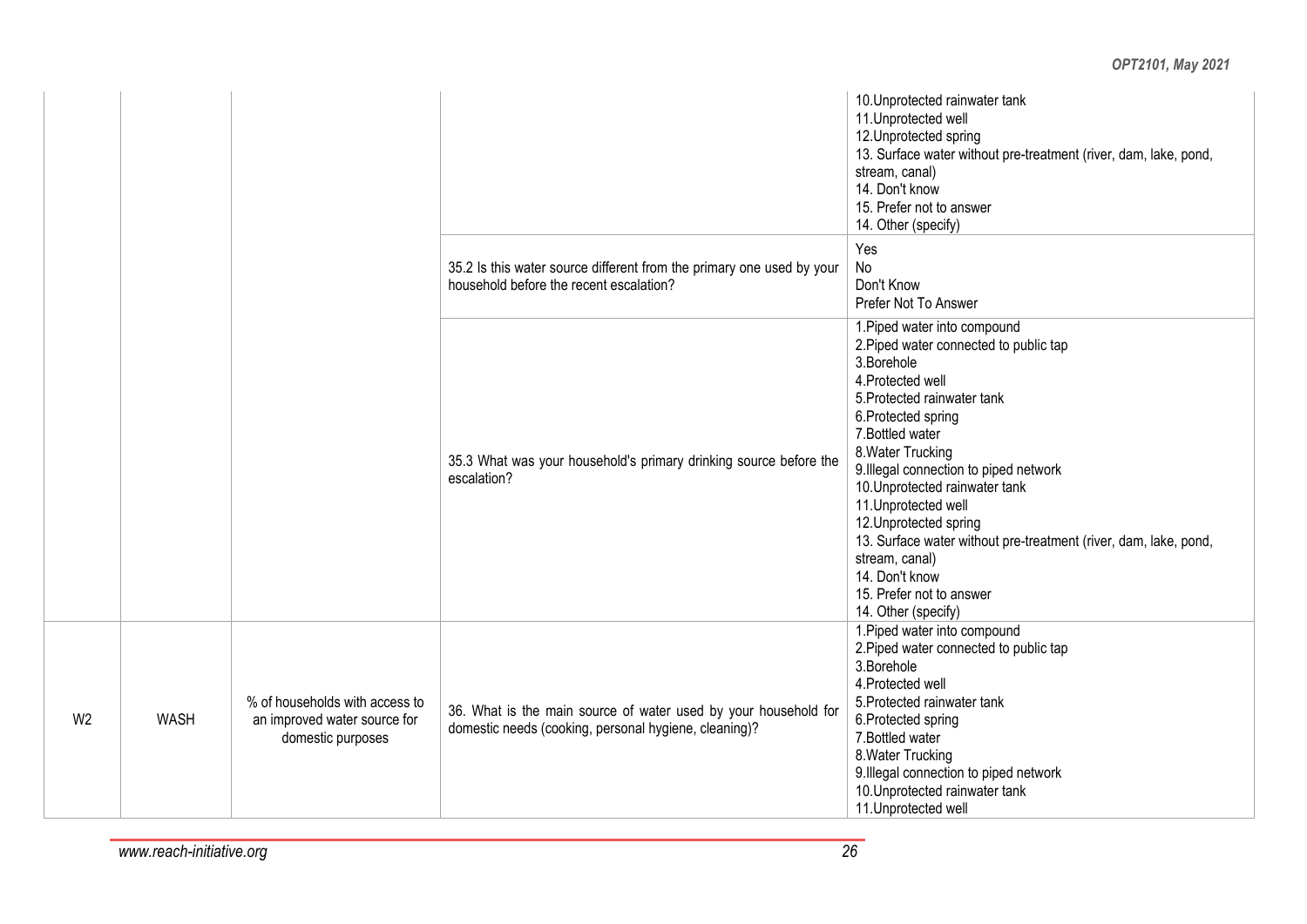|     |                                                                                                                                                                                                                                                                                                                                                                                                                  |                                                                                           | 12. Unprotected spring<br>13. Surface water without pre-treatment (river, dam, lake, pond,<br>stream, canal)<br>14. Don't know<br>15. Prefer not to answer<br>14. Other (specify)                                                                                                                           |
|-----|------------------------------------------------------------------------------------------------------------------------------------------------------------------------------------------------------------------------------------------------------------------------------------------------------------------------------------------------------------------------------------------------------------------|-------------------------------------------------------------------------------------------|-------------------------------------------------------------------------------------------------------------------------------------------------------------------------------------------------------------------------------------------------------------------------------------------------------------|
|     |                                                                                                                                                                                                                                                                                                                                                                                                                  | 37. What kind of sanitation facility (latrine/toilet) does your household<br>usually use? | Flush or pour/flush toilet<br>Pit latrine without a slab or platform<br>Pit latrine with a slab and platform<br>Open hole<br>Pit VIP toilet<br><b>Bucket toilet</b><br>Plastic bag<br>Hanging toilet/latrine<br>None of the above, open defecation<br>Prefer not to answer<br>Other (specify)<br>Don't know |
|     |                                                                                                                                                                                                                                                                                                                                                                                                                  | 37.2 Do you share this sanitation facility (latrine or toilet) with other<br>households?  | Yes<br>No                                                                                                                                                                                                                                                                                                   |
| WS1 | 37.3 If yes, how many households are you sharing this sanitation<br>% of households with access to<br>Integer<br>facility with?<br>WASH, Shelter<br>improved functional and safe<br>Toilet seat<br>sanitation facilities<br><b>Toilet Niagara</b><br>38. Which of the following items are permanently available in your<br><b>Bidet</b><br>latrine? [Note: Read all items from the list]<br>Toilet paper<br>Soap |                                                                                           |                                                                                                                                                                                                                                                                                                             |
|     |                                                                                                                                                                                                                                                                                                                                                                                                                  | Handwashing station (in or beside the latrine)<br>None                                    |                                                                                                                                                                                                                                                                                                             |
|     |                                                                                                                                                                                                                                                                                                                                                                                                                  | 39. Are the latrines used by your household lockable from the inside?                     | Yes<br>No                                                                                                                                                                                                                                                                                                   |
|     |                                                                                                                                                                                                                                                                                                                                                                                                                  | 40. Where does waste water from the toilet/latrine that you use drain<br>into?            | Covered and lined septic tank/cesspool<br>A handdug hole in the ground<br>It is connected to a communal lined drainage and to the sewage<br>system<br>It drains into an open area ourside of the shelter and remains<br>stagnant<br>Prefer not to answer                                                    |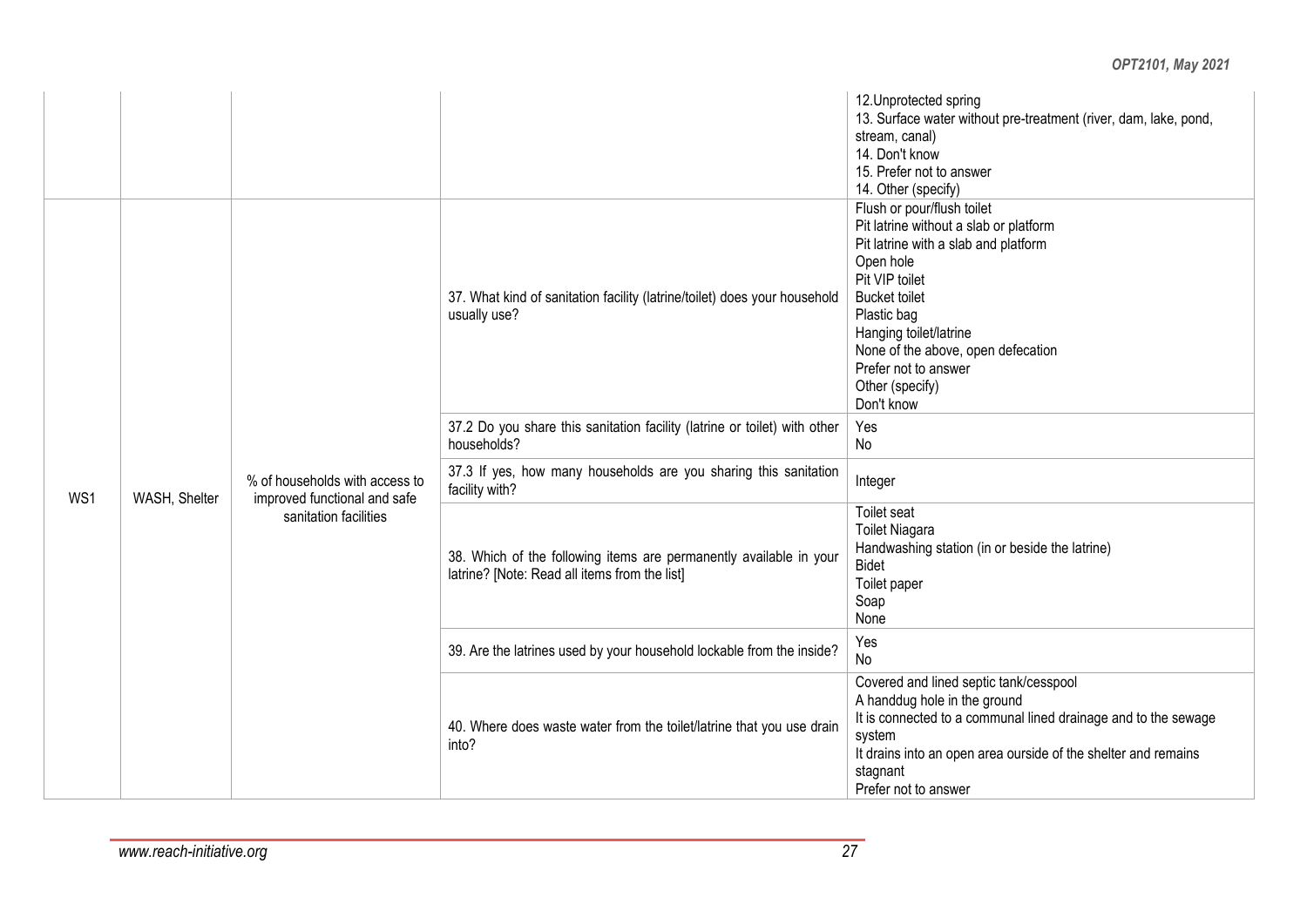|                |             |                                                                                          |                                                                                         | Other (please specify)<br>Don't know                                                                                                                                                                                                                                                                                                                                                                                                                                                                                                                                                                                                                                 |  |
|----------------|-------------|------------------------------------------------------------------------------------------|-----------------------------------------------------------------------------------------|----------------------------------------------------------------------------------------------------------------------------------------------------------------------------------------------------------------------------------------------------------------------------------------------------------------------------------------------------------------------------------------------------------------------------------------------------------------------------------------------------------------------------------------------------------------------------------------------------------------------------------------------------------------------|--|
|                |             |                                                                                          | 41. Does your household currently have enough water to meet the<br>following needs?     | Note                                                                                                                                                                                                                                                                                                                                                                                                                                                                                                                                                                                                                                                                 |  |
|                |             |                                                                                          | 41.1 Drinking                                                                           | Yes<br>No<br>Don't know                                                                                                                                                                                                                                                                                                                                                                                                                                                                                                                                                                                                                                              |  |
|                |             | % of households with access to a                                                         | 41.2 Cooking                                                                            | Yes<br>No<br>Don't know                                                                                                                                                                                                                                                                                                                                                                                                                                                                                                                                                                                                                                              |  |
| W <sub>3</sub> | <b>WASH</b> | sufficient quantity of water for<br>drinking and domestic purposes                       | 41.3 Personal hygiene (washing or bathing)                                              | Yes<br>No<br>Don't know<br>Yes<br>No<br>Don't know                                                                                                                                                                                                                                                                                                                                                                                                                                                                                                                                                                                                                   |  |
|                |             |                                                                                          | 41.4 Domestic hygiene (cleaning house, floor, etc.)                                     | Yes<br>No<br>Don't know<br>No coping strategies used/needed<br>Spend money usually spent on other things to buy water<br>Receive water on credit/borrow water<br>Rely on drinking water stored previously<br>Reduce drinking water consumption<br>Modify hygiene practices (bath less etc.)<br>Drink water usually used for cleaning or other purposes than drinking<br>Prefer not to answer<br>Don't know<br>Other<br>Integer<br>None<br>Children could not get to school<br>Mobility of adults affected<br>Electricity services negatively affected<br>Water services negatively affected<br>Affected livelihoods due to damage to agricultural land, injury/death |  |
|                |             |                                                                                          | 41.5 Other domestic purposes (cleaning house, floor, etc.)                              |                                                                                                                                                                                                                                                                                                                                                                                                                                                                                                                                                                                                                                                                      |  |
| W4             | <b>WASH</b> | % of households reporting relying<br>on coping strategies to adapt to a<br>lack of water | 42. How has your household coped with any lack of water?                                |                                                                                                                                                                                                                                                                                                                                                                                                                                                                                                                                                                                                                                                                      |  |
|                |             |                                                                                          | 43. How many times has your current location seen flooding in the past<br>3 years?      |                                                                                                                                                                                                                                                                                                                                                                                                                                                                                                                                                                                                                                                                      |  |
| W9             | <b>WASH</b> | % of households affected by<br>floods                                                    | 43.1 How were your daily activities been affected by floods in the past<br>three years? | to herd and livestock, or related infrastructure                                                                                                                                                                                                                                                                                                                                                                                                                                                                                                                                                                                                                     |  |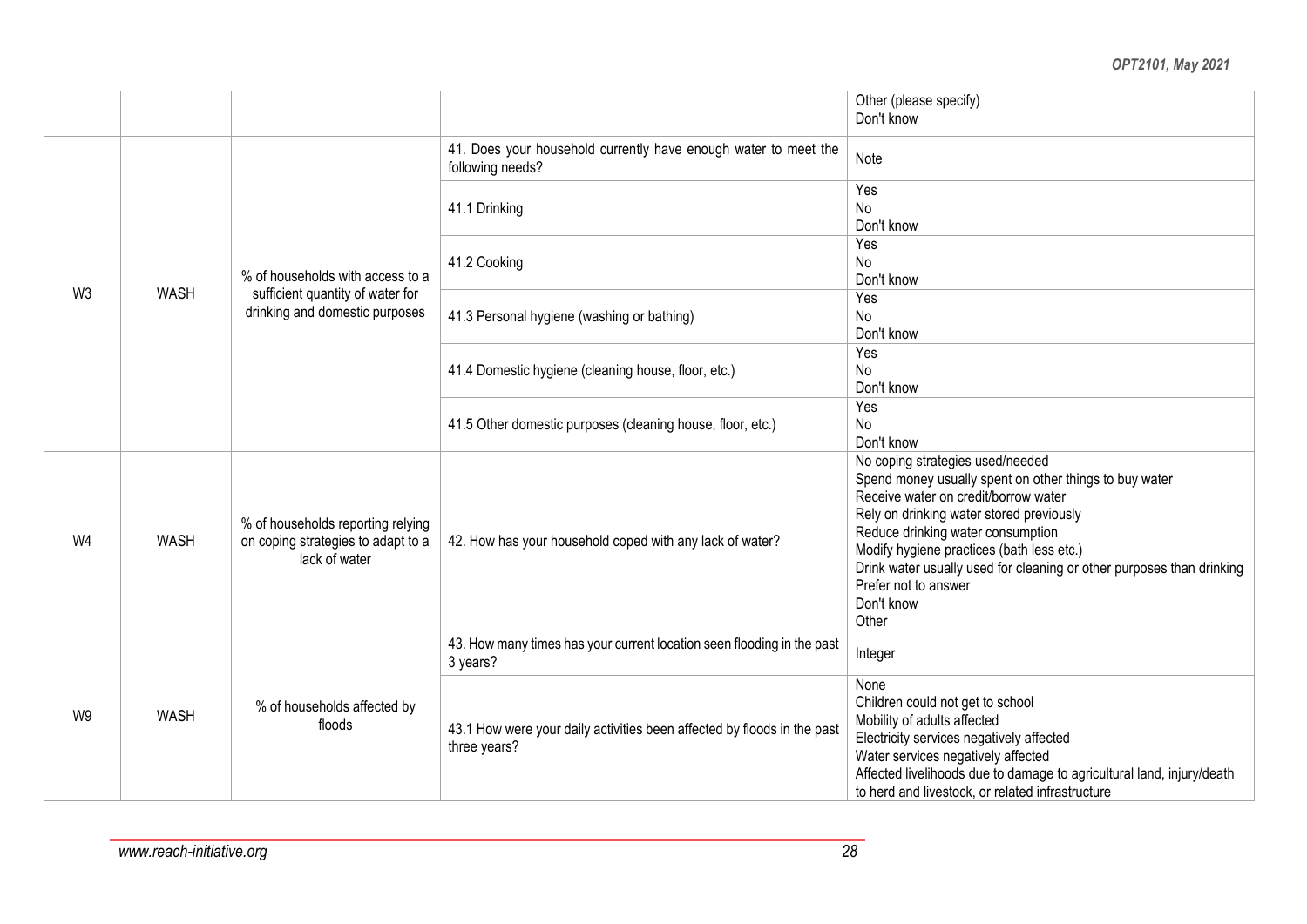|     |             |                                                                                       |                                                                                            | People getting sick<br>Loss/damage of household items<br>Restricted access to markets<br>Restricted access to healthcare facilities<br>Sewer services negatively affected<br>Don't know<br>Prefer not to answer<br>Other (specify)                                                                                                                             |
|-----|-------------|---------------------------------------------------------------------------------------|--------------------------------------------------------------------------------------------|----------------------------------------------------------------------------------------------------------------------------------------------------------------------------------------------------------------------------------------------------------------------------------------------------------------------------------------------------------------|
|     |             |                                                                                       | 43.3 How has your shelter been affected by floods in the past three<br>years?              | No effects<br>Water leaking into the shelter<br>Damage of furniture (sofas, bed, cabinets, etc.)<br>Damage to shelter items (doors, windows, floor, ceiling, etc.)<br>Damage to shelter surroundings (boundary walls, garden, entrance,<br>external furniture)<br>Complete destruction of shelter<br>Prefer not to say<br>Don't know<br>Other (please specify) |
|     |             |                                                                                       | 43.5 What mitigation measures have you used to reduce the risk of<br>floodings?            | Nothing<br>Simple shelter rehabilitation (strengthening/ isolating the celling and<br>walls)<br>Leave the shelter or move to other location.<br>Walls or tunnels around the shelters to protect it from water leaking<br>and flow.<br>Don't know<br>Prefer not to answer<br>Other (specify)                                                                    |
| W10 | <b>WASH</b> | % of households covered by solid<br>waste services                                    | 44. How is solid waste from your household disposed of?                                    | Collected by municipality waste system<br>Burned on premises<br>Burried and covered on premises<br>Openly dumped on premises<br>Dumping solid waste in official dumping location<br>Dumbed in the area<br>Don't know<br>Prefer not to answer<br>Other (please specify)                                                                                         |
| W11 | <b>WASH</b> | % of households reporting waste<br>accumulation for more than 3<br>dove in their eres | 45. How many days in the past 7 days did you see solid waste<br>accumulation in your area? | Integer                                                                                                                                                                                                                                                                                                                                                        |

days in their area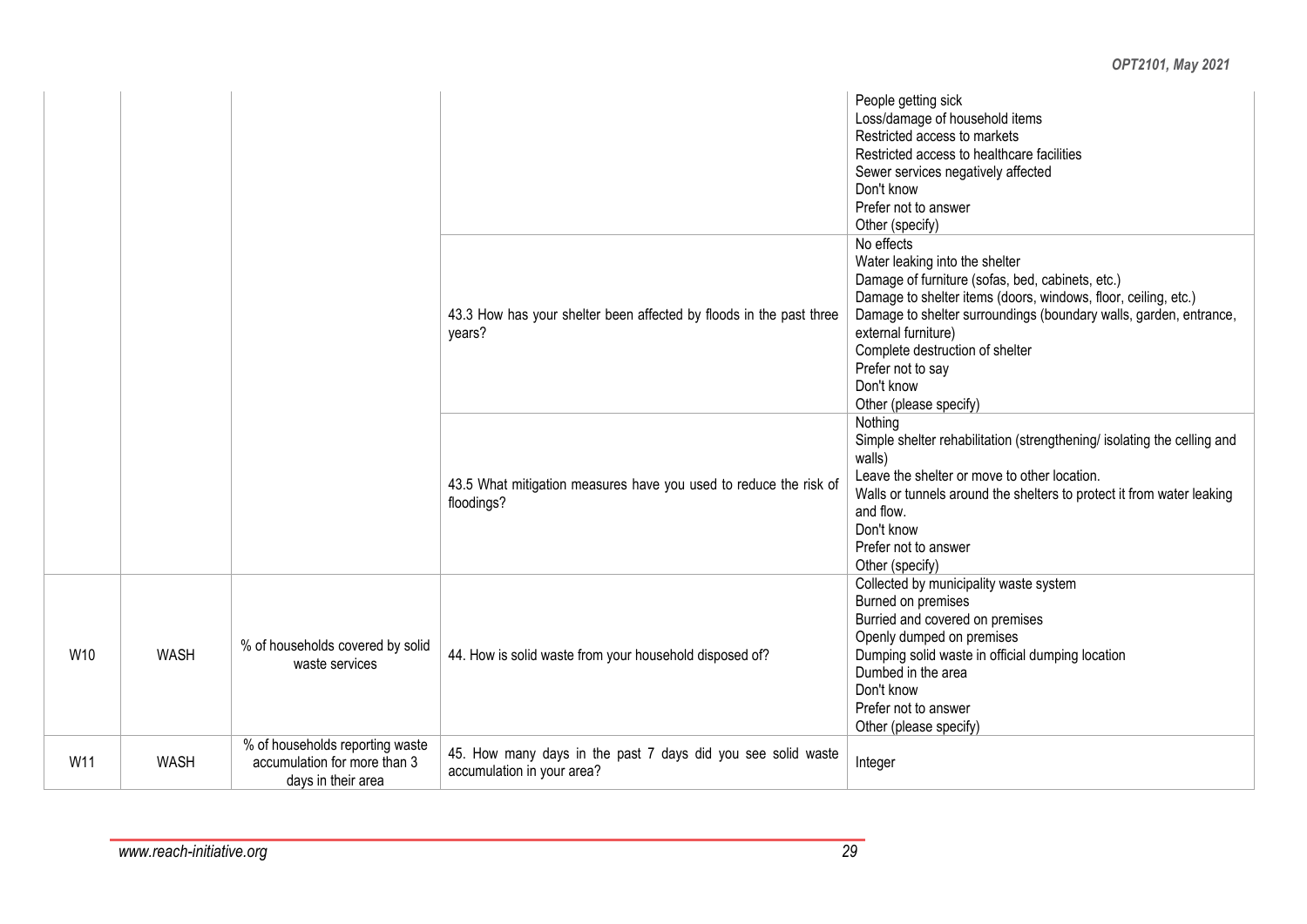| S <sub>1</sub>  | Shelter                                | % of people living under critical<br>shelter conditions | 46. What type of shelter does the household live in?                                          | Solid / finished house<br>Solid / finished apartment<br>Unfinished / non-enclosed building<br>Collective shelter<br>Tent<br>Makeshift shelter<br>None (sleeping in open)<br>Other (specify)<br>Don't know                                                                                            |
|-----------------|----------------------------------------|---------------------------------------------------------|-----------------------------------------------------------------------------------------------|------------------------------------------------------------------------------------------------------------------------------------------------------------------------------------------------------------------------------------------------------------------------------------------------------|
|                 |                                        |                                                         | 47. In total, how many rooms are there in use in this shelter?                                | Integer                                                                                                                                                                                                                                                                                              |
|                 |                                        |                                                         | 47.1 Bedrooms / sleeping areas                                                                | Integer<br>Integer<br>Integer<br>Yes<br>No<br>Don't know<br>Decline to answer<br>Ownership<br>Rented<br>Hosted without rent (by family, friends, institution)<br>No occupancy agreement / squatting<br>Other (specify)<br>Don't know / prefer not to say<br>Yes<br><b>No</b>                         |
| S <sub>2</sub>  | Shelter                                | Average number of household<br>members per room         | 47.2 Living rooms / common areas                                                              |                                                                                                                                                                                                                                                                                                      |
|                 |                                        |                                                         | 47.3 Bathroom / toilets                                                                       |                                                                                                                                                                                                                                                                                                      |
|                 |                                        |                                                         | 47.4 Are any household members currently sleeping in living rooms /<br>common areas at night? |                                                                                                                                                                                                                                                                                                      |
| SP <sub>1</sub> | Shelter,<br>Protection -<br><b>HLP</b> | % of HHs by occupancy status                            | 48. What is the occupancy arrangement in your current dwelling?                               |                                                                                                                                                                                                                                                                                                      |
| SP <sub>2</sub> | Shelter,<br>Protection -<br><b>HLP</b> | % HHs reporting risk of eviction                        | 49. Is your HH presently at risk of eviction?                                                 | Don't know<br>Decline to answer                                                                                                                                                                                                                                                                      |
| SP <sub>3</sub> | Shelter,<br>Protection -<br><b>HLP</b> | % HH reporting [reason] as a risk<br>for eviction       | 49.1 What are the main reasons for fearing eviction?                                          | Lack of funds to pay rental costs<br>Host family no longer able to host our family<br>Local community does not accept our family living in the area<br>Authorities ordered our HH to leave (incl. demolition orders)Request<br>to vacate from owner of building / land<br>No valid tenancy agreement |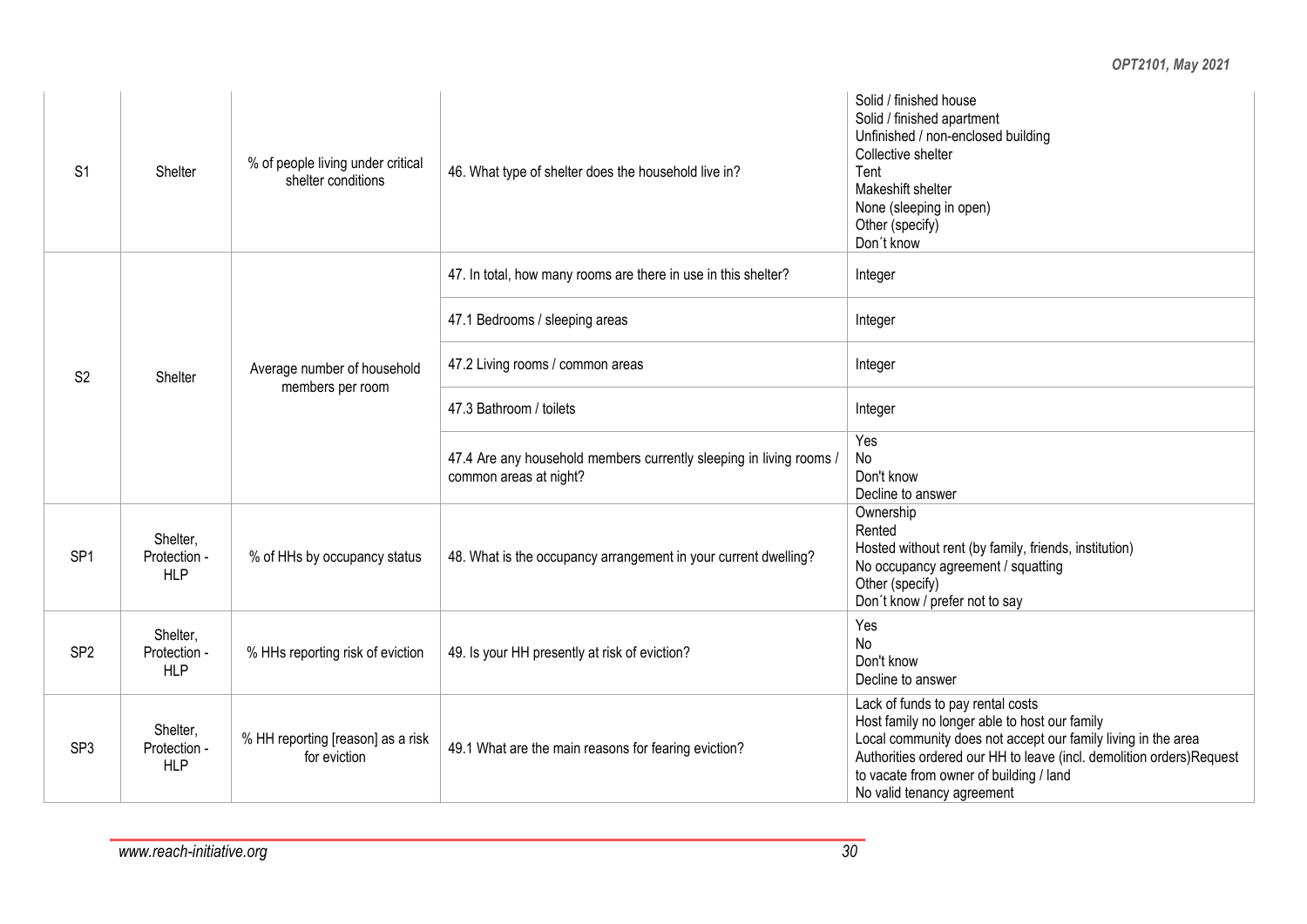#### Inadequate housing / shelter condition Housing occupied by other groups Risk of property being confiscated Ownership of property is disputed Don't know Prefer not to answer Other (please specify) S3 Shelter % of HHs whose shelter has any<br>kind of damage or defects 50. Does the shelter currently have any damage or defects? None Opening or cracks in roof Roof partially collapsed Broken or cracked windows Exterior doors broken / unable to shut properly Exterior doors or windows missing Large cracks / openings in most walls Some cracks in some walls Some walls fully collapsed Damaged floors Severe structural damage and unsafe for living Total structural collapse Foundation damaged or shifted Gas, water or sewage system damaged Electricity supply line damaged and not functional Other (specify) Don´t know / prefer not to say SP4 Protection, **Shelter** % of households that report having experienced threats or violent/destructive acts by non-Palestinian communities living in their area in the past 30 days 51. Has any member of your household experienced threats or violent/destructive acts by non-Palestinian communities living in your area in the past 30 days? Yes No Don't know Prefer not to answer 51.1 If yes, please indicate the type of threats or violent/destructive acts (Select all that apply) Menacing behavior (e.g. threats, pointing of weaponry, firing weaponry) Verbal abuse or harm Sexual harassment or abuse Obstructed travel to or from shelter Obstructed access to areas in your vicinity (e.g. farm or pasture land) Physical violence (e.g. stone throwing, beating, shooting) Damage (inc. vandalism) or destruction of personal property (nonshelter related) (e.g. vehicles) Damage (inc. vandalism) or destruction of shelters Damage or destruction of livelihood/economic resources (e.g. trees, herds, barns, cisterns/water networks)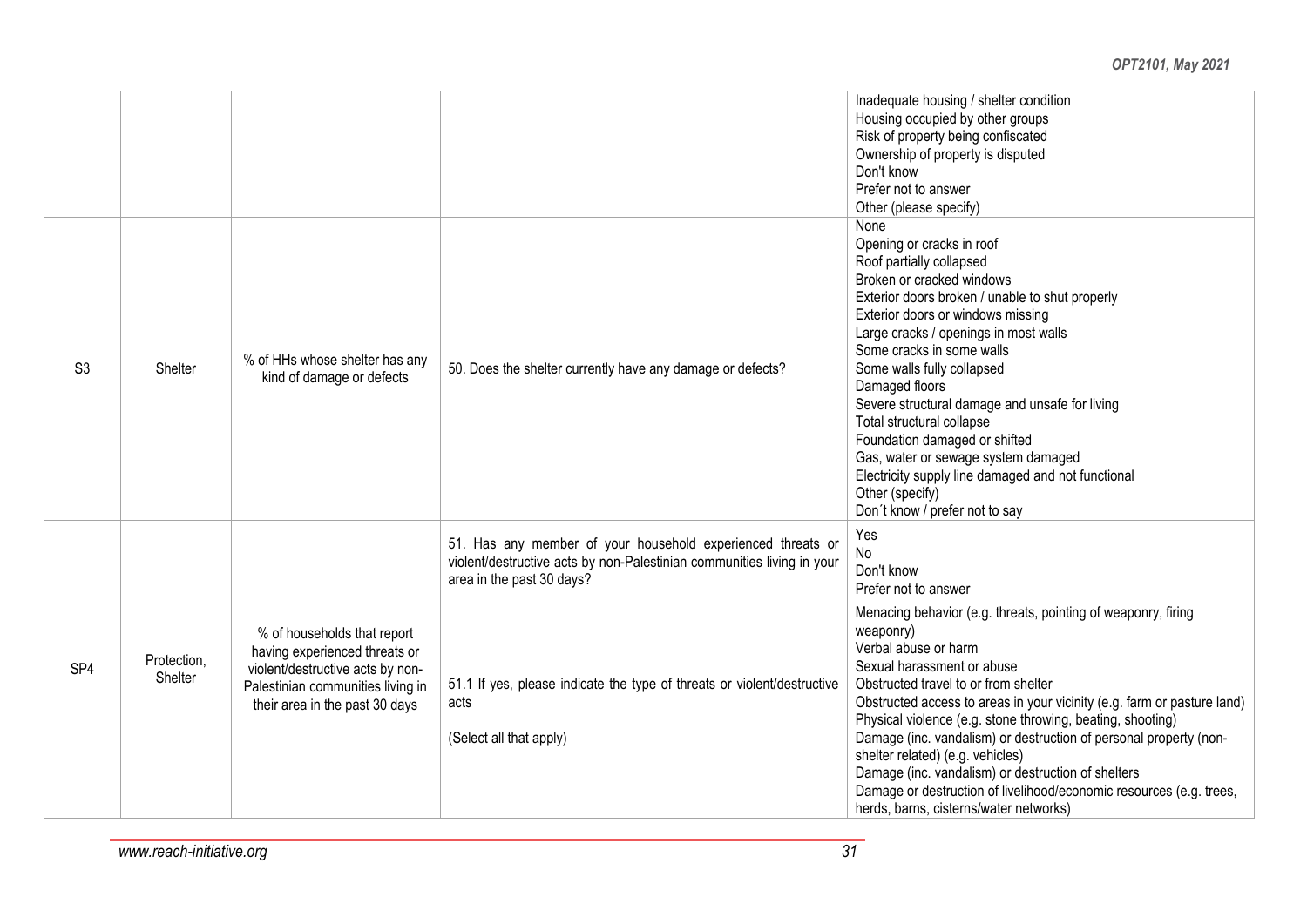#### Theft of personal property Occupation of all or part of shelter Forced eviction **Detention** Disrupting sleep or daily life/activities Don't know Prefer not to answer Other (please specify) P1 Protection % of HHs adopting coping strategies in the last 30 days to avoid threats or violent/destructive acts by non-Palestinian communities living in their area [by type of coping strategyl 51.3 What measures has your household employed to avoid these<br>acts in the nast 30 days? acts in the past 30 days? (Select all that apply) None Withheld children from school Withheld children from travel Withheld adult family members from travel Changed livelihood behaviors (e.g. not grazed flocks, planted, harvested in dangerous areas) Added security or protection measures (e.g. alarms, lights, locks, community watch) Moved property to safer location Sent children to live elsewhere on at least one occasion Sent adult family members to live elsewhere on at least one occasion Entire household has moved from a certain areaon at least one occasion Contacted local municipal actors to complain/request help Contacted security forces (e.g. Israeli or Palestinian) complain/request help Don't know Prefer not to answer Other (please specify) E1 Education % Households with school-aged children that are currently enrolled in basic or secondary education 52. For the 2020-2021 school year, how many school-aged children in the household were enrolled (registered) in formal school? Note: this does not mean going physically to school (as schools were partially closed), but that the child was registered/affiliated/'signed-up' with a school. Note: This includes enrolment in either full-time public schools or recognised private schools. school\_enrollment\_Note 52.1 How many boys aged 5-10 were enrolled in school? | Integer 52.2 How many girls aged 5-10 were enrolled in school? Integer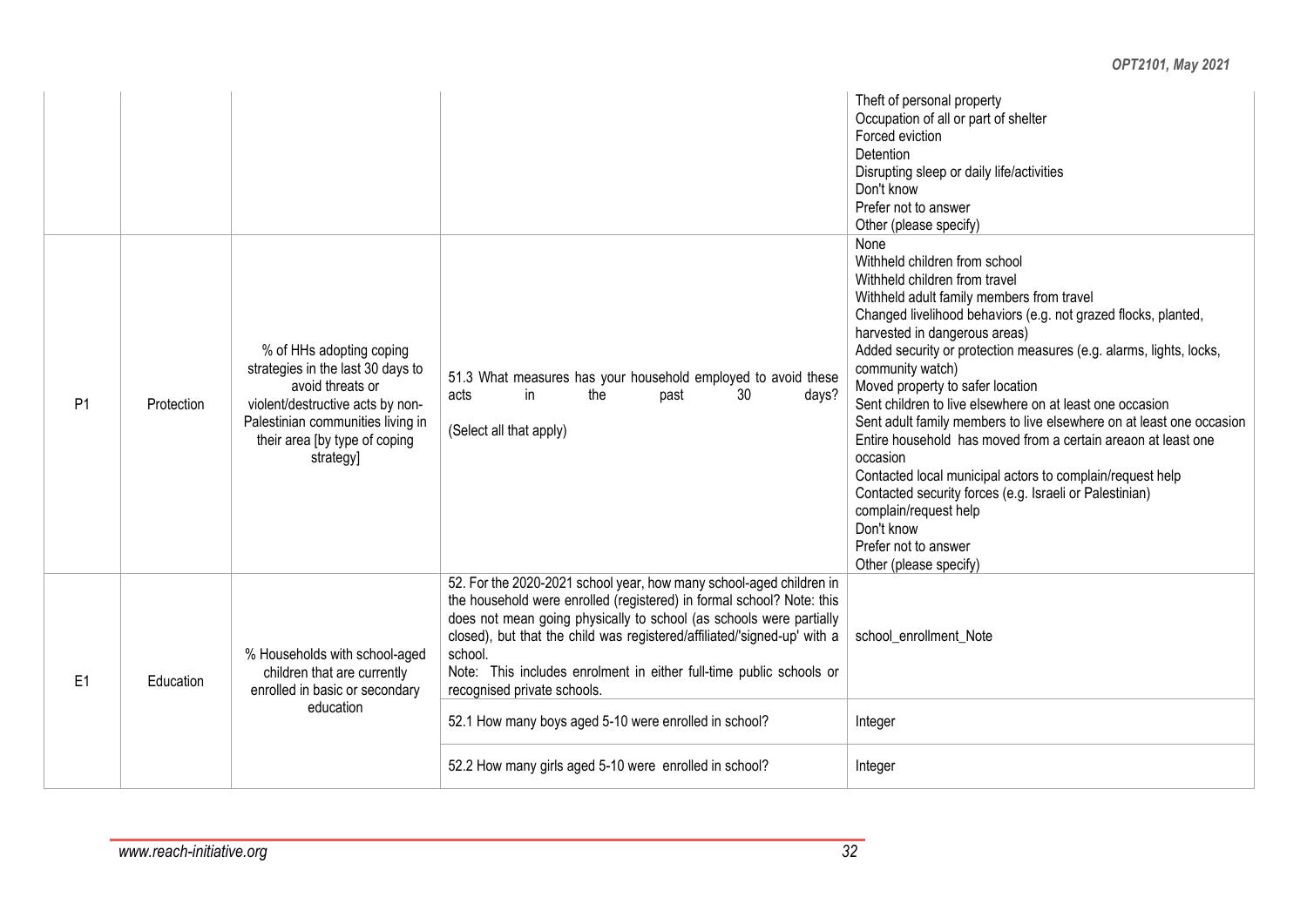|                |           |                                                                                                                                | 52.3 How many boys aged 11-15 were enrolled in school?                                                                                                                                                                                                                                                                                                                        | Integer                                                                                                                                                                                                                                                                                                                                                        |
|----------------|-----------|--------------------------------------------------------------------------------------------------------------------------------|-------------------------------------------------------------------------------------------------------------------------------------------------------------------------------------------------------------------------------------------------------------------------------------------------------------------------------------------------------------------------------|----------------------------------------------------------------------------------------------------------------------------------------------------------------------------------------------------------------------------------------------------------------------------------------------------------------------------------------------------------------|
|                |           |                                                                                                                                | 52.4 How many girls aged 11-15 were enrolled in school?                                                                                                                                                                                                                                                                                                                       | Integer                                                                                                                                                                                                                                                                                                                                                        |
|                |           |                                                                                                                                | 52.5 How many boys aged 16-17 were enrolled in school?                                                                                                                                                                                                                                                                                                                        | Integer                                                                                                                                                                                                                                                                                                                                                        |
|                |           |                                                                                                                                | 52.6 How many girls aged 16-17 were enrolled in school?                                                                                                                                                                                                                                                                                                                       | Integer                                                                                                                                                                                                                                                                                                                                                        |
| E <sub>2</sub> | Education | % of school-aged children (who<br>were previously attending school)<br>continuing teaching and learning<br>activities remotely | 53. While schools were closed in the current school year (2020-2021),<br>how many school-aged children in the household were accessing<br>distance learning regularly? This means they were doing some<br>distance learning activities at least 2 days per week, for at least 3<br>hours per day e.g. listening to radio/TV broadcasts, textbook learning,<br>online learning | Integer                                                                                                                                                                                                                                                                                                                                                        |
|                |           |                                                                                                                                | 54. How many school-aged children in your household dropped out of<br>school during the current school year (2020-2021)?                                                                                                                                                                                                                                                      | Integer                                                                                                                                                                                                                                                                                                                                                        |
| E <sub>4</sub> | Education | % of school-aged children are out<br>of school (dropped-out)                                                                   | 54.1 If you have any children that dropped out of school, define the<br>main reason(s) for the drop-out                                                                                                                                                                                                                                                                       | Lack of schools in the community leading to drop out<br>Protection risks while commuting to school<br>The School was demolished or under threat of demolition<br>Child Labour<br>Child marriage<br><b>Disability</b><br>Poverty<br>COVID-19 related school closures<br>Lack of interest from children in education<br>Prefer not to answer<br>Others (specify) |
| E <sub>5</sub> | Education | % of HHs with at least one child<br>with a disability that is not<br>attending school regularly                                | 55. Are any school-aged children with a disability not attending formal<br>or informal education regularly (at least 4 days per week)                                                                                                                                                                                                                                         | Yes<br>No<br>Don't know<br>Prefer not to answer                                                                                                                                                                                                                                                                                                                |
| E <sub>6</sub> | Education | % households with children with<br>disabilities reporting challenges to<br>accessing education services                        | 55.1 What additional challenges do children with a disability face in<br>accessing education services?                                                                                                                                                                                                                                                                        | Teachers are not able or available to teach children<br>Classrooms are not adapted for child<br>Infrastructure (non-classroom, WASH) is not adapted for child<br>Curriculum, teaching methods and instructional materials (e.g.<br>textbooks) are not adapted for child<br>Child is placed in class with students who do not have similar<br>disabilities      |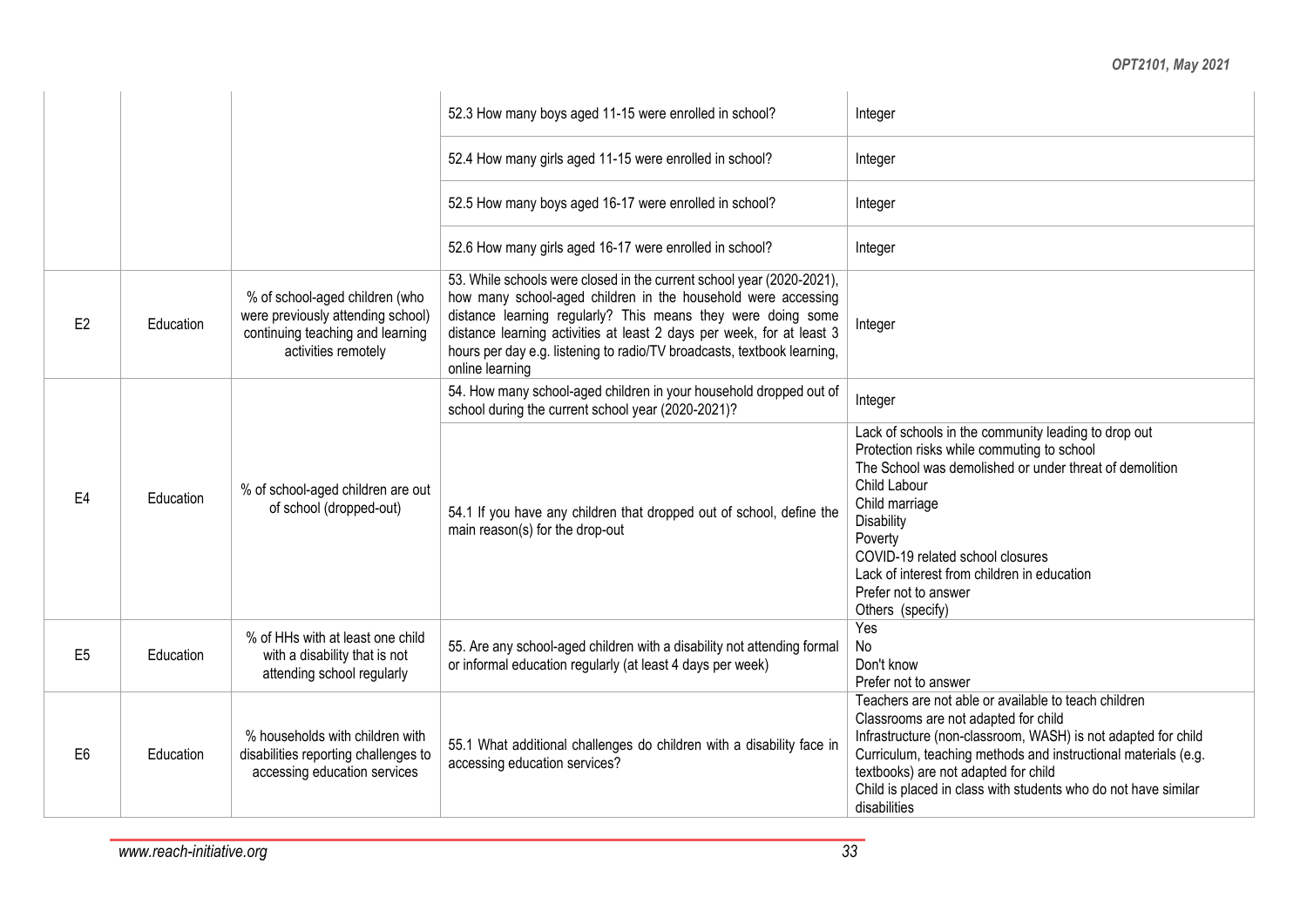#### No capacity to support CWD's home learning Bullying Problems with accessing distance learning Social stigma Afraid for child's safety when traveling to school Afraid for child's safety while at school Transportation or travel-related constraints None Don't know Prefer not to answer Other: specify  $E7$  Education  $\frac{1}{2}$  % of households that need catchup learning programmes 56. Do you think there is a need for your children to participate in catchup learning programmes because of missed learning due to COVID-19 related school closures? Yes No Prefer not to answer E8 | Education % of households not planning to enroll all school-aged children at the start of next school year 57. Are you planning to enroll all your eligible children in school at the beginning of the coming school year? Yes No Don't know Prefer not to answer E9 | Education % of households not planning to enroll all school-aged children at the start of next school year by reason 57.1 If you are not planning on enrolling at least one of your children at the start of next year, what are the reasons? Cannot afford school fees School is currently closed due to damage or destroyed School is overcrowded Attending school is unsafe (e.g. hazards to travel, hazards at school) Bullying Corporal punishment School is unhygienic (e.g. bad WASH facilities) School cannot accomodate child's disability Child is needed to support family through work Child is needed to support family through home-based activities (e.g. chores, care-giving) Child has been dismissed/expelled Child is getting married Child is injured and requires home care Child is traumatized Don't know Prefer not to answer **Other** EP1 Education, Protection % of households reporting the availability of PSS services in schools 58. Is there psychosocial support available at the school for children if needed? No Trained counsellors available Teachers trained in PSS available Information on external PSS services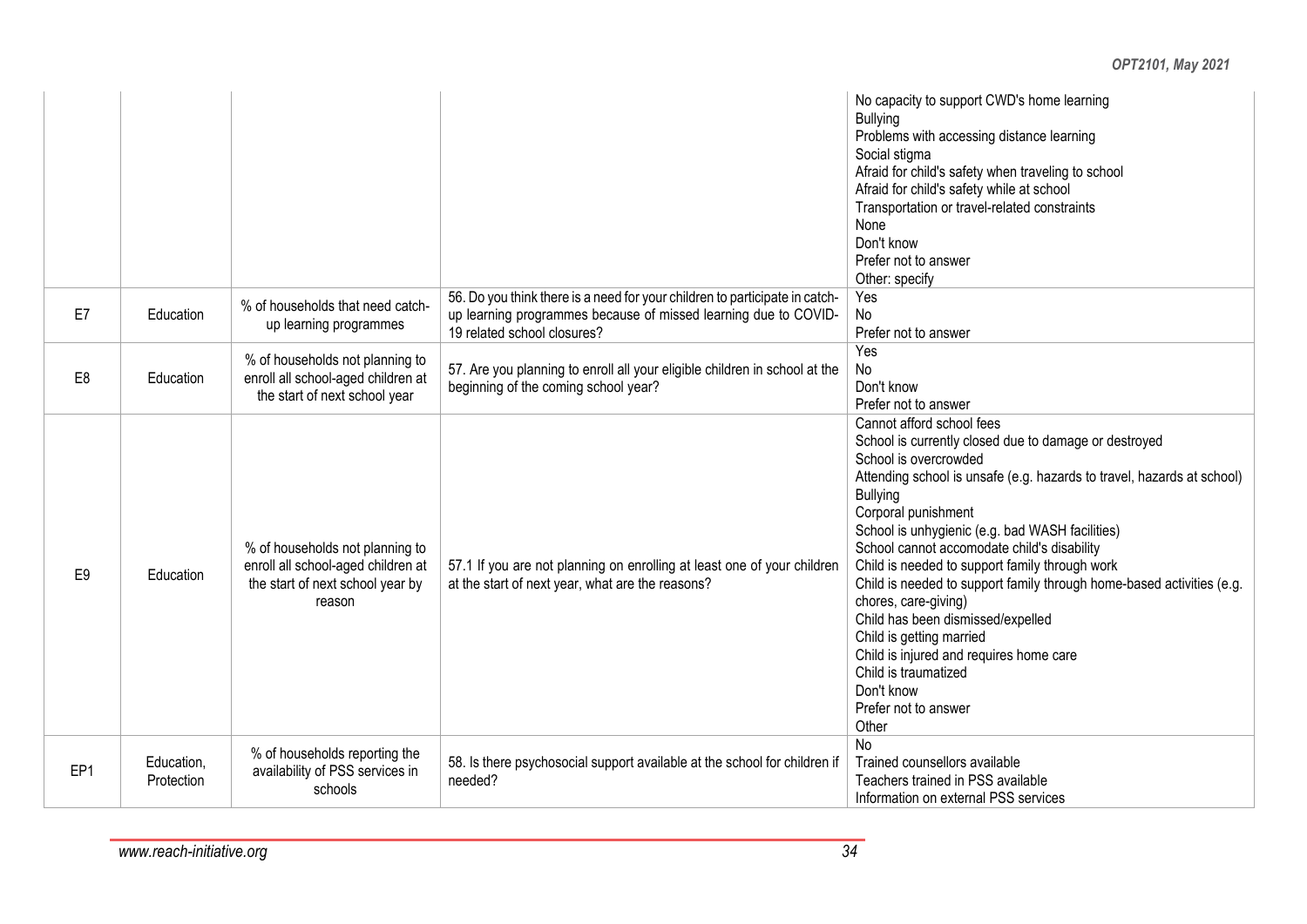|                 |                                                            |                                                                        |                                                                                    | Other (specify)<br>Not sure<br>Prefer not to answer                                                                                                       |  |
|-----------------|------------------------------------------------------------|------------------------------------------------------------------------|------------------------------------------------------------------------------------|-----------------------------------------------------------------------------------------------------------------------------------------------------------|--|
|                 |                                                            |                                                                        |                                                                                    | $\Box$ School stopped functioning and is now closed                                                                                                       |  |
|                 |                                                            |                                                                        |                                                                                    | $\Box$ Going to or attending school is not safe for girls                                                                                                 |  |
|                 |                                                            |                                                                        |                                                                                    | □ Going to or attending school is not safe for boys                                                                                                       |  |
|                 |                                                            |                                                                        |                                                                                    | $\Box$ We can't afford to pay for the school related expenses                                                                                             |  |
|                 |                                                            |                                                                        |                                                                                    | $\Box$ We are not able to register or enrol our children in the school                                                                                    |  |
|                 |                                                            |                                                                        |                                                                                    | $\Box$ Lack of available schools in the area                                                                                                              |  |
|                 |                                                            |                                                                        |                                                                                    | $\Box$ Our children can't physically go to the school                                                                                                     |  |
|                 |                                                            |                                                                        |                                                                                    | □ School and classes are overcrowded                                                                                                                      |  |
|                 | Education,                                                 | Main barriers to school for school-                                    |                                                                                    | $\Box$ Lack of staff to run the school<br>$\Box$ The school infrastructure is poor<br>$\Box$ The curriculum and teaching are not adapted for our children |  |
| EP <sub>2</sub> | Protection                                                 | aged children                                                          | 59. For those children not attending school, what were the reasons?                |                                                                                                                                                           |  |
|                 |                                                            |                                                                        |                                                                                    |                                                                                                                                                           |  |
|                 |                                                            |                                                                        | $\Box$ Our children are busy working or supporting the household                   |                                                                                                                                                           |  |
|                 |                                                            | $\Box$ Parental refusal to send children to school                     |                                                                                    |                                                                                                                                                           |  |
|                 |                                                            | $\Box$ Lack of interest of children in education.<br>$\Box$ Don't know |                                                                                    |                                                                                                                                                           |  |
|                 |                                                            |                                                                        |                                                                                    |                                                                                                                                                           |  |
|                 | $\Box$ Prefer not to answer<br>$\Box$ None<br>$\Box$ Other |                                                                        |                                                                                    |                                                                                                                                                           |  |
|                 |                                                            |                                                                        |                                                                                    |                                                                                                                                                           |  |
|                 |                                                            |                                                                        |                                                                                    |                                                                                                                                                           |  |
|                 |                                                            |                                                                        | 60. How long does it take you to reach the nearest basic school by                 | Less than 15 mins                                                                                                                                         |  |
|                 |                                                            |                                                                        |                                                                                    | Less than 30 mins                                                                                                                                         |  |
|                 |                                                            | % households that can access a                                         | walking?                                                                           | Less than 1h<br>Less than 3h                                                                                                                              |  |
|                 |                                                            | functional basic and secondary                                         |                                                                                    | More than 3h                                                                                                                                              |  |
| E11             | Education                                                  | school within a 30min walk from                                        |                                                                                    | Less than 15 mins                                                                                                                                         |  |
|                 |                                                            | dwellings                                                              |                                                                                    | Less than 30 mins                                                                                                                                         |  |
|                 |                                                            |                                                                        | 61. How long does it take you to reach the nearest secondary school<br>by walking? | Less than 1h                                                                                                                                              |  |
|                 |                                                            |                                                                        |                                                                                    | Less than 3h                                                                                                                                              |  |
|                 |                                                            |                                                                        |                                                                                    | More than 3h                                                                                                                                              |  |
|                 |                                                            |                                                                        |                                                                                    | Very unsafe                                                                                                                                               |  |
| EP3             | Education,                                                 | % of households reporting safety<br>concerns in relation to their      | 62. How safe is it to travel to and to study in the education facilities?          | unsafe<br>neither safe or unsafe                                                                                                                          |  |
|                 | Protection                                                 | childrens' education                                                   |                                                                                    | safe                                                                                                                                                      |  |
|                 |                                                            |                                                                        |                                                                                    | very safe                                                                                                                                                 |  |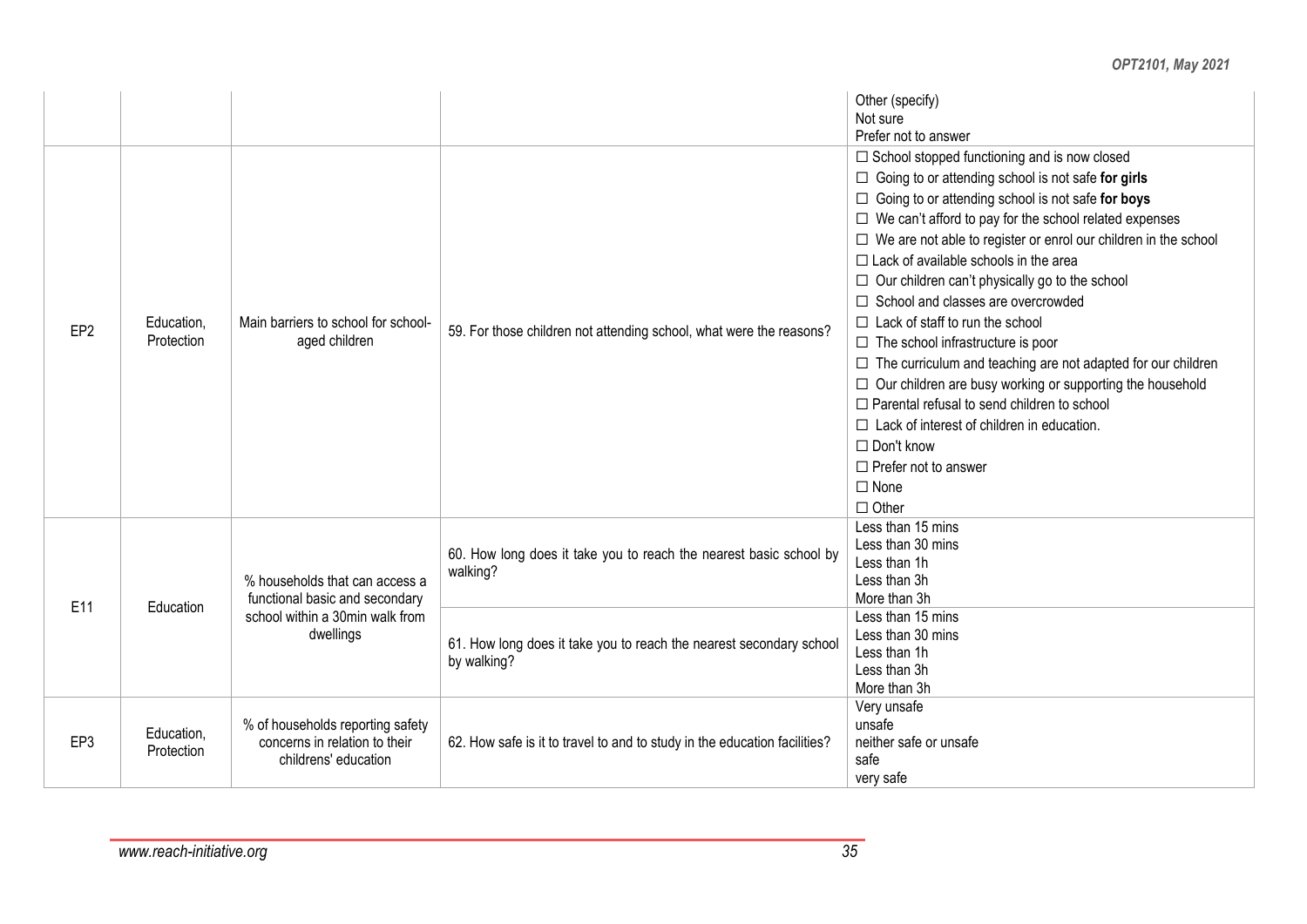|                |                          |                                                                                                                 |                                                                                                                                                                                                                                                                      | Not sure<br>Prefer not to answer                                                                                                                                                                                                                                                                                                                                                                                                                                                                                                                                                                                                |
|----------------|--------------------------|-----------------------------------------------------------------------------------------------------------------|----------------------------------------------------------------------------------------------------------------------------------------------------------------------------------------------------------------------------------------------------------------------|---------------------------------------------------------------------------------------------------------------------------------------------------------------------------------------------------------------------------------------------------------------------------------------------------------------------------------------------------------------------------------------------------------------------------------------------------------------------------------------------------------------------------------------------------------------------------------------------------------------------------------|
| EP4            | Education,<br>Protection | % of households reporting safety<br>concerns in relation to their<br>childrens' education by type of<br>concern | 62.1 If unsafe or very unsafe, what are the safety issues that they<br>face?                                                                                                                                                                                         | Firing tear gas on schools and students<br>Detention of students from school<br>Delays on checkpoints<br>Military entry to school<br>Military presence around schools<br>Schools under threat of demolition<br>Contracting COVID-19<br>Violence/harassment at school<br>Violence/harassment travelling to school<br>Risk of sexual abuse/violence at school<br>Risk of sexual abuse/violence travelling to school<br>Traffic / crossing roads<br>Environmental hazards (e.g. flooding)<br>Attacks from non-Palestinian communities on the way to/from school<br>Attacks on schools<br>Other<br>Not sure<br>Prefer not to answer |
| L1             | Livelihoods              | % of HHs whose monthly<br>household income in the past 30<br>days was less than __ NIS                          | 63. Could you estimate your household's average monthly income (in<br>NIS) over the past year?                                                                                                                                                                       | Integer                                                                                                                                                                                                                                                                                                                                                                                                                                                                                                                                                                                                                         |
| L2             | Livelihoods              | % of HHs whose monthly income<br>has decreased as a result of<br>COVID-19                                       | 63.1 Has your household's typical monthly income decreased as a<br>result of the COVID-19 outbreak (March 2020) (e.g. Wage earners<br>getting sick, wage earners having to stay home to care for the sick,<br>restrictions put in place to stem virus spread, etc.)? | Yes<br><b>No</b><br>Don't know<br>Prefer not to answer                                                                                                                                                                                                                                                                                                                                                                                                                                                                                                                                                                          |
| L <sub>3</sub> | Livelihoods              | % of households reporting an<br>impact of the recent conflict on<br>their livelihood assets or<br>resources     | 63.2 How has your household's typical monthly income changed since<br>the recent escalation?                                                                                                                                                                         | Increased a lot<br>Increased a little<br>No change<br>Decreased a little<br>Decreased a lot<br>Don't know<br>Prefer not to answer                                                                                                                                                                                                                                                                                                                                                                                                                                                                                               |
|                |                          |                                                                                                                 | 63.3 What has been the impact of the recent escalation on your<br>household's income, money, livelihood assets or resources?                                                                                                                                         | None<br>Temporary loss of income<br>Permanent loss of income<br>Inability of previous earners to work (e.g. injury, death)                                                                                                                                                                                                                                                                                                                                                                                                                                                                                                      |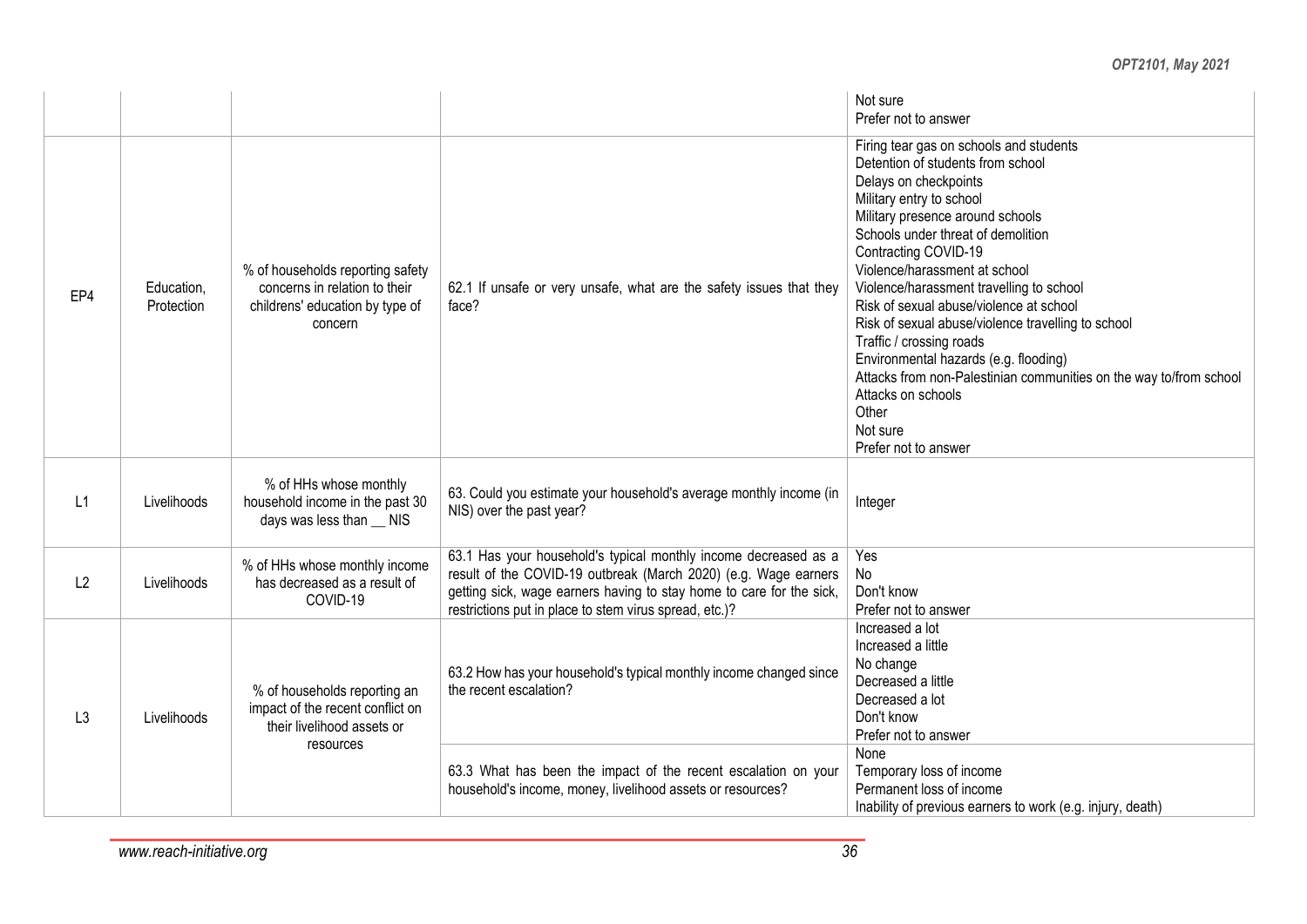|                |                               |                                                                                                                                      |                                                                                                                | Depleted savings<br>Increase/taking on debt<br>Destruction of agricultural livelihood assets (e.g. herds, bees, aqua<br>farms)<br>Destruction of non-agricultural livelihood office assets (e.g.<br>workspace, shops)<br>Insecurity preventing livelihood activities;<br>No alternative livelihoods opportunities<br>Cannot physically access workplaces<br>Increase recourse to negative coping mechanism due to lack of<br>livelihoods opportunities;<br>Previous wage earners are needed at home (e.g. care-giving)<br>Other (specify)<br>Don't know<br>Prefer not to answer |
|----------------|-------------------------------|--------------------------------------------------------------------------------------------------------------------------------------|----------------------------------------------------------------------------------------------------------------|---------------------------------------------------------------------------------------------------------------------------------------------------------------------------------------------------------------------------------------------------------------------------------------------------------------------------------------------------------------------------------------------------------------------------------------------------------------------------------------------------------------------------------------------------------------------------------|
| L4             | Livelihoods                   | % HHs with debt value > __ NIS                                                                                                       | 64. What is your household's total amount of debt (in NIS)?                                                    | Integer                                                                                                                                                                                                                                                                                                                                                                                                                                                                                                                                                                         |
| L5             | Livelihoods                   | % HH unable to afford basic<br>needs (% HH taking on debt due<br>to healthcare, food, education, or<br>basic household expenditures) | 64.1 What was the primary reason behind taking on debt?                                                        | Basic household expenditures<br>Healthcare<br>Food<br>Education<br>Clothing or NFIs<br>Purchasing productive assets for small business or income-<br>generating activities<br>Building reconstruction/rehabilitation<br>Major purchase (e.g. house, apartment, car)<br>Business-related expenses or loans<br>Weddings<br>Prefer not to answer<br>Don't know<br>Other (please specify)                                                                                                                                                                                           |
| L <sub>6</sub> | Livelihoods                   | % of HHs whose debt has<br>increased as a result of COVID-<br>19                                                                     | 64.3 Has the household's amount of debt increased as a result of the<br>COVID-19 pandemic?                     | Yes<br>No<br>Don't know<br>Prefer not to answer                                                                                                                                                                                                                                                                                                                                                                                                                                                                                                                                 |
| L7             | Livelihoods,<br>Health, WASH, | % HH spending [expenditure] of<br>total expenditure on basic needs                                                                   | 65. Could you estimate your household's total expenditure over the<br>last 30 days (in NIS)?                   | Integer                                                                                                                                                                                                                                                                                                                                                                                                                                                                                                                                                                         |
|                | Shelter                       | per month                                                                                                                            | 66. During the past 30 days, how much did your household spend on<br>each of the following categories (in NIS) | Note                                                                                                                                                                                                                                                                                                                                                                                                                                                                                                                                                                            |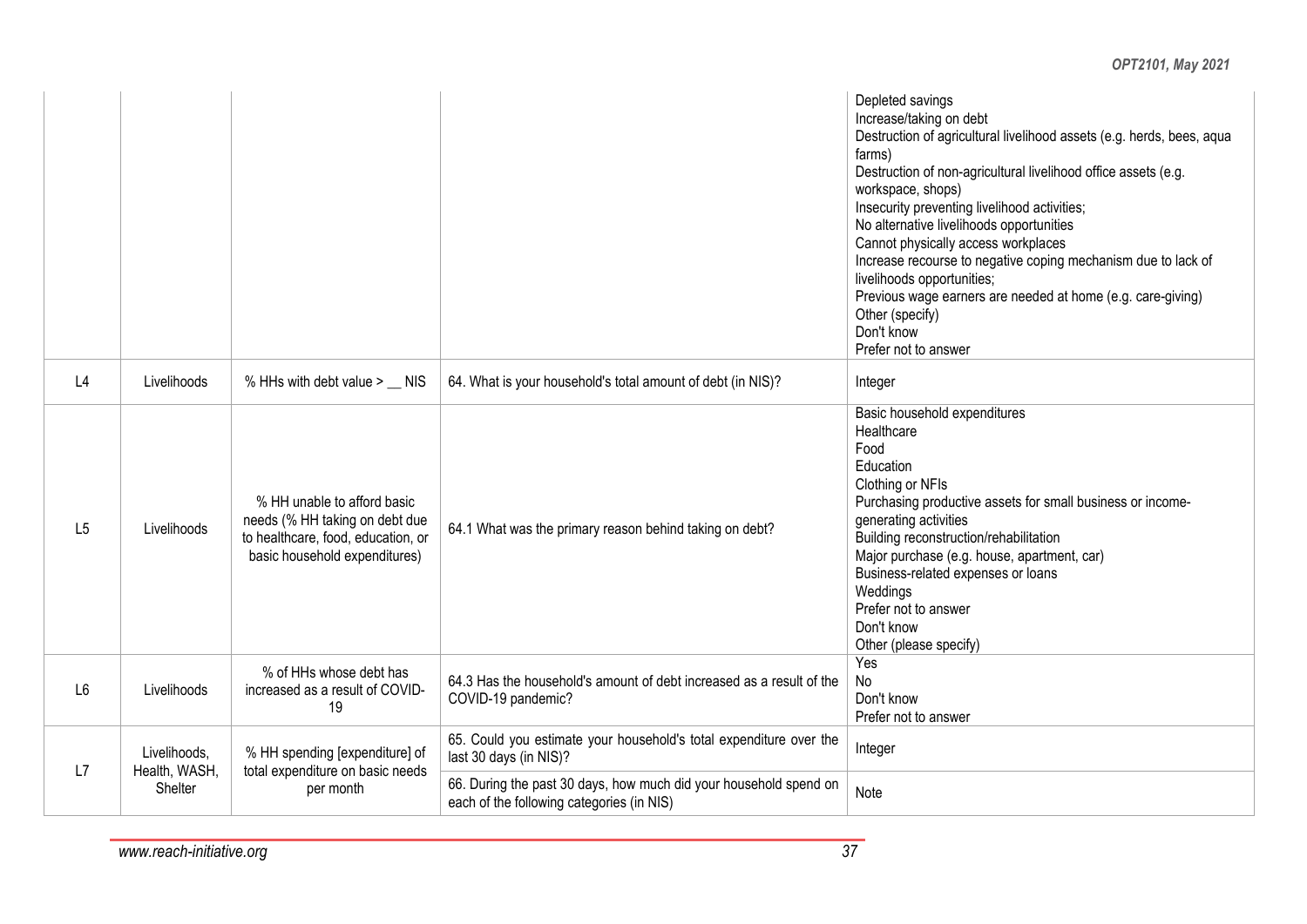|     |                                  |                                                                                                                             | 66.1 Food                                                                                               | Integer                                                                                                                                                                                                                                                                                                                                                                                                                                                                                               |
|-----|----------------------------------|-----------------------------------------------------------------------------------------------------------------------------|---------------------------------------------------------------------------------------------------------|-------------------------------------------------------------------------------------------------------------------------------------------------------------------------------------------------------------------------------------------------------------------------------------------------------------------------------------------------------------------------------------------------------------------------------------------------------------------------------------------------------|
|     |                                  |                                                                                                                             | 66.2 Water                                                                                              | Integer                                                                                                                                                                                                                                                                                                                                                                                                                                                                                               |
|     |                                  |                                                                                                                             | 66.3 Rent                                                                                               | Integer                                                                                                                                                                                                                                                                                                                                                                                                                                                                                               |
|     |                                  |                                                                                                                             | 66.4 Medical care (including medicine)                                                                  | Integer                                                                                                                                                                                                                                                                                                                                                                                                                                                                                               |
|     |                                  |                                                                                                                             | 66.5 Debt repayment                                                                                     | Integer                                                                                                                                                                                                                                                                                                                                                                                                                                                                                               |
|     |                                  |                                                                                                                             | 66.6 Fuel and electricity                                                                               | Integer                                                                                                                                                                                                                                                                                                                                                                                                                                                                                               |
| L8  | Livelihoods                      | Household dependency ratio<br>(ratio of non-working to working<br>members)                                                  | 67. How many adults 18+ years worked outside of the household in<br>the last 30 days?                   | Integer                                                                                                                                                                                                                                                                                                                                                                                                                                                                                               |
| L9  | Livelihoods                      | % HH with at least one adult<br>(18+) unemployed and seeking<br>work                                                        | 68. How many adults 18+ years are currently unemployed and seeking<br>work?                             | Integer                                                                                                                                                                                                                                                                                                                                                                                                                                                                                               |
| L10 | Livelihoods,<br>Protection - GBV | Main barriers to employment                                                                                                 | 69. What obstacles, if any, are people in this household facing in<br>finding work?                     | Increased competition for jobs, not enough jobs<br>Available jobs are too far away<br>Only low-skilled, socially degrading, dangerous or low-paying jobs<br>Underqualified for available jobs<br>Lack of family/personal connections<br>Lack of livelihood/employment opportunities for women<br>Lack of livelihood/employment opportunities for persons with<br>disabilities<br>Restrictions on physically accessing work (e.g. checkpoints, permits)<br>Don't know<br>Prefer not to answer<br>Other |
| LP1 | Livelihoods<br>Protection - CP   | % of households reporting the<br>presence of children engaged in<br>child labour outside of the home<br>in the past 30 days | 70. In the last 30 days, did any children (<18) in your HH engage in<br>employment outside of the home? | Yes<br>No<br>Prefer not to answer                                                                                                                                                                                                                                                                                                                                                                                                                                                                     |
| L11 | Livelihoods,<br>Protection - CP  | % HH with at least one person<br>under (<18) working                                                                        | 70.1 How many boys between the age of 11-17 worked outside of the<br>household in the last 30 days?     | Integer                                                                                                                                                                                                                                                                                                                                                                                                                                                                                               |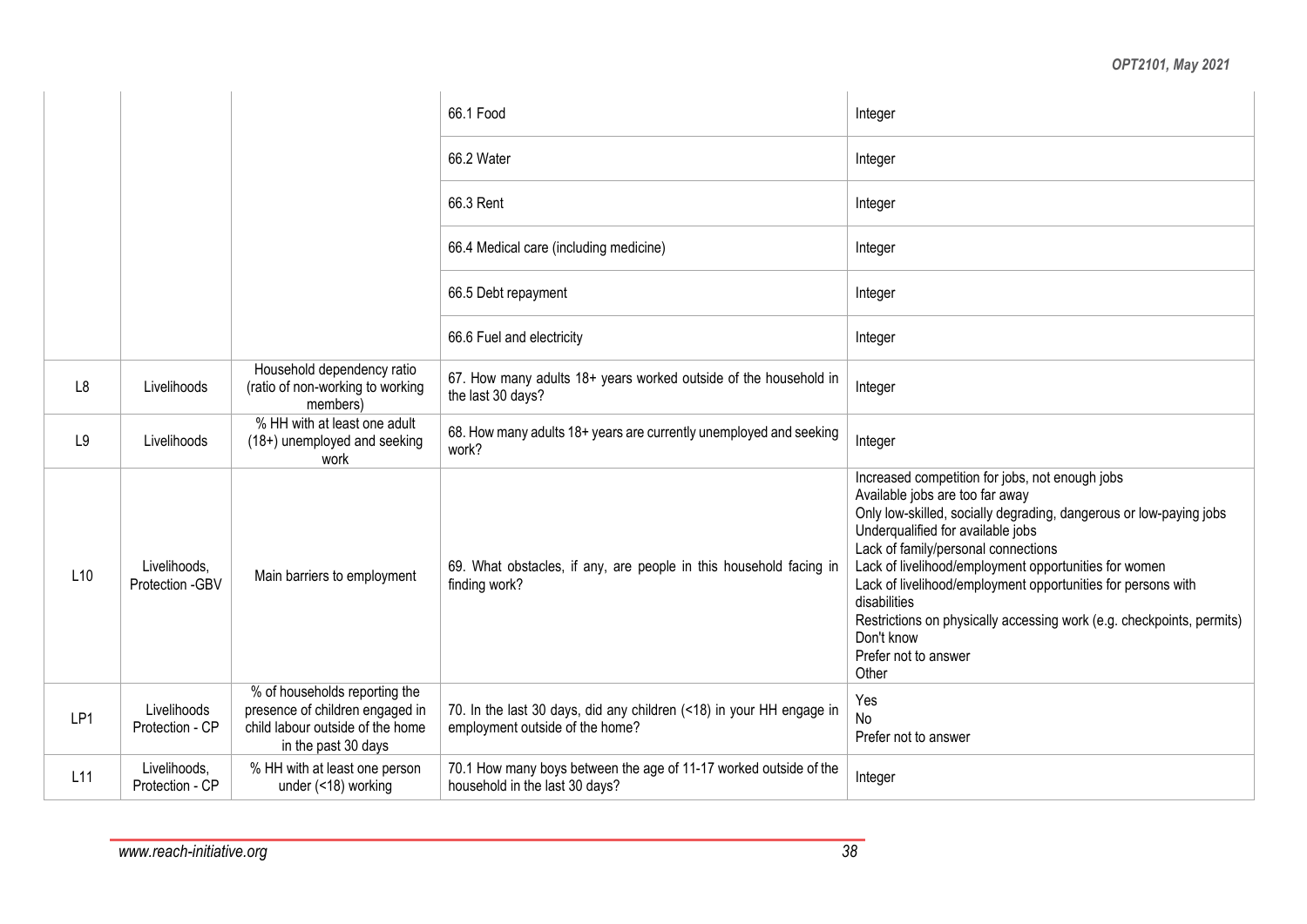|     |                                                                                                                                                           |                                                                                                                                                                | 70.2 How many girls between the age of 11-17 worked outside of the<br>household in the last 30 days?                                                                                                                | Integer                                                                                                                                                                                                                                                                                                                                                                                                                                                                                                                                                                |
|-----|-----------------------------------------------------------------------------------------------------------------------------------------------------------|----------------------------------------------------------------------------------------------------------------------------------------------------------------|---------------------------------------------------------------------------------------------------------------------------------------------------------------------------------------------------------------------|------------------------------------------------------------------------------------------------------------------------------------------------------------------------------------------------------------------------------------------------------------------------------------------------------------------------------------------------------------------------------------------------------------------------------------------------------------------------------------------------------------------------------------------------------------------------|
|     |                                                                                                                                                           | Yes<br>71. Have any members of your household lost their jobs, either<br>No<br>permanently or temporarily, as a result of the COVID-19 outbreak?<br>Don't know |                                                                                                                                                                                                                     |                                                                                                                                                                                                                                                                                                                                                                                                                                                                                                                                                                        |
|     |                                                                                                                                                           | % of HH reporting members                                                                                                                                      | 71.1 If yes, how many members of your household have lost their job<br>permanetly and how many temporarily? (including yourself if you lost<br>your job)                                                            | Note                                                                                                                                                                                                                                                                                                                                                                                                                                                                                                                                                                   |
| L12 | losing jobs permanently or<br>71.2 Number of household members who permanently lost their job<br>Integer<br>Livelihoods<br>temporarily as a result of the |                                                                                                                                                                |                                                                                                                                                                                                                     |                                                                                                                                                                                                                                                                                                                                                                                                                                                                                                                                                                        |
|     |                                                                                                                                                           | Covid-19 outbreak                                                                                                                                              | 71.3 Number of household members who temporarily lost their job                                                                                                                                                     | Integer                                                                                                                                                                                                                                                                                                                                                                                                                                                                                                                                                                |
|     | 71.4 Have any members of your household lost their jobs, either<br>permanently or temporarily, as a result of the recent escalation?                      | Yes<br>No<br>Don't Know<br>Prefer Not To Answer                                                                                                                |                                                                                                                                                                                                                     |                                                                                                                                                                                                                                                                                                                                                                                                                                                                                                                                                                        |
| L13 | Livelihoods                                                                                                                                               | % of HHs relying on humanitarian<br>assistance as a primary source of<br>income                                                                                | 72. What were your household's primary income sources over the last<br>30 days? (do not read out from list)                                                                                                         | Saving<br>Income from renting out house, land or property<br>Employment<br>Remittances<br>Retirement fund or pension<br>Selling household assets<br>Selling assistance received<br>Loans, debt<br>Cash assistance<br>Support from community, friends, family<br>NGO or charity assistance<br>Social service (disability allowance)<br>Illegal or socially degrading activities (e.g. unlawful sales, begging,<br>etc.)<br>Zakat<br>Agriculture, livestock or herding<br>Self-employment (own business)<br>Don't know<br>Prefer not to answer<br>Other (please specify) |
| L14 | Livelihoods,<br>Cross-cutting                                                                                                                             | % of HH reporting challenges in<br>obtaining enough money to meet<br>its needs over the last 30 days                                                           | 73. I will now list five categories of needs. In the past 30 days, did you<br>ever have trouble meeting any of the following essential needs<br>because you could not afford them? Please tell me for each category | Note                                                                                                                                                                                                                                                                                                                                                                                                                                                                                                                                                                   |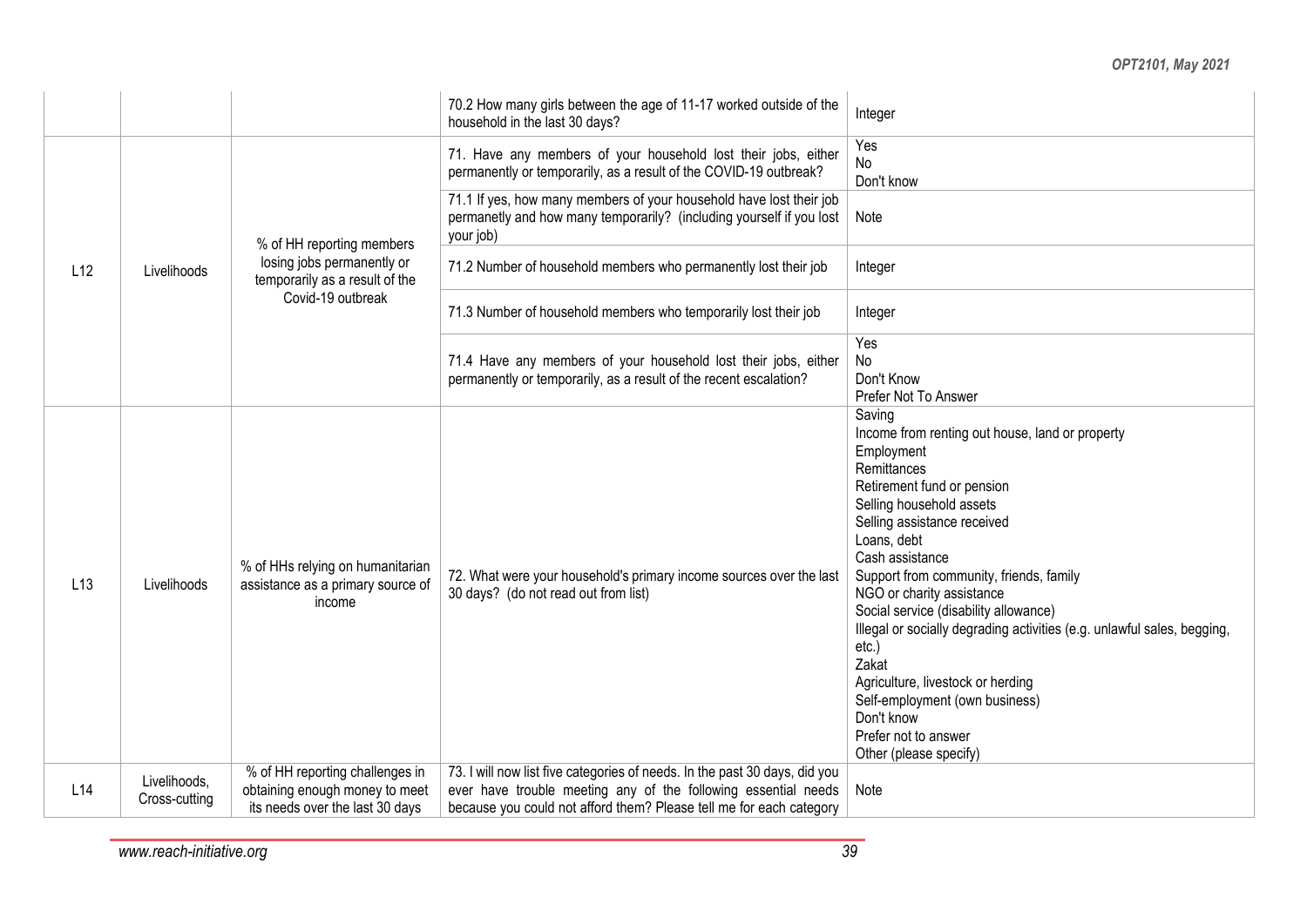|                |                                   |                                                                                                               | whether you were able to afford your needs (only regarding the<br>financial coverage)            |                                                                                                                                                                                                                                                                                                                                                                                                                            |
|----------------|-----------------------------------|---------------------------------------------------------------------------------------------------------------|--------------------------------------------------------------------------------------------------|----------------------------------------------------------------------------------------------------------------------------------------------------------------------------------------------------------------------------------------------------------------------------------------------------------------------------------------------------------------------------------------------------------------------------|
|                |                                   |                                                                                                               | 73.1 Essential communication needs, such as phone credit or provider<br>costs                    | Yes<br>No                                                                                                                                                                                                                                                                                                                                                                                                                  |
|                |                                   |                                                                                                               | 73.2 Essential education needs, such as tuition, fees, books, etc.                               | Yes<br>No                                                                                                                                                                                                                                                                                                                                                                                                                  |
|                |                                   |                                                                                                               | 73.3 Essential health needs, such as medicines or treatments                                     | Yes<br>No                                                                                                                                                                                                                                                                                                                                                                                                                  |
|                |                                   |                                                                                                               | 73.4 Essential shelter needs, such as rent, furniture, construction<br>costs                     | Yes<br>No                                                                                                                                                                                                                                                                                                                                                                                                                  |
|                |                                   |                                                                                                               | 73.5 Essential transport services                                                                | Yes<br>No                                                                                                                                                                                                                                                                                                                                                                                                                  |
|                |                                   |                                                                                                               | 73.6 Utilities (e.g. Water, electricity)                                                         | Yes<br>No                                                                                                                                                                                                                                                                                                                                                                                                                  |
|                | P <sub>2</sub><br>Protection - CP | % Households where the primary<br>decision-maker and income-<br>earner is currently, or was below<br>18 years | 74. Who is the main income-earner of the household?                                              | 1. Select ONE for income earner; 2. Select MULTIPLE for<br>expenditure decider; Options: Adult male (aged 60 +), Adult female<br>(aged 60 +), Adult male (aged 18 to 59), Adult female (aged 18 to                                                                                                                                                                                                                         |
|                |                                   |                                                                                                               | 75. Who decides on household expenditure?                                                        | 59), Male child (aged 14-17), Female child (aged 14-17), Male child<br>(aged 13 or below), Female child (aged 13 or below)                                                                                                                                                                                                                                                                                                 |
|                |                                   |                                                                                                               | 76. Are there any areas in your location that women and girls avoid<br>because they feel unsafe? | Yes<br>No<br>Don't know<br>Decline to answer                                                                                                                                                                                                                                                                                                                                                                               |
| P <sub>3</sub> | Protection -<br><b>GBV</b>        | % of households in which women<br>and girls avoid areas because<br>they feel unsafe there                     | 76.1 If yes, what areas do women and girls in your community avoid<br>or feel unsafe?            | Latrines and bathing facilities<br>Water points<br>Distribution areas<br>Near settlements/ when crossing checkpoints/ Near ARA (Gaza)<br><b>Markets</b><br>At the workplace<br>Social/community areas<br>On public transportation<br>On their way to school<br>On their way to women community centers/health centers<br>While seeking/receiving humanitarian aid - e.g. e-vouchers<br>Do not know<br>Prefer not to answer |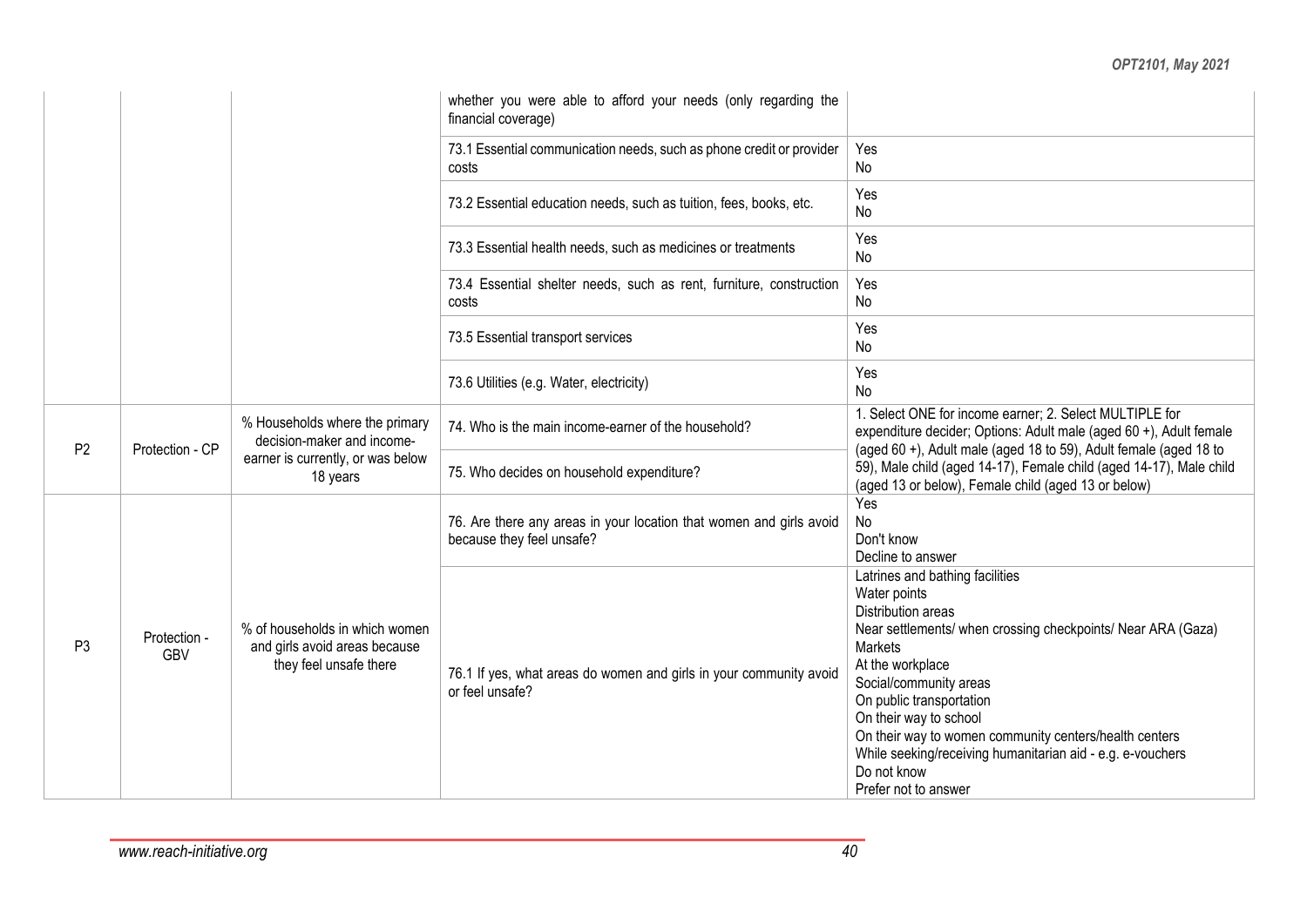|                |                 |                                                             | 76.3 What are the reasons for why women and girls avoid these areas<br>or feel unsafe there?                                             | Fear of being robbed<br>Fear of being threatened with violence<br>Fear of being kidnapped<br>Fear of physical harassment or violence (not sexual)<br>Fear of verbal harassment<br>Fear of sexual harassment or violence<br>Fear of discrimination or persecution (because of ethnicity, status,<br>$etc.$ )<br>Mine/UXOs<br>Fear of being detained<br>Fear of being exploited (i.e. being engaged in harmful forms of labor<br>for economic gain of the exploiter)<br>Fear of being sexually exploited<br>Exposure to tear gas<br>Weather or climactic conditions<br>Social stigma<br>Other (please specify)<br>Don't know<br>Prefer not to answer                                                                                        |
|----------------|-----------------|-------------------------------------------------------------|------------------------------------------------------------------------------------------------------------------------------------------|-------------------------------------------------------------------------------------------------------------------------------------------------------------------------------------------------------------------------------------------------------------------------------------------------------------------------------------------------------------------------------------------------------------------------------------------------------------------------------------------------------------------------------------------------------------------------------------------------------------------------------------------------------------------------------------------------------------------------------------------|
| P <sub>4</sub> | Protection - CP | % of HHs reporting safety or<br>security concerns for girls | 76.5 What do you think are the main safety and security concerns for<br>girls (<18) in this area? (Note to enumerator: do not read list) | None<br><b>Bullying</b><br>Corporal punishment<br>Begging<br>Being robbed<br>Being threatened with violence<br>Being kidnapped<br>Suffering from physical harassment or violence (not sexual)<br>Suffering from verbal harassment<br>Suffering from sexual harassment or violence<br>Discrimination or persecution (because of ethnicity, status, etc.)<br>Being killed<br>Mine/UXOs<br>Being detained<br>Being exploited (i.e. being engaged in harmful forms of labor for<br>economic gain of the exploiter)<br>Being sexually exploited in exchange of humanitarian aid, goods,<br>services, money or preference treatment<br>Being recruited by armed groups<br>Being forcibly married<br>Being injured/killed by an explosive hazard |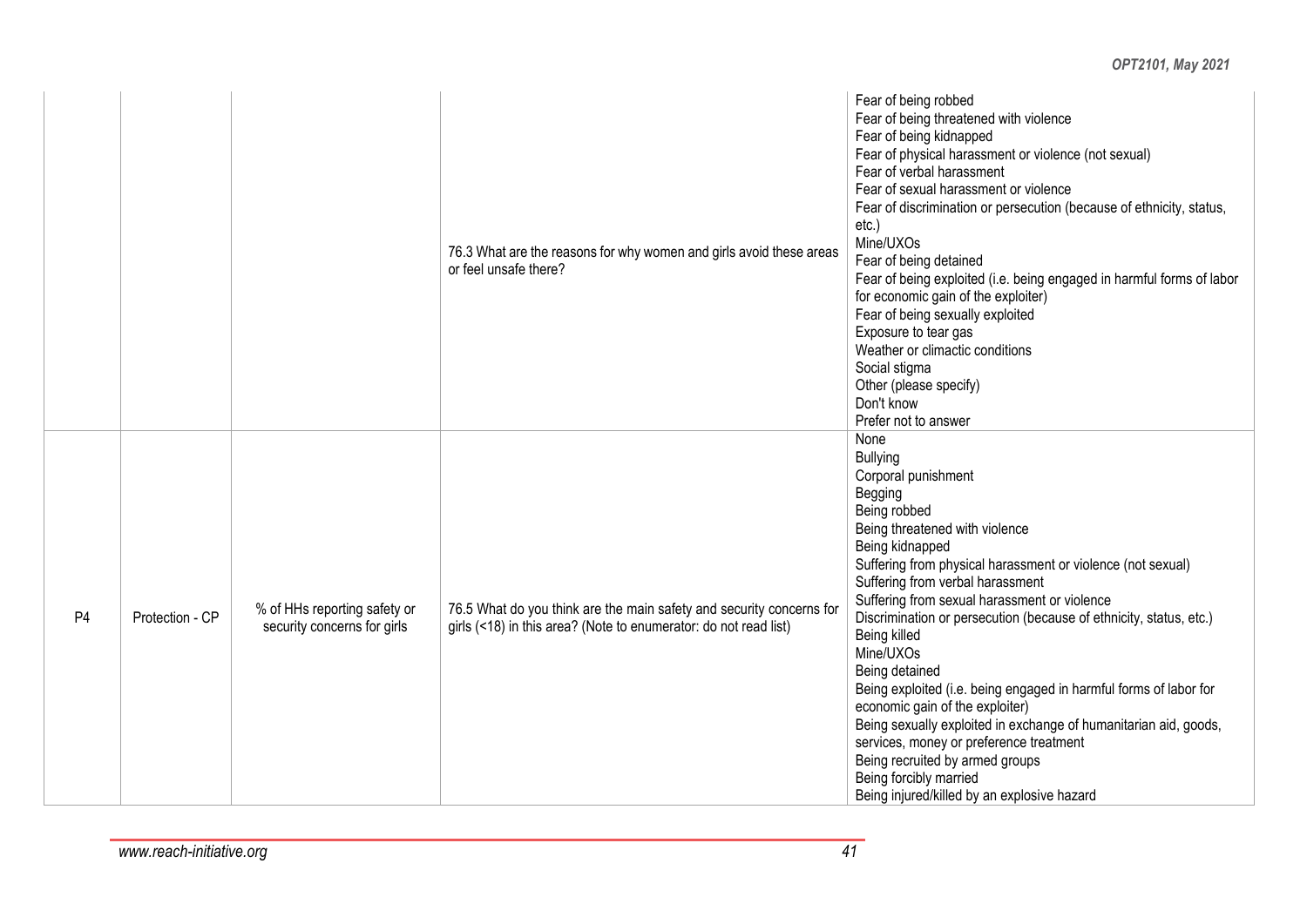|                |                 |                                                            |                                                                                                                                         | Being sent abroad to find work<br>Female genital mutilation<br>Exposure to tear gas<br>Cyber bullying/exploitation/violence<br>Exposure to hazardous chemicals (e.g pesticides) or substances<br>(e.g. untreated sewage)<br>Wildlife (e.g. scorpions or snakes)<br>Unsafe transportation infrastructure or arrangements<br>Electrical wiring or arrangements from lack of electricity (e.g. candle<br>fires)<br>Weather or climactic conditions<br>Passing through checkpoints<br>Settler violence<br>Other (please specify)<br>Don't know<br>Prefer not to answer                                                                                                                                                                                                                                                                          |
|----------------|-----------------|------------------------------------------------------------|-----------------------------------------------------------------------------------------------------------------------------------------|---------------------------------------------------------------------------------------------------------------------------------------------------------------------------------------------------------------------------------------------------------------------------------------------------------------------------------------------------------------------------------------------------------------------------------------------------------------------------------------------------------------------------------------------------------------------------------------------------------------------------------------------------------------------------------------------------------------------------------------------------------------------------------------------------------------------------------------------|
| P <sub>5</sub> | Protection - CP | % of HHs reporting safety or<br>security concerns for boys | 76.7 What do you think are the main safety and security concerns for<br>boys (<18) in this area? (Note to enumerator: do not read list) | None<br><b>Bullying</b><br>Corporal punishment<br>Begging<br>Being robbed<br>Being threatened with violence<br>Being kidnapped<br>Suffering from physical harassment or violence (not sexual)<br>Suffering from verbal harassment<br>Suffering from sexual harassment or violence<br>Discrimination or persecution (because of ethnicity, status, etc.)<br>Being killed<br>Mine/UXOs<br>Being detained<br>Being exploited (i.e. being engaged in harmful forms of labor for<br>economic gain of the exploiter)<br>Being sexually exploited in exchange of humanitarian aid, goods,<br>services, money or preference treatment<br>Being recruited by armed groups<br>Being forcibly married<br>Being injured/killed by an explosive hazard<br>Being sent abroad to find work<br>Exposure to tear gas<br>Cyber bullying/exploitation/violence |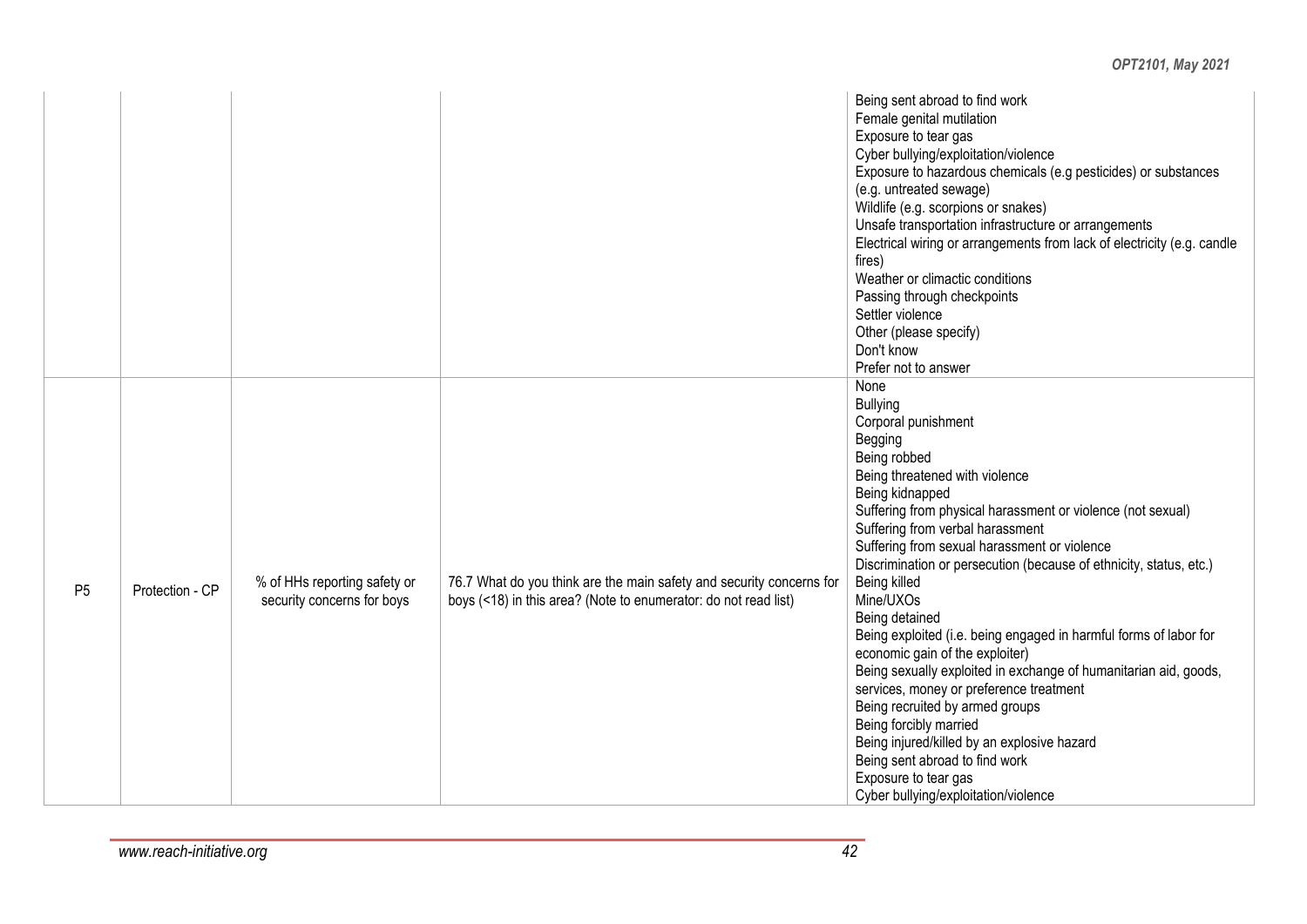|                |                 |                                                                                                                                                                                        |                                                                                                                                                                  | Exposure to hazardous chemicals (e.g pesticides) or substances<br>(e.g. untreated sewage)<br>Wildlife (e.g. scorpions or snakes)<br>Unsafe transportation infrastructure or arrangements<br>Electrical wiring or arrangements from lack of electricity (e.g. candle<br>fires)<br>Weather or climactic conditions<br>Passing through checkpoints<br>Settler violence<br>Other (please specify)<br>Don't know<br>Prefer not to answer                                                                                                                                                                                                                                                                                                                                                                                                                                                                                                                                                                               |
|----------------|-----------------|----------------------------------------------------------------------------------------------------------------------------------------------------------------------------------------|------------------------------------------------------------------------------------------------------------------------------------------------------------------|-------------------------------------------------------------------------------------------------------------------------------------------------------------------------------------------------------------------------------------------------------------------------------------------------------------------------------------------------------------------------------------------------------------------------------------------------------------------------------------------------------------------------------------------------------------------------------------------------------------------------------------------------------------------------------------------------------------------------------------------------------------------------------------------------------------------------------------------------------------------------------------------------------------------------------------------------------------------------------------------------------------------|
| P <sub>6</sub> | Protection - CP | % of HHs reporting safety or<br>security concerns for children with<br>a disability (as a percentage of<br>those HHs where at least one<br>child member of the HH has a<br>disability) | 76.9 What do you think are the main safety and security concerns for<br>children (<18) with a disability in this area? (Note to enumerator: do<br>not read list) | None<br><b>Bullying</b><br>Corporal punishment<br>Begging<br>Being robbed<br>Being threatened with violence<br>Being kidnapped<br>Suffering from physical harassment or violence (not sexual)<br>Suffering from verbal harassment<br>Suffering from sexual harassment or violence<br>Discrimination or persecution (because of ethnicity, status, etc.)<br>Being killed<br>Mine/UXOs<br>Being detained<br>Being exploited (i.e. being engaged in harmful forms of labor for<br>economic gain of the exploiter)<br>Being sexually exploited in exchange of humanitarian aid, goods,<br>services, money or preference treatment<br>Being recruited by armed groups<br>Being forcibly married<br>Being injured/killed by an explosive hazard<br>Being sent abroad to find work<br>Female gential mutilation<br>Exposure to tear gas<br>Cyber bullying/exploitation/violence<br>Absent or distant medical treatment<br>Difficulty understanding/complying with directives from security<br>forces/police/armed actors |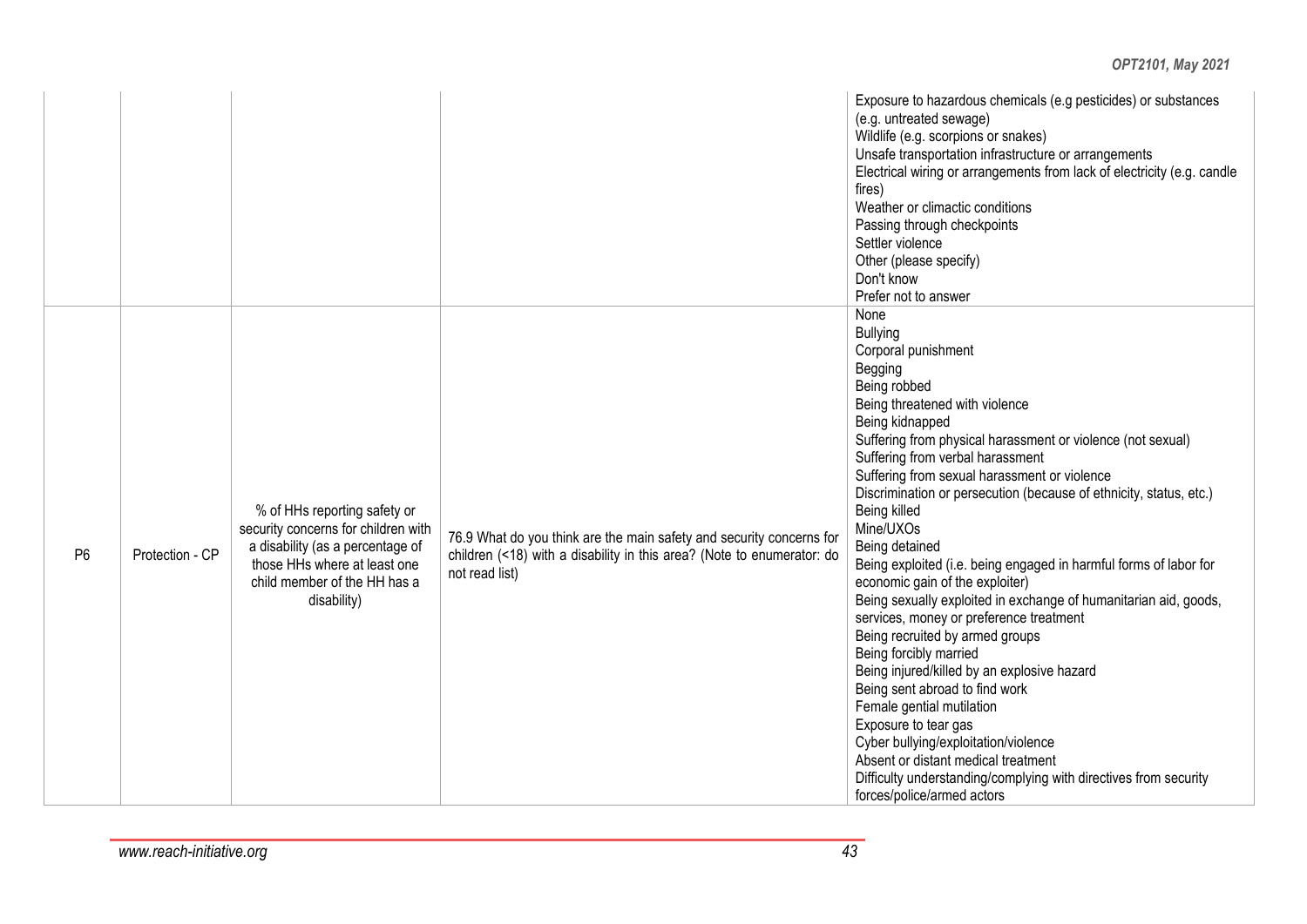|    |                            |                                                             |                                                                                                                                           | Exposure to hazardous chemicals (e.g pesticides) or substances<br>(e.g. untreated sewage)<br>Wildlife (e.g. scorpions or snakes)<br>Unsafe transportation infrastructure or arrangements<br>Electrical wiring or arrangements from lack of electricity (e.g. candle<br>fires)<br>Weather or climactic conditions<br>Other (please specify)<br>Don't know<br>Prefer not to answer                                                                                                                                                                                                                                                                                                                                                                                                                                                                                                                                                                                                                                                                                                                                                                |
|----|----------------------------|-------------------------------------------------------------|-------------------------------------------------------------------------------------------------------------------------------------------|-------------------------------------------------------------------------------------------------------------------------------------------------------------------------------------------------------------------------------------------------------------------------------------------------------------------------------------------------------------------------------------------------------------------------------------------------------------------------------------------------------------------------------------------------------------------------------------------------------------------------------------------------------------------------------------------------------------------------------------------------------------------------------------------------------------------------------------------------------------------------------------------------------------------------------------------------------------------------------------------------------------------------------------------------------------------------------------------------------------------------------------------------|
| P7 | Protection -<br><b>GBV</b> | % of HHs reporting safety or<br>security concerns for women | 76.11 What do you think are the main safety and security concerns for<br>women (>18) in this area? (Note to enumerator: do not read list) | None<br><b>Bullying</b><br>Corporal punishment<br>Begging<br>Being robbed<br>Being threatened with violence<br>Being kidnapped<br>Suffering from physical harassment or violence (not sexual)<br>Suffering from verbal harassment<br>Suffering from sexual harassment or violence<br>Discrimination or persecution (because of ethnicity, status, etc.)<br>Being killed<br>Mine/UXOs<br>Being detained<br>Being exploited (i.e. being engaged in harmful forms of labor for<br>economic gain of the exploiter)<br>Being sexually exploited in exchange of humanitarian aid, goods,<br>services, money or preference treatment<br>Being recruited by armed groups<br>Being forcibly married<br>Being injured/killed by an explosive hazard<br>Being sent abroad to find work<br>Female genital mutilation<br>Exposure to tear gas<br>Cyber bullying/exploitation/violence<br>Exposure to hazardous chemicals (e.g pesticides) or substances<br>(e.g. untreated sewage)<br>Wildlife (e.g. scorpions or snakes)<br>Unsafe transportation infrastructure or arrangements<br>Electrical wiring or arrangements from lack of electricity (e.g. candle |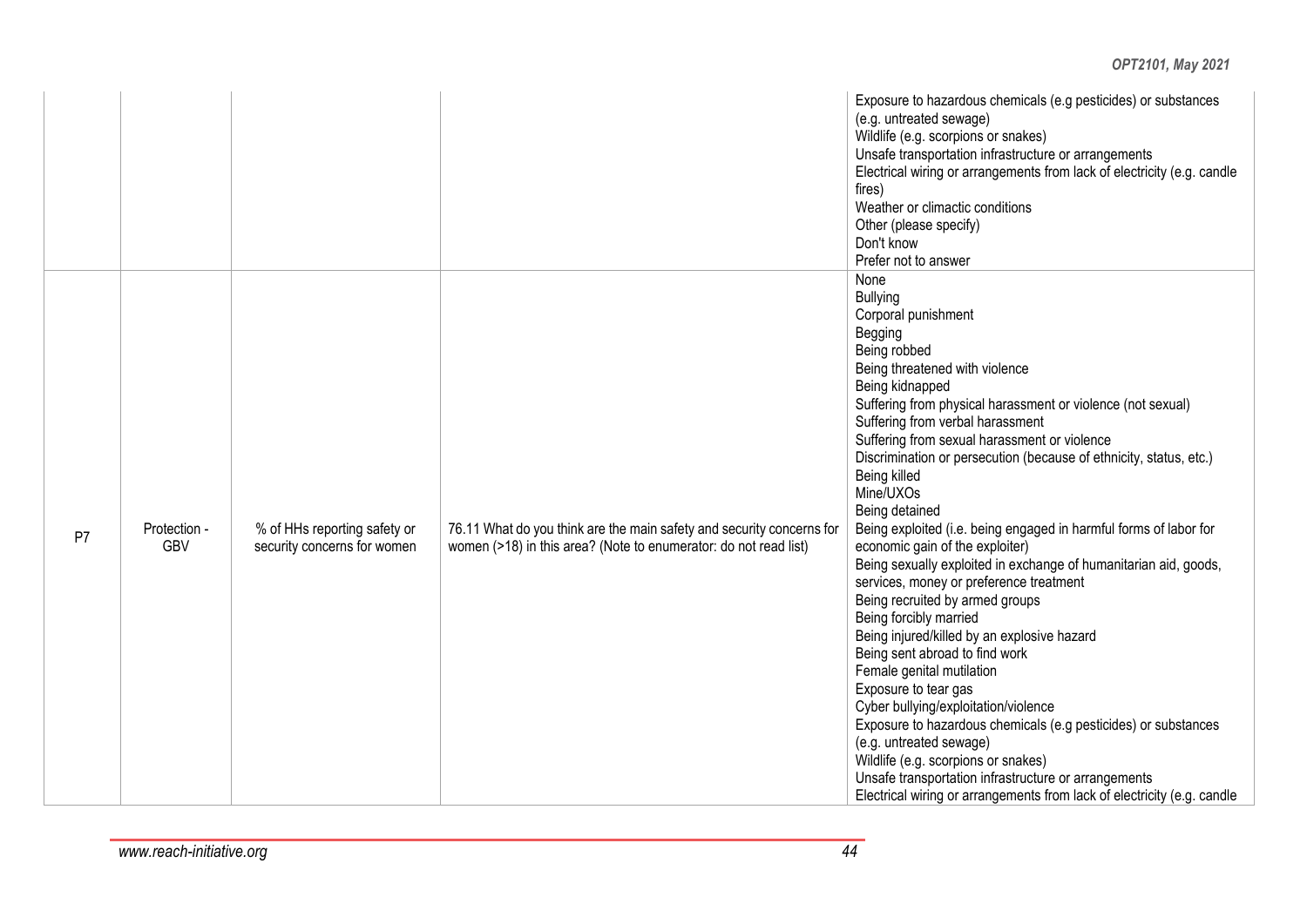|                 |                             |                                                                             |                                                                                                                                                       | fires)<br>Weather or climactic conditions<br>Passing through checkpoints<br>Settler violence<br>Other (please specify)<br>Don't know                                                                                                                                                                                                                                          |
|-----------------|-----------------------------|-----------------------------------------------------------------------------|-------------------------------------------------------------------------------------------------------------------------------------------------------|-------------------------------------------------------------------------------------------------------------------------------------------------------------------------------------------------------------------------------------------------------------------------------------------------------------------------------------------------------------------------------|
|                 |                             |                                                                             |                                                                                                                                                       | Prefer not to answer                                                                                                                                                                                                                                                                                                                                                          |
|                 |                             |                                                                             | 77. Does your household's primary shelter have a standing demolition<br>order?                                                                        | Yes<br><b>No</b><br>Don't know<br>Decline to answer                                                                                                                                                                                                                                                                                                                           |
| SP <sub>5</sub> | Protection,<br>Shelter      | % of households that have a<br>standing demolition order                    | 77.1 What are the main reason for receiving demolition orders?<br>(Jerusalem and westbank)                                                            | Lack of building permit<br>Demolition order according to municipality by laws for dangerous<br>buildings<br>Demolition order according to municipality by laws for keeping order<br>and cleanliness<br>Demolition order according to municipality for business licensing<br>For archaeological reasons<br>For punitive reasons<br>Don't know<br>Prefer not to answer<br>Other |
| P <sub>8</sub>  | Protection - MA             | % of HH with members who have<br>received information or training<br>on ERW | 78. Have you or any member of your household received any<br>information, education or training about the risk of explosive remnants<br>of war (ERW)? | Yes<br>No<br>Don't know<br>Prefer not to answer                                                                                                                                                                                                                                                                                                                               |
| P <sub>9</sub>  | Protection - MA,<br>Shelter | %HH impacted by explosive<br>bombardment in their community                 | 79. Has your home been damaged by bombardment since 2014?                                                                                             | Yes<br>No<br>Don't know<br>Prefer not to answer                                                                                                                                                                                                                                                                                                                               |
|                 |                             |                                                                             | 79.1 If yes, how much has your home been damaged?                                                                                                     | Minor damage (habitable, minor repairs requried)<br>Major damage (structure is not habitable, major repairs required)<br>Don't know<br>Prefer not to answer                                                                                                                                                                                                                   |
| P <sub>10</sub> | Protection - MA.<br>Shelter | %HH impacted by explosive<br>bombardment in their community                 | 79.1 In which year(s) was your home damaged by bombardment?                                                                                           | 2014<br>2015<br>2016<br>2017<br>2018<br>2019                                                                                                                                                                                                                                                                                                                                  |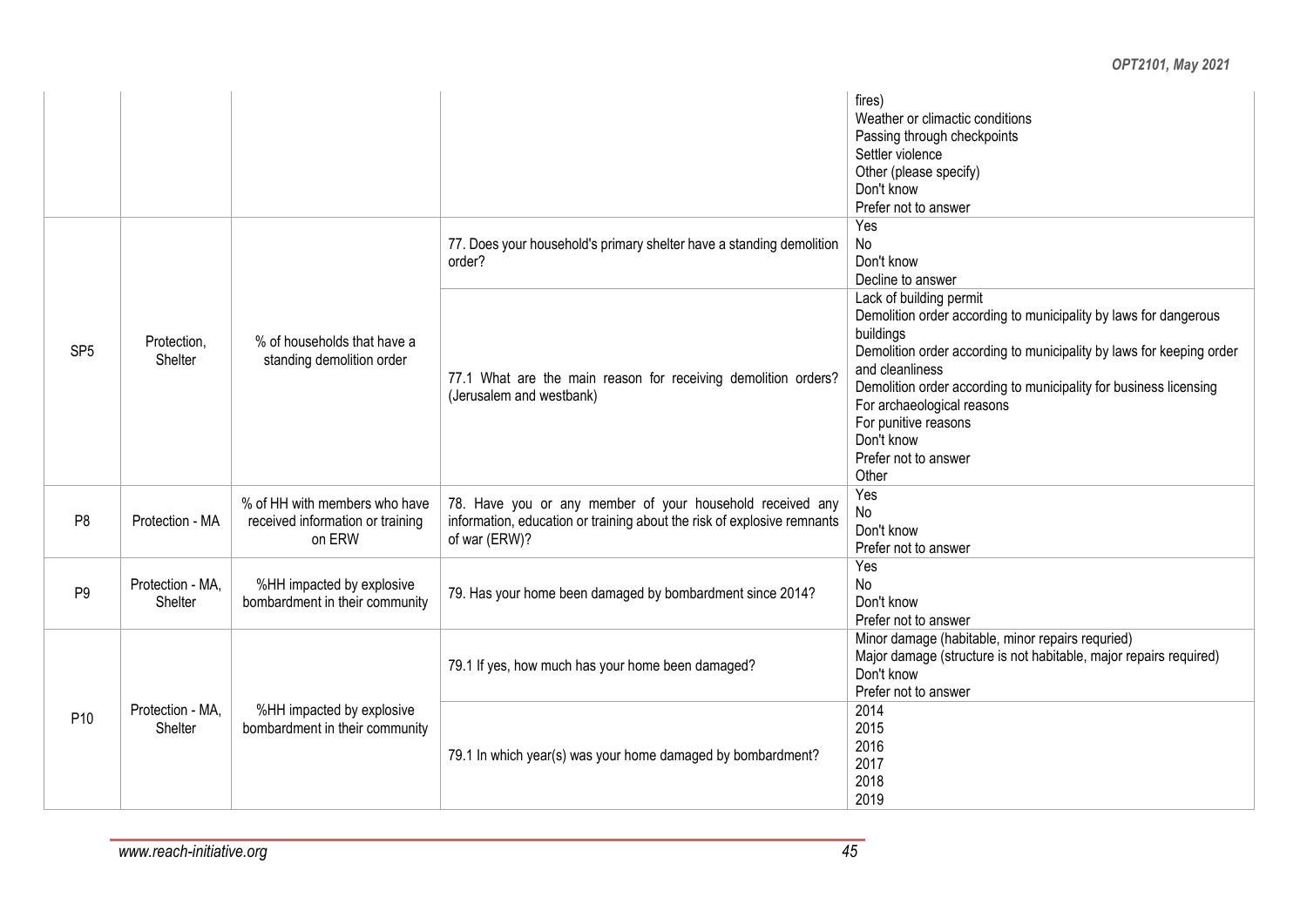|                  |         |                                                                                                                         |                                                                                                                     | 2020<br>2021<br>Don't know<br>Prefer not to answer                                                                                                                                                                                                                                                                                         |
|------------------|---------|-------------------------------------------------------------------------------------------------------------------------|---------------------------------------------------------------------------------------------------------------------|--------------------------------------------------------------------------------------------------------------------------------------------------------------------------------------------------------------------------------------------------------------------------------------------------------------------------------------------|
|                  |         |                                                                                                                         | 79.2 If yes, how much was your home been damaged in 2014?                                                           | Minor damage (habitable, minor repairs requried)<br>Major damage (structure is not habitable, major repairs required)<br>Don't know<br>Prefer not to answer<br>Lack of building permit                                                                                                                                                     |
|                  |         |                                                                                                                         | 79.3 If yes, how much was your home damaged in 2021?                                                                | Minor damage (habitable, minor repairs requried)<br>Major damage (structure is not habitable, major repairs required)<br>Don't know<br>Prefer not to answer                                                                                                                                                                                |
| SP <sub>6</sub>  | Shelter | % of households reporting<br>damage to their current shelter as<br>a result of the recent conflict                      | 80. How damaged is this shelter presently?                                                                          | No longer damaged<br>Minor damage (e.g. perforations from explosives in walls, broken<br>doors or windows)<br>Moderate damage (e.g. damaged walls, entire rooms damaged)<br>Major damage (e.g. imminent risk of collapse, uninhabitable for lack<br>of facilities or safety)<br>Completely destroyed<br>Don't know<br>Prefer not to answer |
| SP <sub>7</sub>  | Shelter | % of households without any<br>capacity to repair and rehabilitate<br>the shelter that has been<br>damaged or destroyed | 81. How would you describe your household's capacity to repair and<br>rehabilitate your home in the area of origin? | No capacity<br>Very limited<br>Some capacity<br>A lot of capacity<br>No repair needed<br>I don't know<br>Prefer not to answer                                                                                                                                                                                                              |
| AAP1             | AAP     | % HH reporting to have received                                                                                         | 82. Have you received aid in the past six months?                                                                   | Yes<br><b>No</b><br>Do not know<br>Decline to answer                                                                                                                                                                                                                                                                                       |
|                  |         | aid                                                                                                                     | 82.1 Have you received any aid since the beginning of the escalation?                                               | Yes<br>No<br>Do not know<br>Decline to answer                                                                                                                                                                                                                                                                                              |
| AAP <sub>2</sub> | AAP     | % HH reporting to have received<br>[type of aid]                                                                        | 82.2 What type of assistance/aid did you receive?                                                                   | Cash (multipurpose)<br>Food<br>Water                                                                                                                                                                                                                                                                                                       |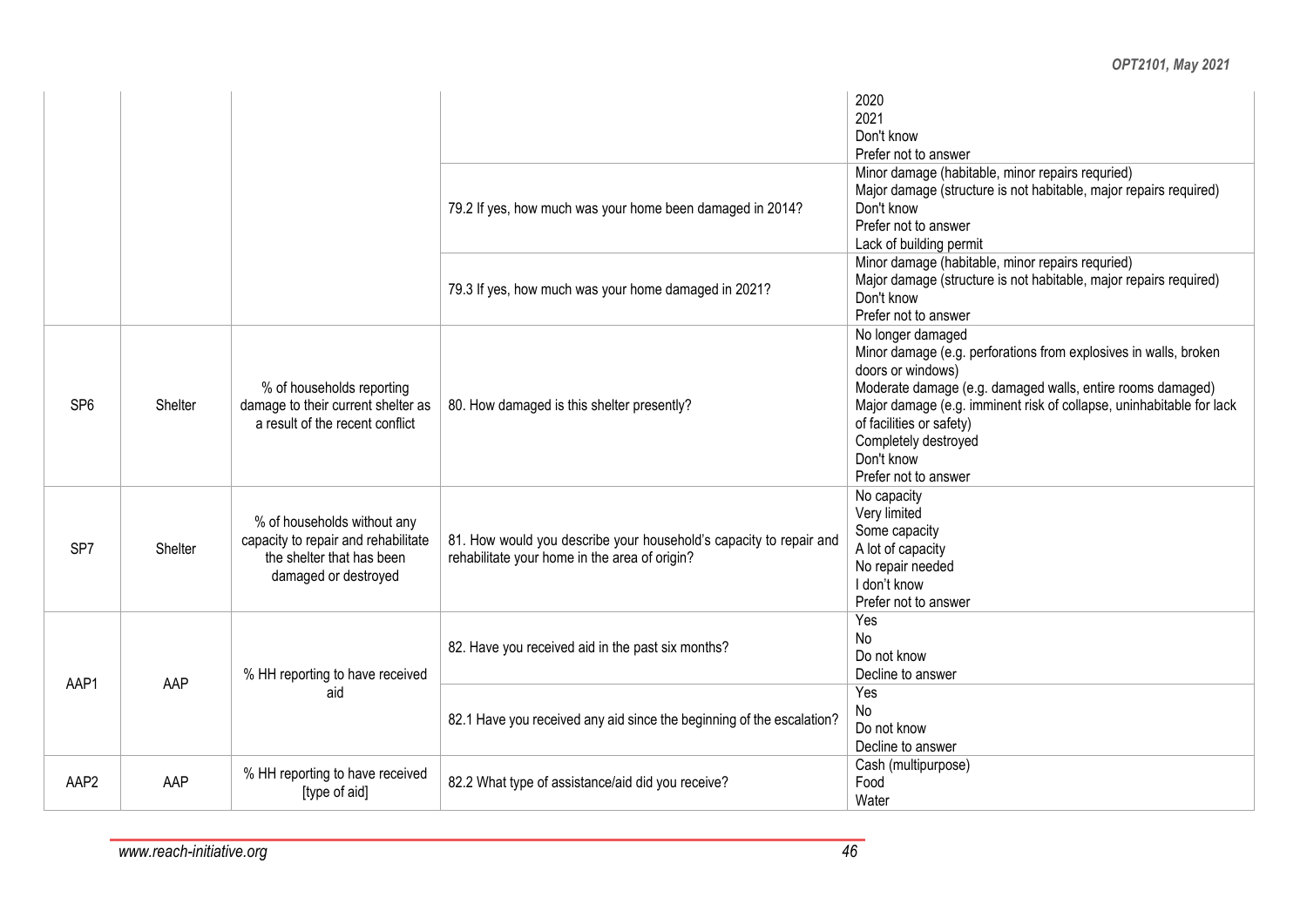|                  |     |                                                                                                                                                             |                                                                                                                                      | Fuel<br>Shelter<br>Seasonal items<br><b>Health services</b><br><b>Education services</b><br>Other non-food items<br>Protection/legal services<br>Don't know<br>Prefer not to answer<br>Other (please specify)                                                                                                                                                                                                                                                               |
|------------------|-----|-------------------------------------------------------------------------------------------------------------------------------------------------------------|--------------------------------------------------------------------------------------------------------------------------------------|-----------------------------------------------------------------------------------------------------------------------------------------------------------------------------------------------------------------------------------------------------------------------------------------------------------------------------------------------------------------------------------------------------------------------------------------------------------------------------|
| AAP3             | AAP | % HH satisfied with aid received                                                                                                                            | 82.3 If you have received aid in the last 30 days, are you satisfied with<br>the aid you received?                                   | Yes<br>No<br>Do not know<br>Decline to answer                                                                                                                                                                                                                                                                                                                                                                                                                               |
| AAP4             | AAP | [Of those who received aid and<br>were dissatisfied with aid<br>received] Most commonly<br>reported reasons for<br>dissatisfaction with the aid<br>received | 82.4 If you were not satisfied why were you not satisfied with the aid<br>received?                                                  | Quality was not good enough<br>Quantity was not good enough<br>Did not receive the aid on time/ Delays in delivery of aid<br>Other (please specify)                                                                                                                                                                                                                                                                                                                         |
| AAP <sub>5</sub> | AAP | % HH not satisfied with aid<br>worker behavior                                                                                                              | 82.6 Are you satisfied with the way aid workers have behaved in the<br>last 6 months in your location?                               | Yes<br>No<br>Do not know<br>Do no want to answer                                                                                                                                                                                                                                                                                                                                                                                                                            |
| AAP6             | AAP | % of households reporting access<br>barriers to aid as a result of the<br>recent conflict                                                                   | 83. What barriers has your household faced in accessing aid since the<br>recent conflict?                                            | Did not apply<br>Residing in an inaccessible area (e.g. remote, insecure)<br>Residing in an area where providers do not operate<br>Denied as a result of political affiliation<br>Was deemed ineligible (e.g. working family members, high income,<br>insufficient damage to structure)<br>Lack of resources by providers<br>Lack of documentation<br>Did not understand application procedures<br>Did not know how to apply<br>Don't know<br>Prefer not to answer<br>Other |
| AAP7             | AAP | % of households reporting type of<br>humanitarian aid preferred in<br>future distributions                                                                  | 84. If your household were to receive humanitarian assistance in the<br>future, what type of assistance would you prefer to receive? | Do not want to receive humanitarian assistance<br>In-kind (food)<br>In-kind (NFIs)                                                                                                                                                                                                                                                                                                                                                                                          |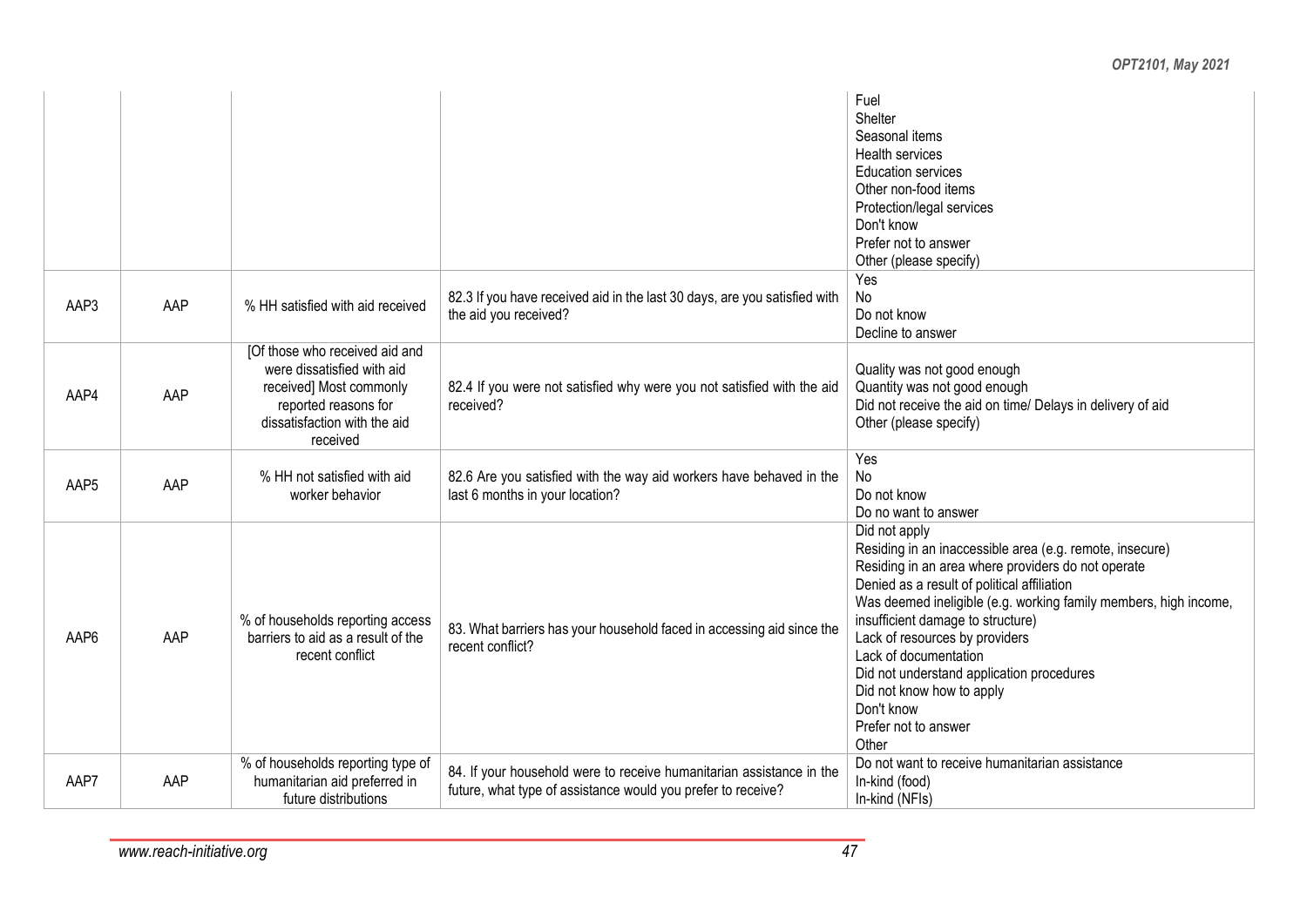|       |     |                                                       |                                                                                                                                                                                                                                   | Physical cash<br>Cash via bank transfer;<br>Cash via prepaid cards<br>Cash via mobile money<br>Vouchers<br>Services (e.g. healthcare, education, etc.)<br>Other (please specify)<br>Don't know<br>Prefer not to answer                                                                                                                                      |
|-------|-----|-------------------------------------------------------|-----------------------------------------------------------------------------------------------------------------------------------------------------------------------------------------------------------------------------------|-------------------------------------------------------------------------------------------------------------------------------------------------------------------------------------------------------------------------------------------------------------------------------------------------------------------------------------------------------------|
|       |     |                                                       | 85. Are you aware of how to access the complaint mechanisms?                                                                                                                                                                      | Yes<br>No<br>Don't know<br>Prefer not to answer                                                                                                                                                                                                                                                                                                             |
| AAP10 | AAP | % HH with access/knowledge of<br>complaint mechanisms | 85.1 Would you use the existing complaint mechanisms to provide<br>feedback on the aid that you have received and/or the way that aid<br>workers have behaved in your location?                                                   | Yes<br>No<br>Don't know<br>Prefer not to answer                                                                                                                                                                                                                                                                                                             |
|       |     |                                                       | 85.2 If yes, have you or anyone in your household used complaint<br>mechanisms in the past 6 months to provide feedback about the aid<br>that you have received and/or the way that aid workers have behaved<br>in your location? | Yes<br>No<br>Don't know<br>Prefer not to answer                                                                                                                                                                                                                                                                                                             |
|       |     |                                                       | 85.3 If no, what are the reasons for why you would not use the existing<br>complaint mechanisms to provide feedback about the aid that you<br>have received and/or the way that aid workers have behaved in your<br>location?     | Complaints do not result in a positive change<br>Judgement by the family and/or community<br>Worry that negative feedback would affect future aid<br>Lack of confidentiality/data protection<br>Lack of transparency in the process<br>Negative experience with complaint handlers in the past<br>Don't know<br>Decline to answer<br>Other (please specify) |

### *www.reach-initiative.org 48*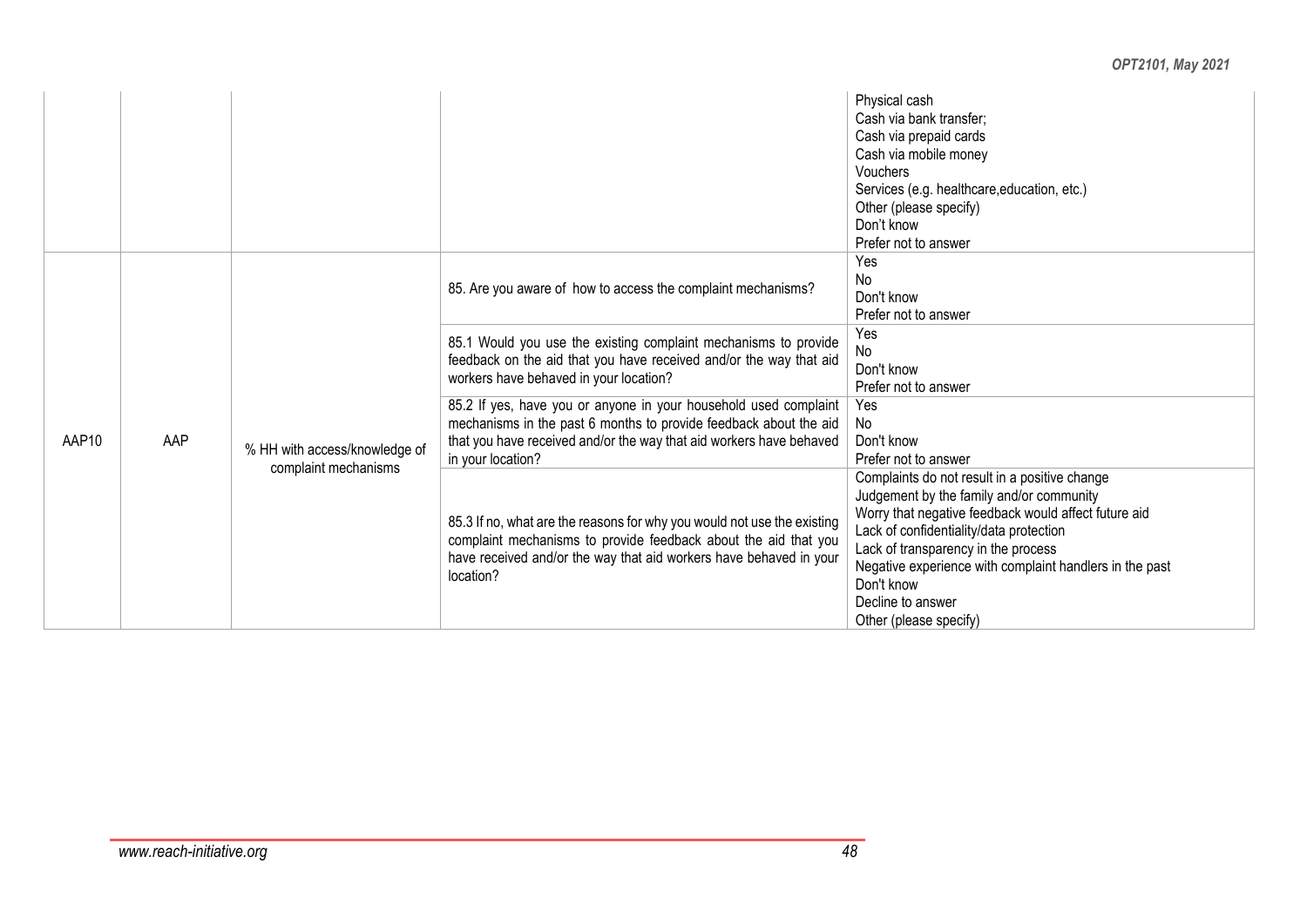## **Annex 1: Monitoring and Evaluation Plan**

| <b>IMPACT Objective</b>                                                          | <b>External M&amp;E Indicator</b>                                                    | <b>Internal M&amp;E Indicator</b>                                                        | <b>Focal point</b>          | <b>Tool</b>   | Will indicator be tracked?   |
|----------------------------------------------------------------------------------|--------------------------------------------------------------------------------------|------------------------------------------------------------------------------------------|-----------------------------|---------------|------------------------------|
|                                                                                  |                                                                                      | # of downloads of x product from Resource Center                                         | Country<br>request to<br>HQ |               | X Yes                        |
|                                                                                  | Number of humanitarian                                                               | # of downloads of x product from Relief Web                                              | Country<br>request to<br>HQ |               | X Yes                        |
| <b>Humanitarian</b><br>stakeholders are                                          | organisations accessing<br><b>IMPACT</b> services/products                           | # of downloads of x product from Country level<br>platforms (e.g. OCHA country platform) | Country<br>team             |               | X Yes                        |
| accessing IMPACT<br>products                                                     | Number of individuals<br>accessing IMPACT<br>services/products                       | # of page clicks on x product from REACH global<br>newsletter                            | Country<br>request to<br>HQ | User_log      | X Yes                        |
|                                                                                  |                                                                                      | # of page clicks on x product from country newsletter,<br>sendingBlue, bit.ly            | Country<br>team             |               | X Yes                        |
|                                                                                  |                                                                                      | # of visits to x webmap/x dashboard                                                      | Country<br>request to<br>HQ |               | $\Box$ Yes                   |
| <b>IMPACT activities</b><br>contribute to better                                 |                                                                                      | # references in HPC documents (HNO, SRP, Flash<br>appeals, Cluster/sector strategies)    |                             |               | oPt HNO 2022<br>oPt HRP 2022 |
| program<br>implementation and<br>coordination of the<br>humanitarian<br>response | Number of humanitarian<br>organisations utilizing<br><b>IMPACT services/products</b> | # references in single agency documents                                                  | Country<br>team             | Reference_log | Cluster specific strategies  |
| <b>Humanitarian</b>                                                              | Humanitarian actors use                                                              | Perceived relevance of IMPACT country-programs                                           |                             | Usage_Feedb   |                              |
| stakeholders are                                                                 | <b>IMPACT</b>                                                                        | Perceived usefulness and influence of IMPACT                                             | Country                     | ack and       | Usage feedback - August 2021 |
| using IMPACT                                                                     | evidence/products as a                                                               | outputs                                                                                  | team                        | Usage_Survey  | to January 2022              |
| products                                                                         | basis for decision making,                                                           | Recommendations to strengthen IMPACT programs                                            |                             | template      |                              |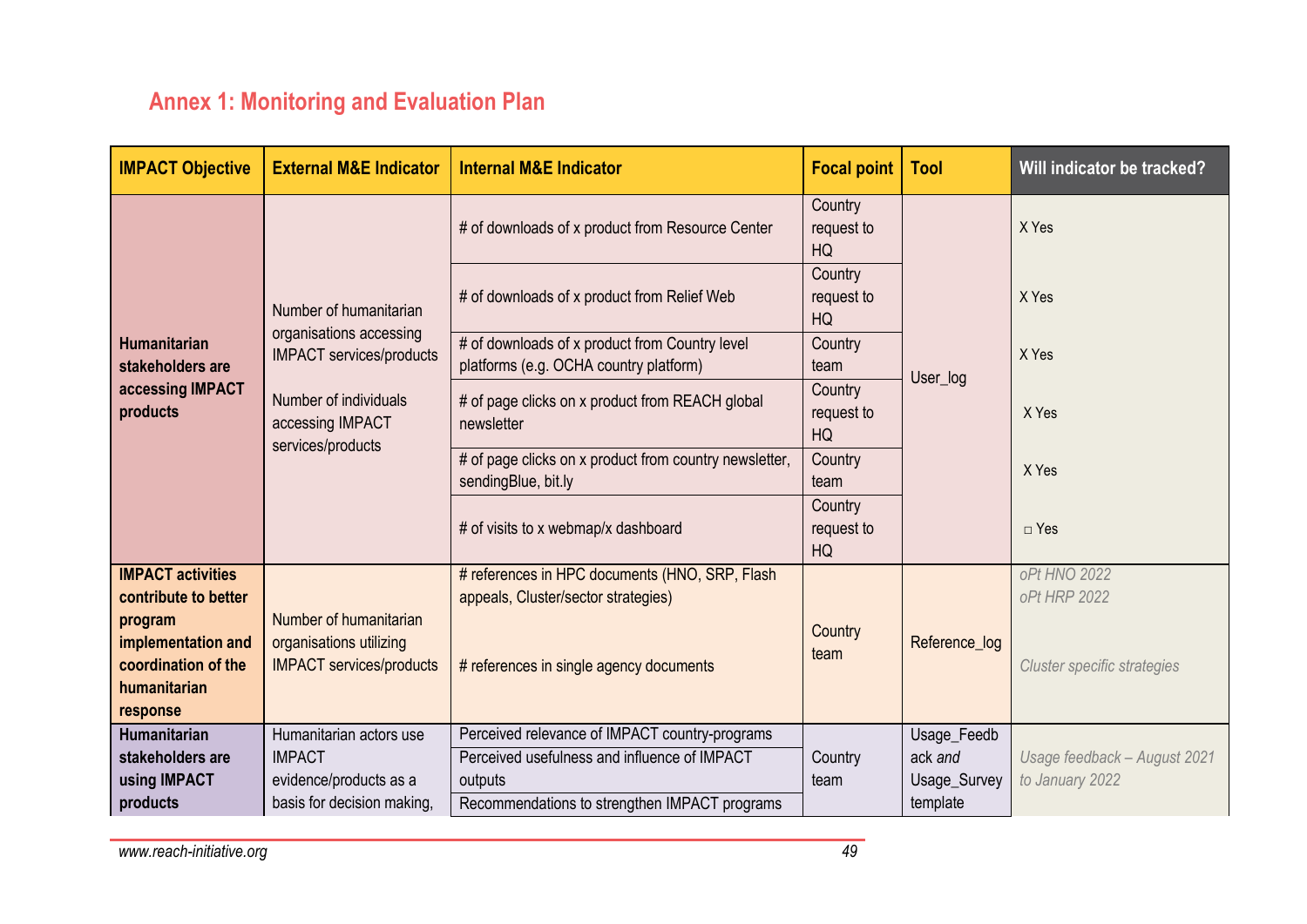|                                                                   | aid planning and delivery<br>Perceived capacity of IMPACT staff<br>Number of humanitarian<br>Perceived quality of outputs/programs |                                                                                                                                      |                 |                    | <b>Presentation feedback</b> |
|-------------------------------------------------------------------|------------------------------------------------------------------------------------------------------------------------------------|--------------------------------------------------------------------------------------------------------------------------------------|-----------------|--------------------|------------------------------|
|                                                                   | documents (HNO, HRP,<br>cluster/agency strategic<br>plans, etc.) directly<br>informed by IMPACT<br>products                        | Recommendations to strengthen IMPACT programs                                                                                        |                 |                    |                              |
| <b>Humanitarian</b><br>stakeholders are                           | Number and/or percentage<br>of humanitarian<br>organizations directly                                                              | # of organisations providing resources (i.e.staff,<br>vehicles, meeting space, budget, etc.) for activity<br>implementation          |                 |                    | X Yes                        |
| engaged in IMPACT<br>programs<br>throughout the<br>research cycle | contributing to IMPACT<br>programs (providing<br>resources, participating to<br>presentations, etc.)                               | # of organisations/clusters inputting in research<br>design and joint analysis<br># of organisations/clusters attending briefings on | Country<br>team | Engagement_I<br>og | X Yes                        |
|                                                                   |                                                                                                                                    | findings;                                                                                                                            |                 |                    | X Yes                        |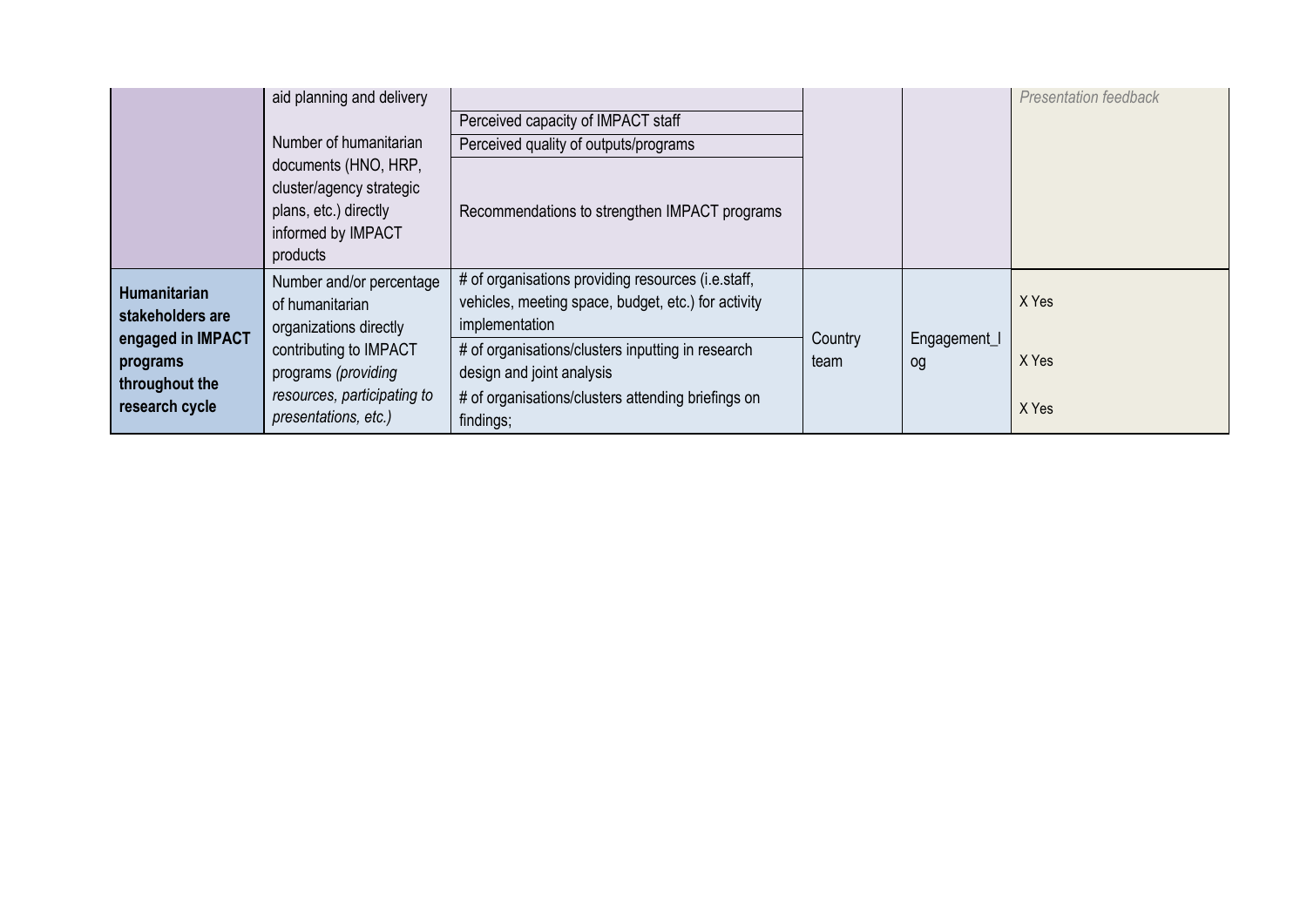### **ANNEX 2: DISSEMINATION PLAN**

|           | <b>Products</b>                                                                                                                                                                                                               | <b>Message</b>                                                                                                                                                                                                                                                        | <b>Stakeholders</b>                                                                                                                                                 | <b>Means of dissemination</b>                                                                                                 | <b>Purpose</b>                                                                                                                                                                               | <b>Responsible</b>           | <b>Timeframe</b> |  |  |  |
|-----------|-------------------------------------------------------------------------------------------------------------------------------------------------------------------------------------------------------------------------------|-----------------------------------------------------------------------------------------------------------------------------------------------------------------------------------------------------------------------------------------------------------------------|---------------------------------------------------------------------------------------------------------------------------------------------------------------------|-------------------------------------------------------------------------------------------------------------------------------|----------------------------------------------------------------------------------------------------------------------------------------------------------------------------------------------|------------------------------|------------------|--|--|--|
|           |                                                                                                                                                                                                                               |                                                                                                                                                                                                                                                                       |                                                                                                                                                                     | oPt Multi-Sector Needs Assessment - June 2021                                                                                 |                                                                                                                                                                                              |                              |                  |  |  |  |
|           | Program goal: Deliver up-to-date information for humanitarian and development actors on the severity of needs of crisis-affected Palestinian households in selected districts with the aim of contributing to a more targeted |                                                                                                                                                                                                                                                                       |                                                                                                                                                                     |                                                                                                                               |                                                                                                                                                                                              |                              |                  |  |  |  |
|           |                                                                                                                                                                                                                               |                                                                                                                                                                                                                                                                       |                                                                                                                                                                     | evidence-based humanitarian response.                                                                                         |                                                                                                                                                                                              |                              |                  |  |  |  |
| $\div$    | Final MCNA<br>Assessment Report                                                                                                                                                                                               | Provide an overview of the context in<br>the oPt<br>Provide information about the<br>methodology and objective of the<br>assessment<br>Provide a comprehensive overview of<br>the sectoral and cross-sectoral needs<br>by geographic area and by population<br>groups | Humanitarian clusters<br>oPt humanitarian<br>community<br>Development actors<br>Regional and central<br>government agencies                                         | ICCG mailing list<br>UN Deputies Group mailing<br>list<br>REACH oPt mailing list<br><b>REACH Resource Center</b><br>Reliefweb | Inform the humanitarian and<br>development community about the<br>severity of needs in different sectors,<br>population groups and geographic<br>areas and influence response                | Senior Assessment<br>Officer | By 20/11/2021    |  |  |  |
| $\sim$    | Multi-sector<br>Preliminary<br>Findings<br>Presentation                                                                                                                                                                       | Key sectoral and cross-sectoral<br>findings from the MSNA                                                                                                                                                                                                             | National and sub-national<br>(Gaza and West Bank)<br><b>ICCG</b><br><b>UN Deputies Group</b><br>oPt Humanitarian and<br>development community<br>OCHA<br><b>HCT</b> | Joint-Intersectoral Analysis<br>Workshop<br><b>REACH Resource Center</b>                                                      | Provide preliminary findings to<br>inform the 2022 HNO and to allow<br>clusters to draft their inputs                                                                                        | Senior Assessment<br>Officer | By 30/09/2021    |  |  |  |
| <u>െ</u>  | 7 Sectoral<br>presentations                                                                                                                                                                                                   | Severity of sectoral and cross-sectoral<br>needs<br>Level of access to basic services<br>Sectoral severity of needs by<br>population group and strata                                                                                                                 | Humanitarian clusters<br>Development actors                                                                                                                         | Presentation of findings at<br>cluster meetings<br>Cluster mailing lists                                                      | Validate and establish consensus<br>around main findings and<br>conclusions                                                                                                                  | Senior Assessment<br>Officer | By 30/11/2021    |  |  |  |
| $\vec{r}$ | <b>MCNA Dashboard</b>                                                                                                                                                                                                         | Distribution of needs across population<br>groups and districts                                                                                                                                                                                                       | oPt humanitarian and<br>development community<br>Humanitarian clusters                                                                                              | <b>REACH</b> mailing lists<br><b>ICCG</b> mailing lists<br><b>UN Deputies Group mailing</b><br>lists<br>Cluster mailing lists | Allow actors to engage with the<br>MCNA data in a way that makes the<br>distribution of sectoral and cross-<br>sectoral needs across population<br>groups and stratas more easily<br>visible | <b>Technical Focal Point</b> | By 30/10/2021    |  |  |  |
| ιó.       | 1 Factsheets                                                                                                                                                                                                                  | Severity of needs by sector<br>Distribution of needs across different<br>sectors, population groups and stratas                                                                                                                                                       | oPt humanitarian and<br>development community<br>Humanitarian clusters                                                                                              | <b>REACH Resource Center</b><br>Cluster mailing lists<br><b>OCHA</b> mailing lists<br>Reliefweb                               | Inform the humanitarian and<br>development community about the<br>severity of needs in different sectors,<br>population groups and geographic<br>areas                                       | Senior Assessment<br>Officer | By 30/11/2021    |  |  |  |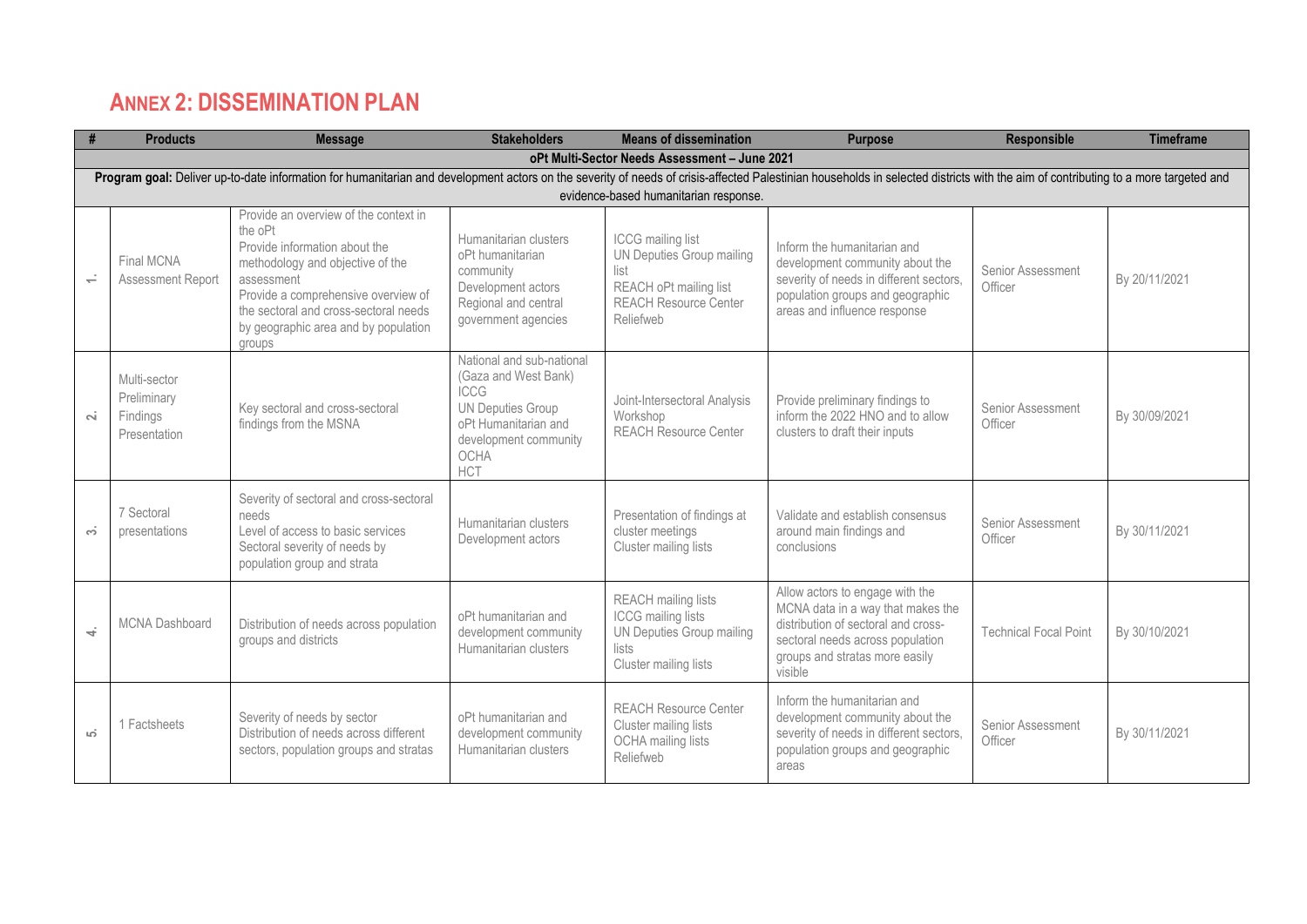### **ANNEX 3: DATA CLEANING SOPS**

These Standard Operating Procedures (SOPs) are based on [previous multi-sectoral assessments](https://reliefweb.int/sites/reliefweb.int/files/resources/REACH_SOM_JMCNA_ToR_July2020public_to-share.pdf) and build on the requirements outlined in the IMPACT Data Cleaning Minimum Standards Checklist. It complements the Data Management SOP, which details roles and responsibilities during data processing.

#### **Using Macro Enabled Tool for Data Cleaning:**

#### **Populating data into the macro enabled cleaning sheet:**

Please keep in mind that daily updated raw dataset contains running log of all data kept in the server. So you'll need to filter manually the newly uploaded surveys into the consolidated cleaning sheet.

Follow these bellow steps to do this in an easy and effective way;

- **1. Familiarize yourself as many times as needed with the user manual part of the Macro cleaning workbook.**
- **2. Open the raw dataset and the macro enabled spreadsheet.**
- **3. Copy your raw data into the first tab of the macro called "raw\_data".**
- **4. Copy the uuid from your macro-cleaning tool.**
- **5. Paste the uuid you copied from the cleaning tool at the bottom of the raw data**
- **6. Then see the duplicates (Home - Conditional Formatting - Highlight Cells Rules - Duplicate Values).**
- **7. Filter unique values (filter by color - non fill).**
- **8. Copy the unique rows into your macro tool.**

This will allow you to avoid errors of the macro in case of populating duplicating UUIDs.

#### **IMPORTANT STEPS:**

- **1.** Flag all interviews taking less than 10 minutes for follow-up with enumerators. These may be entries from paper interviews conducted earlier. **For interviews that took longer than 40 minutes, seek clarification from the enumerator on why that is the case**
- **2. Run all necessary data checks first, flagging the inconsistent or unexpected responses and outliers.**
- **3. Go to Data Cleaning Tab and sort all entries by UUID (don`t forget to select "expand the selection" as you do the sorting).**
- **4. Mark out the records (entire survey row) with 3+ flagged entries N.B.: Flagged entries can be: outliers (that is values too high or too low from expected values) or responses that are logically inconsistent, (e.g no health access but the respondent reports spending money on health).**
- **5. If any record (row) has 3 checks (outliers, conflicting values, inconsistent responses) that cannot be checked (either through enumerator follow-up or callback to the respondent), the whole interview must be deleted! So enumerator and respondent follow-up and call-backs are critical!**
- **6. Do further cleaning for the remaining entries as usual.**
- **7. At all times when changing the multiple\_choice questions, make sure that numeric values (0/1) are changed and logged accordingly.**
- **8. Pay attention to using proper spelling of the response options – keep the tool open to guide you. Otherwise, there is a risk that the analysis contains errors – the analysis script will recognize the response options ONLY the way they are spelled in the tool, e.g. it will read bought\_cash but not 'bought cash' or 'bought with cash'.**
- **9.** Review all open-ended responses provided as follow-up to 'Other' answers and determine if any can be re-coded to an appropriate answer choice. Clarify with enumerator in case of uncertainty.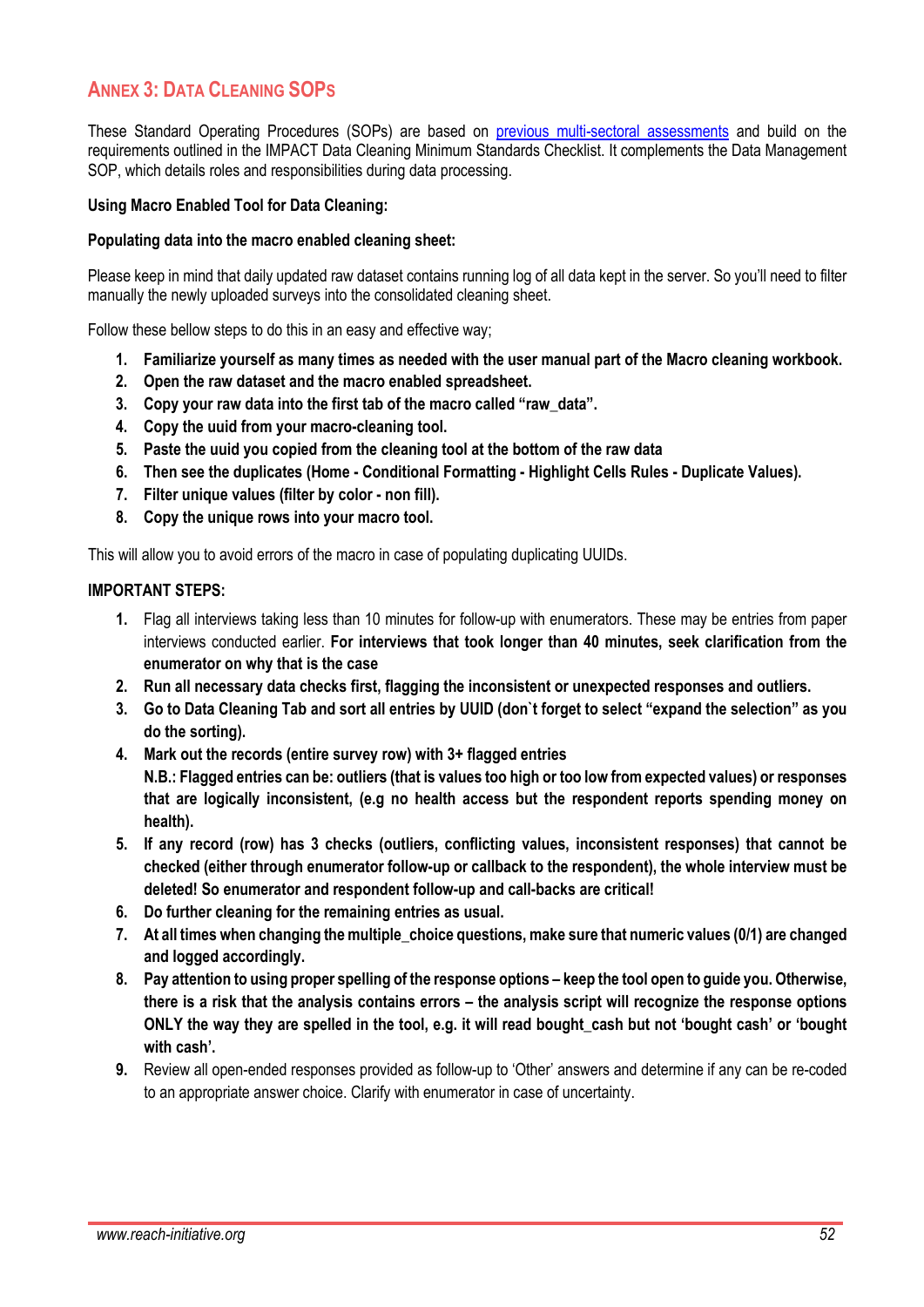### **ANNEX 4: DATA CHECKING PLAN**

| <b>Action</b>          | <b>Process</b>                              | Log          | Data cleaning method | Field name                    | <b>Specific_Instructions</b>                  |
|------------------------|---------------------------------------------|--------------|----------------------|-------------------------------|-----------------------------------------------|
| Sterilization          | All fields with personal identifiable data  | Deletion log | R-script             | cluster_location_id           | columns removed prior to cleaning             |
|                        | (before data cleaning)                      |              |                      | gpslocation                   |                                               |
|                        |                                             |              |                      | contact_details_telephone     |                                               |
|                        |                                             |              |                      | snowballing_name              |                                               |
|                        |                                             |              |                      | snowballing_telephone         |                                               |
| Deletion               | All records have unique IDs                 | Deletion log | R-script             | _uuid                         | Verify duplicate. Otherwise deletion of non   |
|                        |                                             |              |                      |                               | unique record                                 |
| Survey metadata        | Table with sampled reverified               | Monitoring   | R-script / tracking  | last tracking sheet           | Verify that all data fits in the sample frame |
| Enumerator<br>metadata | Table with enumerator interview speed       | Monitoring   | R-script / tracking  | last tracking sheet           | Verify enumerator speed and performance       |
| Interview time         | Flag interviews less than 12 minutes        | Flagging log | R-script             | interview_duration            | Verify that interview is genuine. Check if    |
| flag1                  |                                             |              |                      |                               | the interview was conducted in a location     |
|                        |                                             |              |                      |                               | where paper questionnaires were used          |
|                        |                                             |              |                      |                               | (e.g. Seam Zone, EJ). Check if certain filter |
|                        |                                             |              |                      |                               | questions unactivated                         |
| time<br>interview      | Flag interviews done between 13 and 25      | Cleaning log | R-script             | interview_duration            | Verify that interview is genuine. Check if    |
| flag2                  | minutes                                     |              |                      |                               | certain filter questions unactivated (e.g.    |
|                        |                                             |              |                      |                               | PWDs, school-aged children, etc.)             |
| Translate              | Translate specify other answers from Arabic | Cleaning log | Manual               | treatment required other      | translation done either using google          |
|                        | to English                                  |              | R-script             | health barriers other         | transate function in R or maunally by DBO.    |
|                        |                                             |              |                      | type_of_information_other     | should at least be verified manually by       |
|                        |                                             |              |                      | why_difficulty_services_other | DBO.                                          |
|                        |                                             |              |                      | drinking_source_other         |                                               |
|                        |                                             |              |                      | domestic source other         |                                               |
|                        |                                             |              |                      | latrines other                |                                               |
|                        |                                             |              |                      | waste_drainage_other          |                                               |
|                        |                                             |              |                      | floods_effects_other          |                                               |
|                        |                                             |              |                      | shelter_effects_other         |                                               |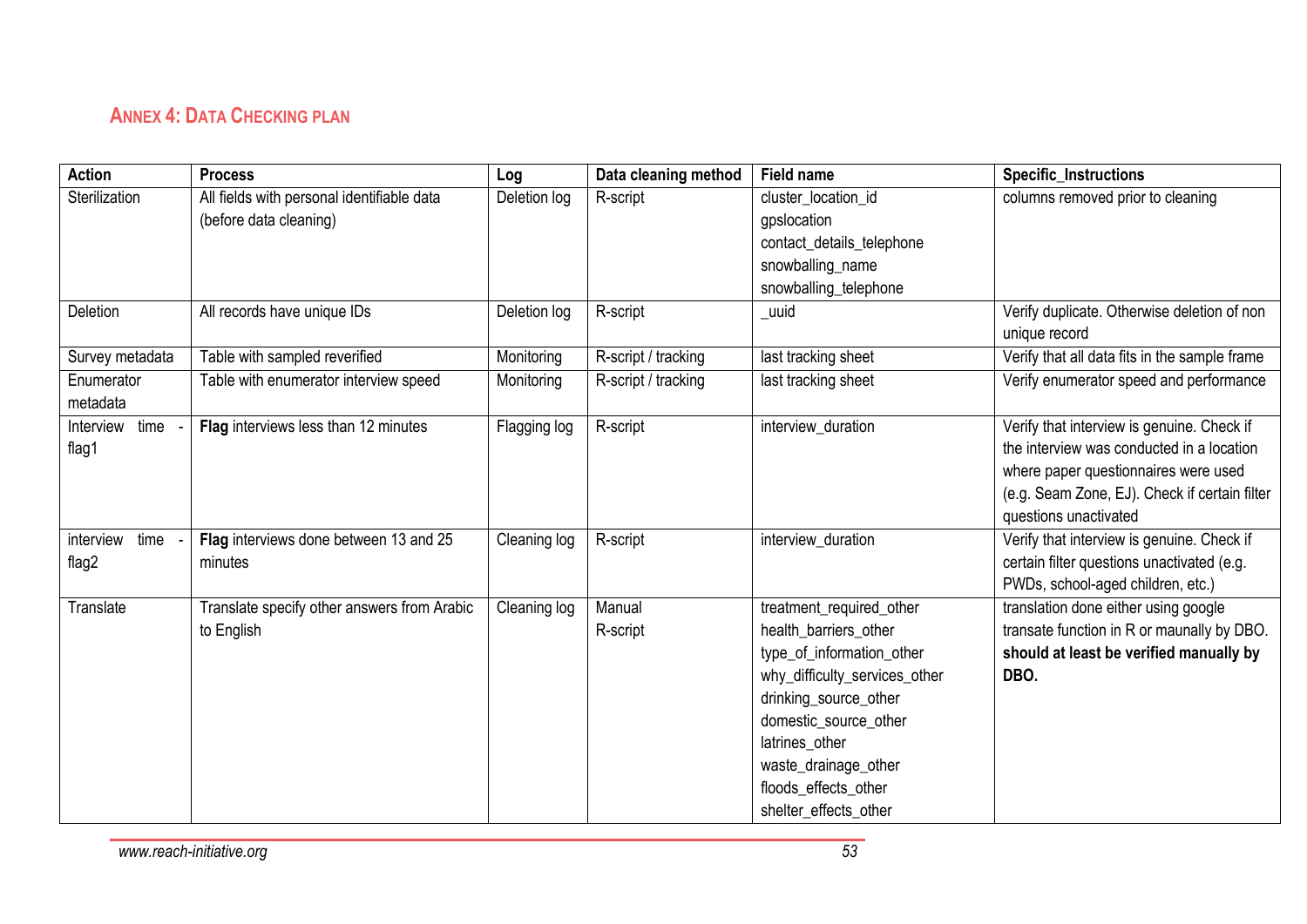|               |                        |              |        | floods_mitigation_other        |                                          |
|---------------|------------------------|--------------|--------|--------------------------------|------------------------------------------|
|               |                        |              |        | solid_disposal_other           |                                          |
|               |                        |              |        | shelter_type_other             |                                          |
|               |                        |              |        | occupancy_status_other         |                                          |
|               |                        |              |        | hh_main_risks_other            |                                          |
|               |                        |              |        | shelter_issues_other           |                                          |
|               |                        |              |        | type_of_threats_other          |                                          |
|               |                        |              |        | coping_mechanism_threats_other |                                          |
|               |                        |              |        | other_drop_out                 |                                          |
|               |                        |              |        | other_disabled_edu_challenges  |                                          |
|               |                        |              |        | pss_services_other             |                                          |
|               |                        |              |        | edu_barriers_other             |                                          |
|               |                        |              |        | safety_issues_other            |                                          |
|               |                        |              |        | other_reasons_for_debt         |                                          |
|               |                        |              |        | other_employment_barriers      |                                          |
|               |                        |              |        | primary_livelihood_other       |                                          |
|               |                        |              |        | other_unsafe_locations         |                                          |
|               |                        |              |        | other_concerns_girls           |                                          |
|               |                        |              |        | other_concerns_boys            |                                          |
|               |                        |              |        | other_concerns_disabled        |                                          |
|               |                        |              |        | other_concerns_women           |                                          |
|               |                        |              |        | demolition_order_other         |                                          |
|               |                        |              |        | aid_not_satisfied_other        |                                          |
| Harmonization | Harmonize translations | Cleaning log | Manual | treatment_required_other       | Check translation and verify if we can   |
|               |                        |              |        | health_barriers_other          | 1) include other in an existing category |
|               |                        |              |        | type_of_information_other      | 2) create a new category if saturation   |
|               |                        |              |        | why_difficulty_services_other  | reached                                  |
|               |                        |              |        | drinking_source_other          |                                          |
|               |                        |              |        | domestic_source_other          |                                          |
|               |                        |              |        | latrines_other                 |                                          |
|               |                        |              |        | waste_drainage_other           |                                          |
|               |                        |              |        | floods_effects_other           |                                          |
|               |                        |              |        | shelter_effects_other          |                                          |
|               |                        |              |        |                                |                                          |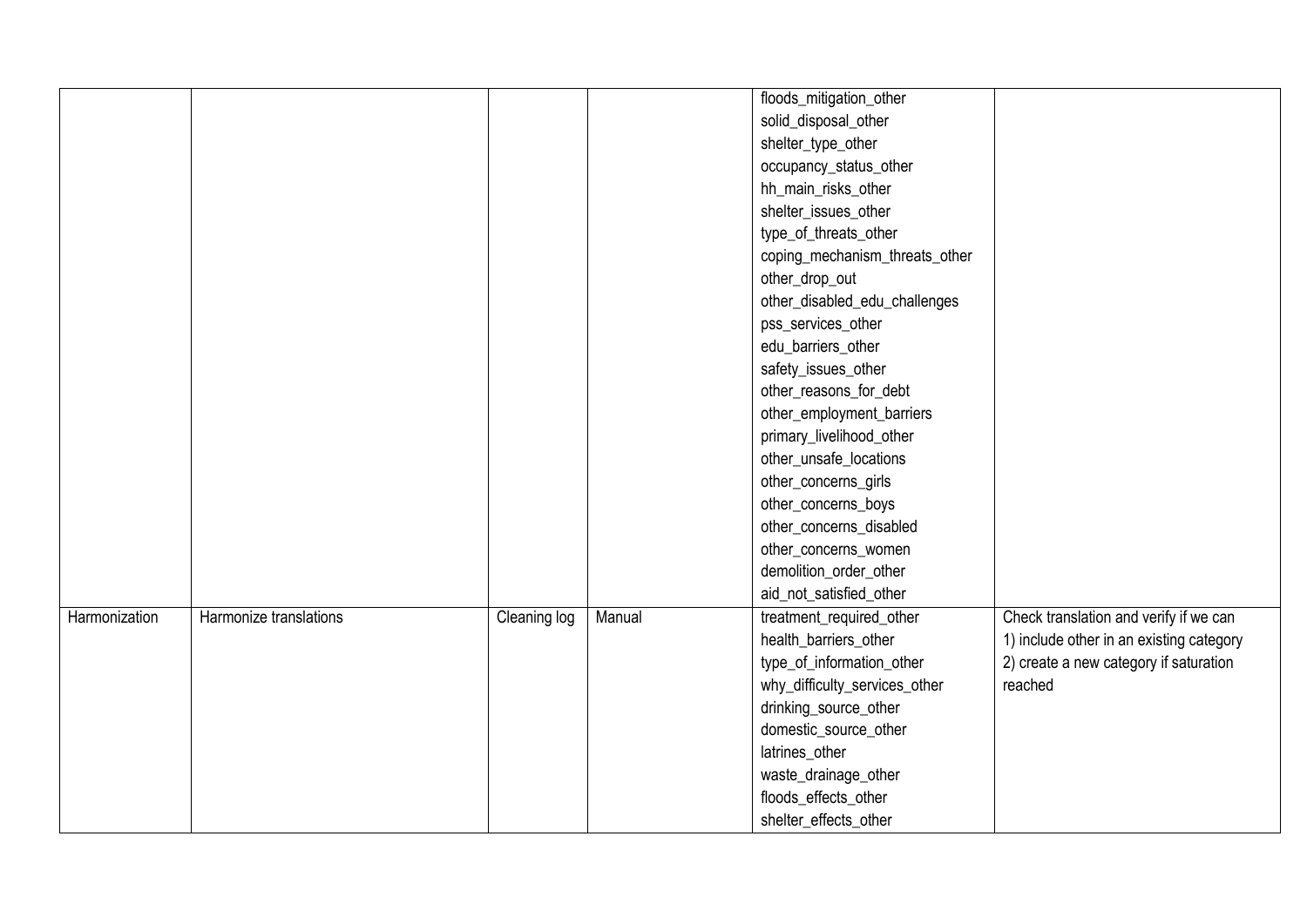| floods_mitigation_other<br>solid_disposal_other<br>shelter_type_other<br>occupancy_status_other<br>hh_main_risks_other<br>shelter_issues_other<br>type_of_threats_other<br>coping_mechanism_threats_other<br>other_drop_out<br>other_disabled_edu_challenges<br>pss_services_other<br>edu_barriers_other<br>safety_issues_other<br>other_reasons_for_debt<br>other_employment_barriers<br>primary_livelihood_other<br>other_unsafe_locations<br>other_concerns_girls<br>other_concerns_boys<br>other_concerns_disabled<br>other_concerns_women<br>demolition_order_other<br>aid_not_satisfied_other<br><b>Cleaning log</b><br>outlier check<br>Flag outliers for numeric / integer questions<br>R-script<br>num_hh_member<br>outlier check for all numeric values<br>num_family_member<br>tot_6_above<br>NA values.<br>covid_dropout<br>rent_exp |  |  |               |                                           |
|--------------------------------------------------------------------------------------------------------------------------------------------------------------------------------------------------------------------------------------------------------------------------------------------------------------------------------------------------------------------------------------------------------------------------------------------------------------------------------------------------------------------------------------------------------------------------------------------------------------------------------------------------------------------------------------------------------------------------------------------------------------------------------------------------------------------------------------------------|--|--|---------------|-------------------------------------------|
|                                                                                                                                                                                                                                                                                                                                                                                                                                                                                                                                                                                                                                                                                                                                                                                                                                                  |  |  |               |                                           |
|                                                                                                                                                                                                                                                                                                                                                                                                                                                                                                                                                                                                                                                                                                                                                                                                                                                  |  |  |               |                                           |
|                                                                                                                                                                                                                                                                                                                                                                                                                                                                                                                                                                                                                                                                                                                                                                                                                                                  |  |  |               |                                           |
|                                                                                                                                                                                                                                                                                                                                                                                                                                                                                                                                                                                                                                                                                                                                                                                                                                                  |  |  |               |                                           |
|                                                                                                                                                                                                                                                                                                                                                                                                                                                                                                                                                                                                                                                                                                                                                                                                                                                  |  |  |               |                                           |
|                                                                                                                                                                                                                                                                                                                                                                                                                                                                                                                                                                                                                                                                                                                                                                                                                                                  |  |  |               |                                           |
|                                                                                                                                                                                                                                                                                                                                                                                                                                                                                                                                                                                                                                                                                                                                                                                                                                                  |  |  |               |                                           |
|                                                                                                                                                                                                                                                                                                                                                                                                                                                                                                                                                                                                                                                                                                                                                                                                                                                  |  |  |               |                                           |
|                                                                                                                                                                                                                                                                                                                                                                                                                                                                                                                                                                                                                                                                                                                                                                                                                                                  |  |  |               |                                           |
|                                                                                                                                                                                                                                                                                                                                                                                                                                                                                                                                                                                                                                                                                                                                                                                                                                                  |  |  |               |                                           |
|                                                                                                                                                                                                                                                                                                                                                                                                                                                                                                                                                                                                                                                                                                                                                                                                                                                  |  |  |               |                                           |
|                                                                                                                                                                                                                                                                                                                                                                                                                                                                                                                                                                                                                                                                                                                                                                                                                                                  |  |  |               |                                           |
|                                                                                                                                                                                                                                                                                                                                                                                                                                                                                                                                                                                                                                                                                                                                                                                                                                                  |  |  |               |                                           |
|                                                                                                                                                                                                                                                                                                                                                                                                                                                                                                                                                                                                                                                                                                                                                                                                                                                  |  |  |               |                                           |
|                                                                                                                                                                                                                                                                                                                                                                                                                                                                                                                                                                                                                                                                                                                                                                                                                                                  |  |  |               |                                           |
|                                                                                                                                                                                                                                                                                                                                                                                                                                                                                                                                                                                                                                                                                                                                                                                                                                                  |  |  |               |                                           |
|                                                                                                                                                                                                                                                                                                                                                                                                                                                                                                                                                                                                                                                                                                                                                                                                                                                  |  |  |               |                                           |
|                                                                                                                                                                                                                                                                                                                                                                                                                                                                                                                                                                                                                                                                                                                                                                                                                                                  |  |  |               |                                           |
|                                                                                                                                                                                                                                                                                                                                                                                                                                                                                                                                                                                                                                                                                                                                                                                                                                                  |  |  |               |                                           |
|                                                                                                                                                                                                                                                                                                                                                                                                                                                                                                                                                                                                                                                                                                                                                                                                                                                  |  |  |               |                                           |
|                                                                                                                                                                                                                                                                                                                                                                                                                                                                                                                                                                                                                                                                                                                                                                                                                                                  |  |  |               |                                           |
|                                                                                                                                                                                                                                                                                                                                                                                                                                                                                                                                                                                                                                                                                                                                                                                                                                                  |  |  |               |                                           |
|                                                                                                                                                                                                                                                                                                                                                                                                                                                                                                                                                                                                                                                                                                                                                                                                                                                  |  |  |               |                                           |
|                                                                                                                                                                                                                                                                                                                                                                                                                                                                                                                                                                                                                                                                                                                                                                                                                                                  |  |  |               |                                           |
|                                                                                                                                                                                                                                                                                                                                                                                                                                                                                                                                                                                                                                                                                                                                                                                                                                                  |  |  |               | recorded in survey. outliers are assigned |
|                                                                                                                                                                                                                                                                                                                                                                                                                                                                                                                                                                                                                                                                                                                                                                                                                                                  |  |  |               |                                           |
|                                                                                                                                                                                                                                                                                                                                                                                                                                                                                                                                                                                                                                                                                                                                                                                                                                                  |  |  |               |                                           |
|                                                                                                                                                                                                                                                                                                                                                                                                                                                                                                                                                                                                                                                                                                                                                                                                                                                  |  |  |               |                                           |
| tot_exp                                                                                                                                                                                                                                                                                                                                                                                                                                                                                                                                                                                                                                                                                                                                                                                                                                          |  |  |               |                                           |
| medical_exp                                                                                                                                                                                                                                                                                                                                                                                                                                                                                                                                                                                                                                                                                                                                                                                                                                      |  |  |               |                                           |
| food_exp                                                                                                                                                                                                                                                                                                                                                                                                                                                                                                                                                                                                                                                                                                                                                                                                                                         |  |  |               |                                           |
| inc_employment_pension                                                                                                                                                                                                                                                                                                                                                                                                                                                                                                                                                                                                                                                                                                                                                                                                                           |  |  |               |                                           |
|                                                                                                                                                                                                                                                                                                                                                                                                                                                                                                                                                                                                                                                                                                                                                                                                                                                  |  |  | how_much_debt |                                           |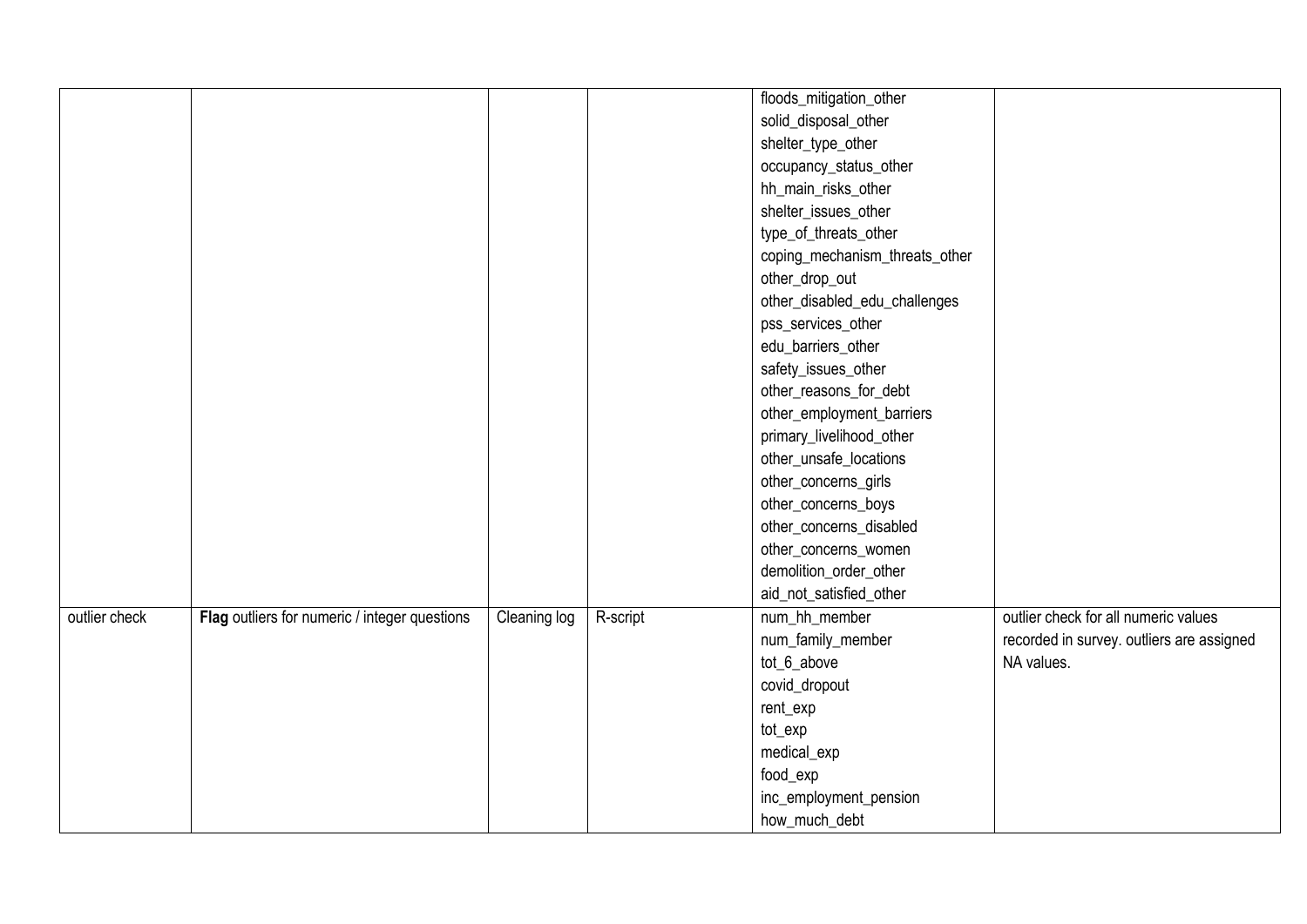| Enumerator        | Flag Verify that enumerator do not tend to     | Flagging log | Manual |                     | Flag enumerators who tend to enter exact  |
|-------------------|------------------------------------------------|--------------|--------|---------------------|-------------------------------------------|
| pattern check     | answer the same question / take the same       |              |        |                     | same responses across multiple interviews |
|                   | questionnaire path                             |              |        |                     |                                           |
| location          | Flag If enumerator selects a                   | Flagging log | Manual | location            | Follow-up with enumerator to confirm      |
|                   | governorate/location that does not             |              |        | hh location         | answers are accurate (which can be the    |
|                   | correspond with the area the interview is      |              |        |                     | case, e.g. migrant labor)                 |
|                   | taking place (e.g. WB, GS, EJ)                 |              |        |                     |                                           |
| lactating member  | Flag if HH reports there is a pregnant or      | Flagging log | Manual | preg_lactating      | Follow-up with enumerator to determine    |
| but no females of | lactating HH member, but also no female HH     |              |        | hh_size_girls_11_15 | where error is                            |
| age               | members between 11 and 59 years                |              |        | hh_size_girls_16_17 |                                           |
|                   |                                                |              |        | hh_size_women_18_64 |                                           |
| worry about food  | Flag if HH reports they were not worried       | Flagging log | Manual | lack_enough_food    | Follow-up with enumerator to confirm      |
|                   | about food, but also that they:                |              |        | skipped_meals       |                                           |
|                   | (a) skipped meals,                             |              |        | ate less            |                                           |
|                   | (b) ate less,                                  |              |        | out_of_food         |                                           |
|                   | (c) ran out of food,                           |              |        | hungry_ddnt_eat     |                                           |
|                   | (d) did not eat or                             |              |        | day_without_eating  |                                           |
|                   | (e) did not eat at all                         |              |        |                     |                                           |
| not eating        | Flag if HH reports a member skipped a meal,    | Flagging log | Manual | skipped_meals       | Follow-up with enumerator to confirm      |
|                   | but did not:                                   |              |        | ate_less            |                                           |
|                   | (1) eat less or                                |              |        | day_without_eating  |                                           |
|                   | (2) go without eating the whole day            |              |        |                     |                                           |
| child dropout to  | Flag if HH reports that a child dropped out of | Flagging log | Manual | children_dropout    | Follow-up with enumerator to determine    |
| mitigate<br>food  | school as a coping strategy for a lack of      |              |        | tot_children        | where error is                            |
| insecurity        | food, but also reports either:                 |              |        | dropout             |                                           |
|                   | (1) having no children in the house or         |              |        |                     |                                           |
|                   | (2) having no children dropped out of school   |              |        |                     |                                           |
| child working to  | Flag if HH reports that a child has gone to    | Flagging log | Manual | child_labour        | Follow-up with enumerator to determine    |
| mitigate<br>food  | work as coping strategy for a lack of food,    |              |        | under_18_working    | where error is                            |
| insecurity        | but also reports either:                       |              |        |                     |                                           |
|                   | (1) having no children in the house or         |              |        |                     |                                           |
|                   | (2) having no children working                 |              |        |                     |                                           |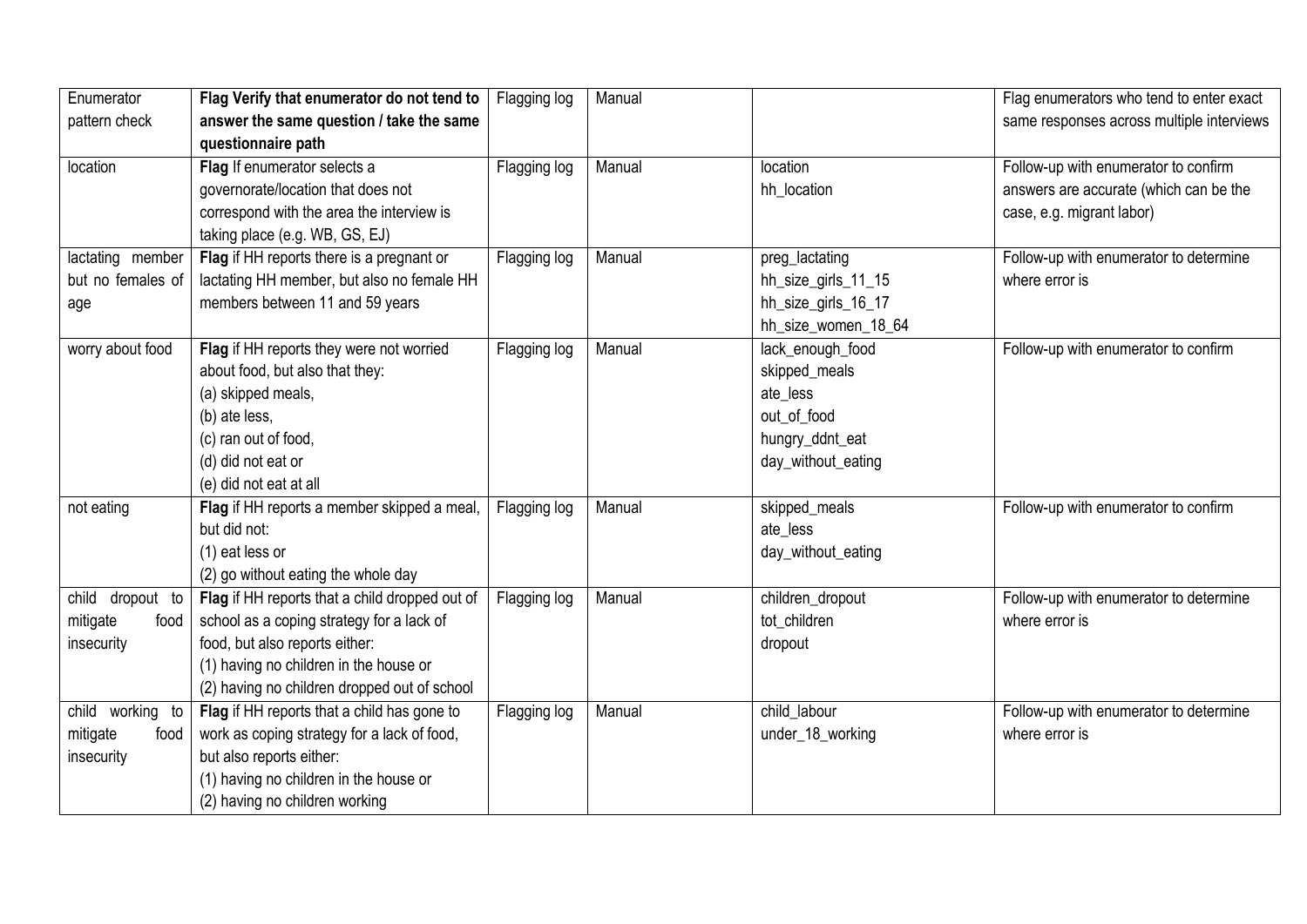| Psych. symptoms | (1) Flag if HH reports at least one member      | Flagging log | Manual | hh member distress         | Follow-up with enumerator to determine |
|-----------------|-------------------------------------------------|--------------|--------|----------------------------|----------------------------------------|
|                 | experiencing psychosocial distress, but         |              |        | child_distress_number      | where error is                         |
|                 | reports 0 for both                              |              |        | adult_distress_number      |                                        |
|                 |                                                 |              |        |                            |                                        |
|                 | (2) Flag if HH reports more children or adults  |              |        | hh_member_distress         |                                        |
|                 | experiencing symptoms than number of child      |              |        | child_distress_number      |                                        |
|                 | or adult HH members                             |              |        | adult_distress_number      |                                        |
|                 |                                                 |              |        | tot_adults                 |                                        |
|                 |                                                 |              |        | tot children               |                                        |
| Water source    | Flag if HH reports drinking water comes from    | Flagging log | Manual | drinking_water_source      | Follow-up with enumerator to confirm   |
|                 | unimproved source but domestic water            |              |        | domestic_water_source      |                                        |
|                 | comes from improved                             |              |        |                            |                                        |
| Water source    | Flag if HH reports that piped water into        | Flagging log | Manual | drinking_water_source      | Follow-up with enumerator to confirm   |
|                 | compound is either their source of drinking or  |              |        | domestic_water_source      |                                        |
|                 | domestic purposes, but also report their        |              |        | shelter_type_inperson      |                                        |
|                 | shelter is a:                                   |              |        |                            |                                        |
|                 | $(1)$ tent,                                     |              |        |                            |                                        |
|                 | (2) makeshift shelter, or                       |              |        |                            |                                        |
|                 | (3) no shelter                                  |              |        |                            |                                        |
| School safety   | Flag if HH reports that it is unsafe or very    | Flagging log | Manual | school_safety              | Follow-up with enumerator to determine |
|                 | unsafe to travel to school, but does not        |              |        | school_safety_concerns     | where error is                         |
|                 | report any protection threats of children       |              |        | security_concerns_girls    |                                        |
|                 | Flag also if HH identifies threats to school    |              |        | security_concerns_boys     |                                        |
|                 | travel that don't match with protection threats |              |        | security_concerns_disabled |                                        |
|                 | to girls, boys, and CWDs                        |              |        |                            |                                        |
| <b>COVID</b>    | Flag if the number of HH member who lost        | Flagging log | Manual | covid_job_note             | Follow-up with enumerator to determine |
| unemployment    | their jobs permanently or temporarily           |              |        | covid_loss_job_permanent   | where error is                         |
|                 | exceeds the total HH size                       |              |        | covid_loss_job_temp        |                                        |
|                 |                                                 |              |        | hh size                    |                                        |
| Income          | Flag if the demographics of main income         | Flagging log | Manual | income_earner              | Follow-up with enumerator to determine |
| earner/decision | earner or decision maker (e.g. age and sex)     |              |        | decision_maker             | where error is                         |
| maker           | are not present in HH composition               |              |        | hh_size_boys_11_15         |                                        |
|                 |                                                 |              |        | hh_size_girls_11_15        |                                        |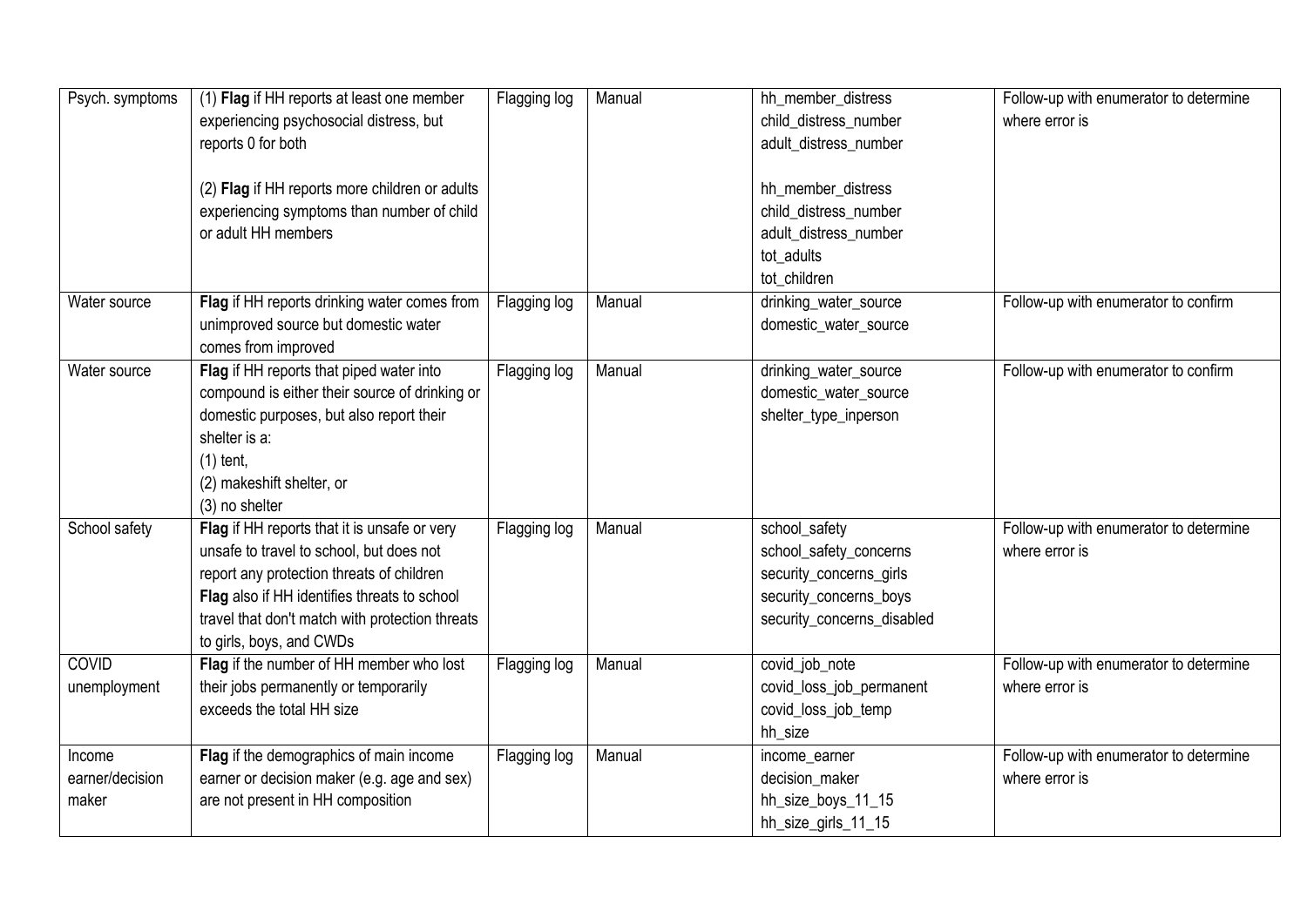| Shelter damage | Flag if reported shelter is tent, but HH<br>reports having defects related to:                                                                          | Flagging log | Manual | hh_size_boys_16_17<br>hh_size_girls_16_17<br>hh_size_women_18_64<br>hh_size_men_18_64<br>hh_size_women_65<br>hh_size_men_65<br>shelter_type_inperson<br>shelter_issues | Follow-up with enumerator to determine<br>where error is |
|----------------|---------------------------------------------------------------------------------------------------------------------------------------------------------|--------------|--------|------------------------------------------------------------------------------------------------------------------------------------------------------------------------|----------------------------------------------------------|
|                | (1) windows,<br>(2) floors, or<br>(3) foundation                                                                                                        |              |        |                                                                                                                                                                        |                                                          |
| Expenditure    | Flag if any expenditure other than food is<br>more than 50% of monthly expenditure                                                                      | Flagging log | Manual | food_exp<br>water_exp<br>rent_exp<br>medical_exp<br>debt_repayment<br>fuel_exp<br>calc_expenditure                                                                     | Follow-up with enumerator to confirm                     |
| Child labor    | Flag if the number of boys working and the<br>number of girls working exceeds the number<br>of children in the household                                | Flagging log | Manual | under_18_working<br>under_18_working_boys<br>under_18_working_girls<br>tot_boys<br>tot_girls                                                                           | Follow-up with enumerator to determine<br>where error is |
| Income sources | Flag if HH report that any family members<br>worked outside the home in past 30 days,<br>but does not report any income from<br>employment              | Flagging log | Manual | working_adults<br>under_18_working<br>primary_livelihood                                                                                                               | Follow-up with enumerator to determine<br>where error is |
| Income sources | Flag if HH reports receiving cash assistance<br>in past 30 days, but does not identify cash<br>assistance, NGO/charity assistance, or<br>social service | Flagging log | Manual | primary_livelihood<br>aid_type                                                                                                                                         | Follow-up with enumerator to confirm                     |